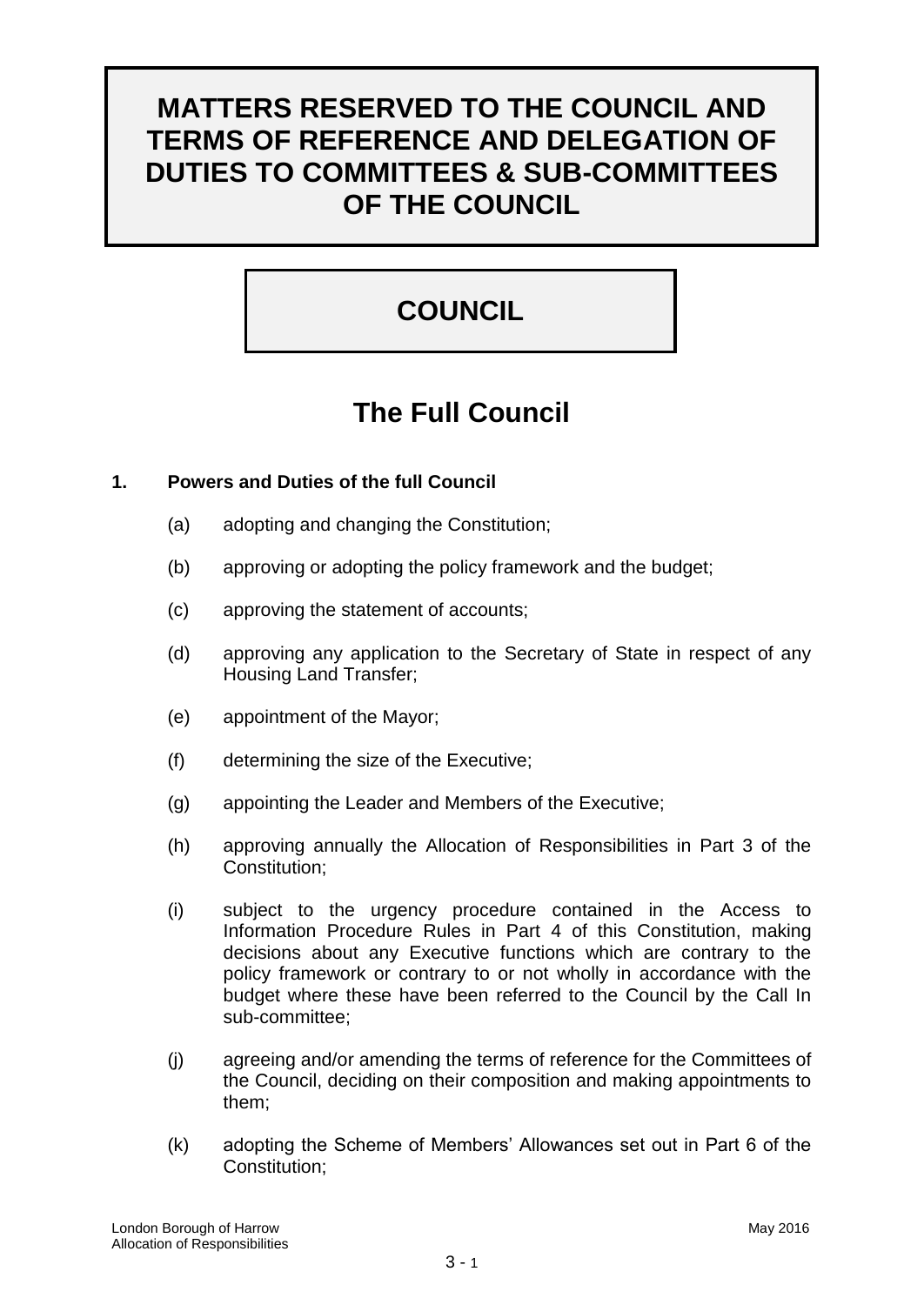- (l) appointing the independent members of the Standards Committee;
- (m) changing the name of the area, conferring the title of honorary alderman or freedom of the borough;
- (n) confirming the appointment of the Head of Paid Service or the dismissal of the Head of Paid Service, Chief Finance Officer or Monitoring Officer;
- (o) deciding whether to reject or uphold an appeal against a disciplinary sanction (including dismissal) imposed on an officer by the Chief Officers" Employment Panel;
- (p) making, amending, revoking, re-enacting or adopting by-laws and promoting or opposing the making of local legislation or personal bills;
- (q) to determine the meaning of "significant" in relation to "key" decisions (Article 13 refers);
- (r) deciding whether to make a delegation of a non-Executive function or accept a delegation of a non-Executive function from another Authority;
- (s) to receive reports and consider recommendations from the Executive, Scrutiny, Standards and other Committees as appropriate; and
- (t) making appointments of Members to outside bodies; and
- (u) all other matters which by law must be reserved to Council.
- Note: The items listed in Schedule 3A -1 in this part of the Constitution may not be the responsibility of the Executive and will be discharged by the Council, one of its Committees or an officer.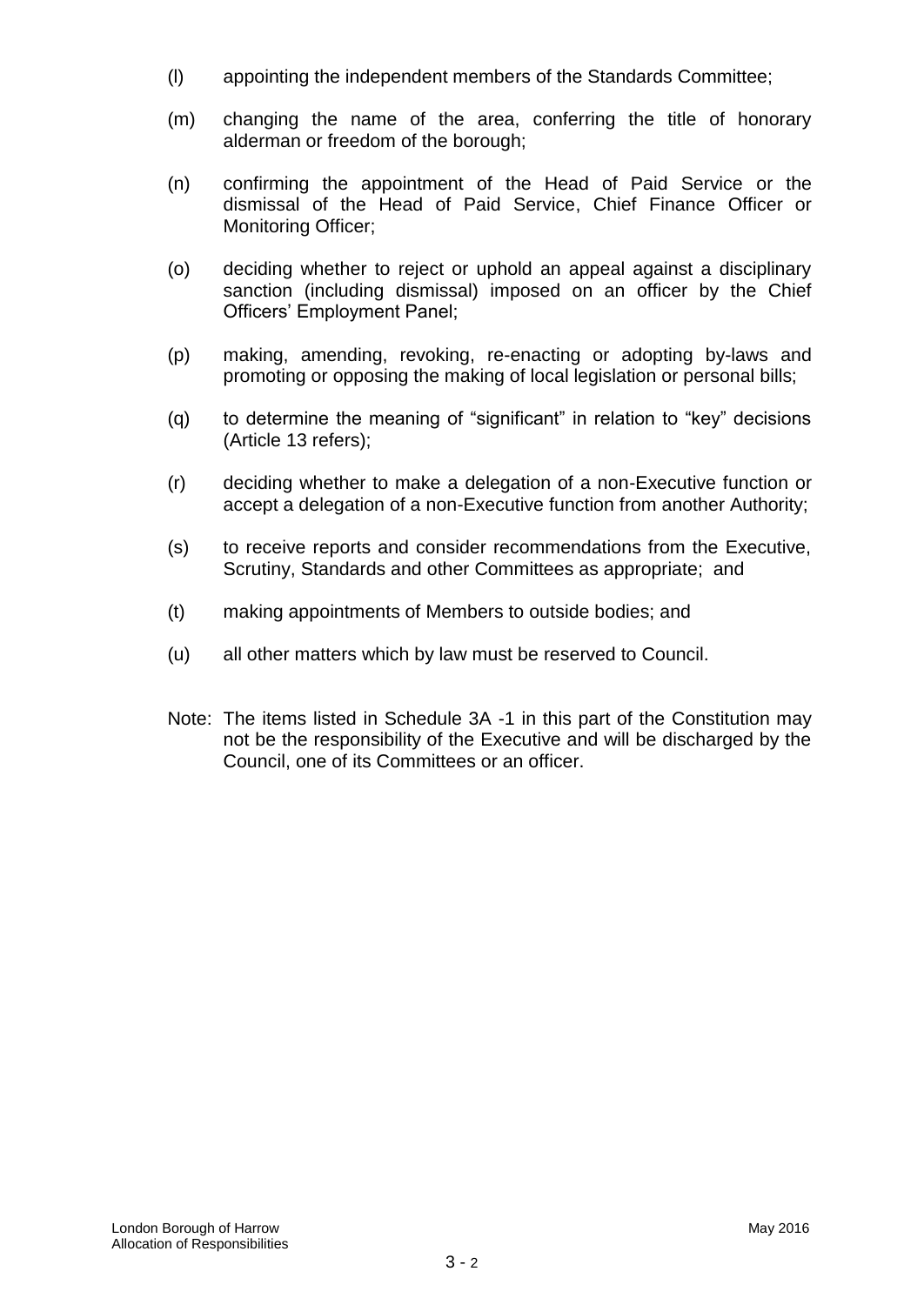# **COMMITTEES/SUB-COMMITTEES OF THE COUNCIL**

**Governance, Audit, Risk Management and Standards Committee**

**Health and Wellbeing Board**

# **Licensing and General Purposes Committee**

**Chief Officers" Employment Panel**

**Licensing Panel**

**Personnel Appeals Panel**

**Social Services Appeals Panel**

#### **Overview and Scrutiny Committee**

**Call-In Sub-Committee**

**Call-in Sub-Committee (Education)**

**Health and Social Care Scrutiny Sub-Committee**

**Performance & Finance Sub-Committee**

**Pension Board**

**Pension Fund Committee**

**Planning Committee**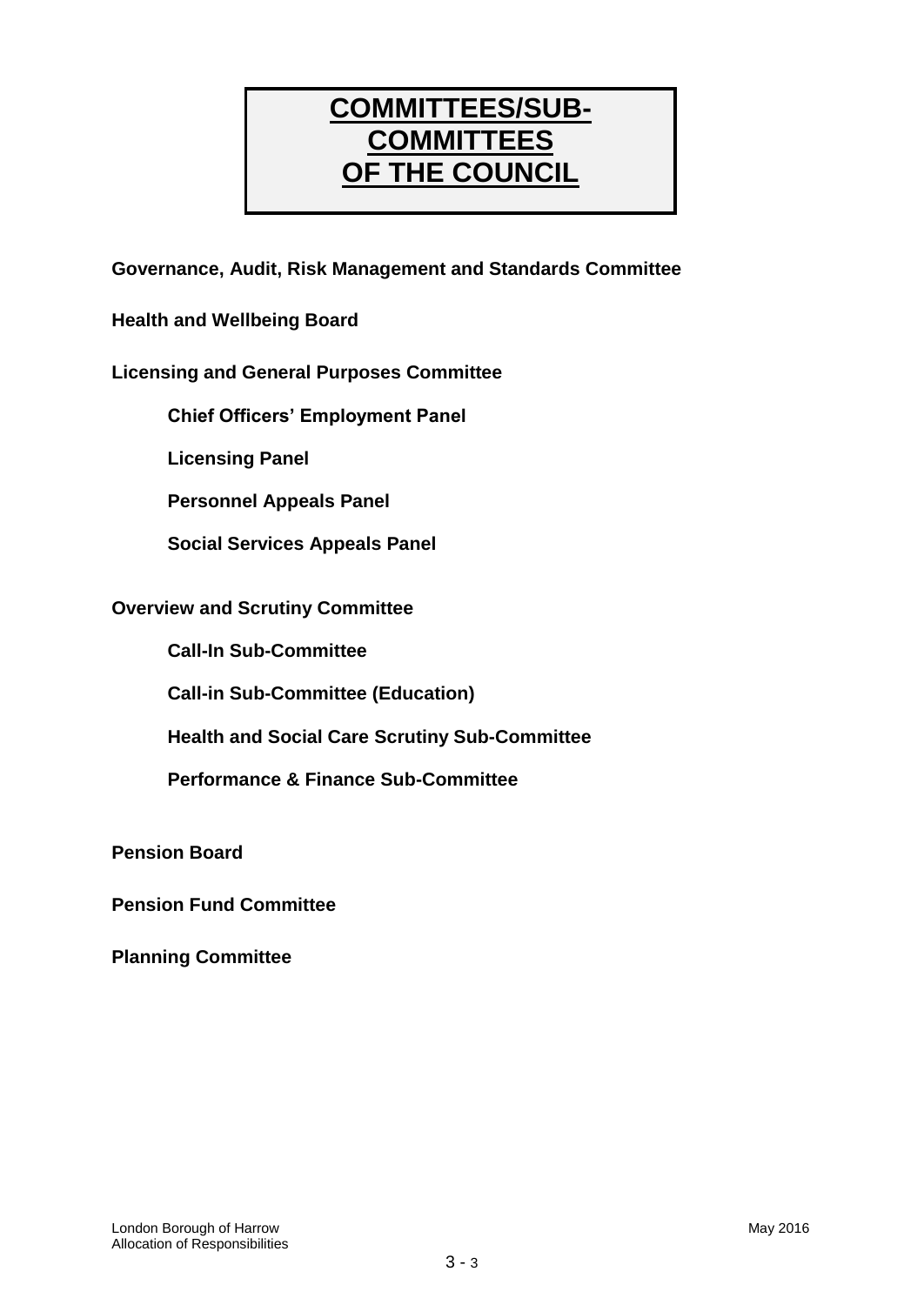# **GOVERNANCE, AUDIT, RISK MANAGEMENT AND STANDARDS COMMITTEE**

The Governance, Audit, Risk Management and Standards Committee has the following powers and duties:

- i) To ensure that the Council"s governance framework is in line with current guidance and best practice
- ii) To review the Council"s governance framework and annual improvement plan and monitor progress
- iii) To review the Council's risk management strategy and monitor progress on risk management
- iv) To monitor the Council"s insurance arrangements
- v) To review the Council"s emergency planning and business continuity arrangements and monitor progress on emergency planning and business continuity
- vi) To review the Council"s Health and Safety arrangements and monitor progress on Health and Safety
- vii) To approve the financial statements of the authority, in particular:
	- The outcome of reviews of the effectiveness of the internal control arrangements including internal audit
	- Changes in and compliance with accounting policies and practices
	- Unadjusted mis-statements in the financial statements
	- Major judgemental areas
	- Significant adjustments resulting from the audit
	- Any relevant issues raised in the external auditor's report to those charged with governance
	- the Annual Governance Statement prior to sign-off
- viii) To review the Treasury Management strategy and monitor progress on treasury management in accordance with CIPFA codes of practice
- ix) To monitor compliance with internal controls
- x) To consider matters arising from External Audit work which are required to be communicated to those charged with governance under the Statement of Auditing Standards (**ISA260**)
- xi) To receive and consider the Annual Audit and Inspection Letter (or equivalent) and make recommendations as appropriate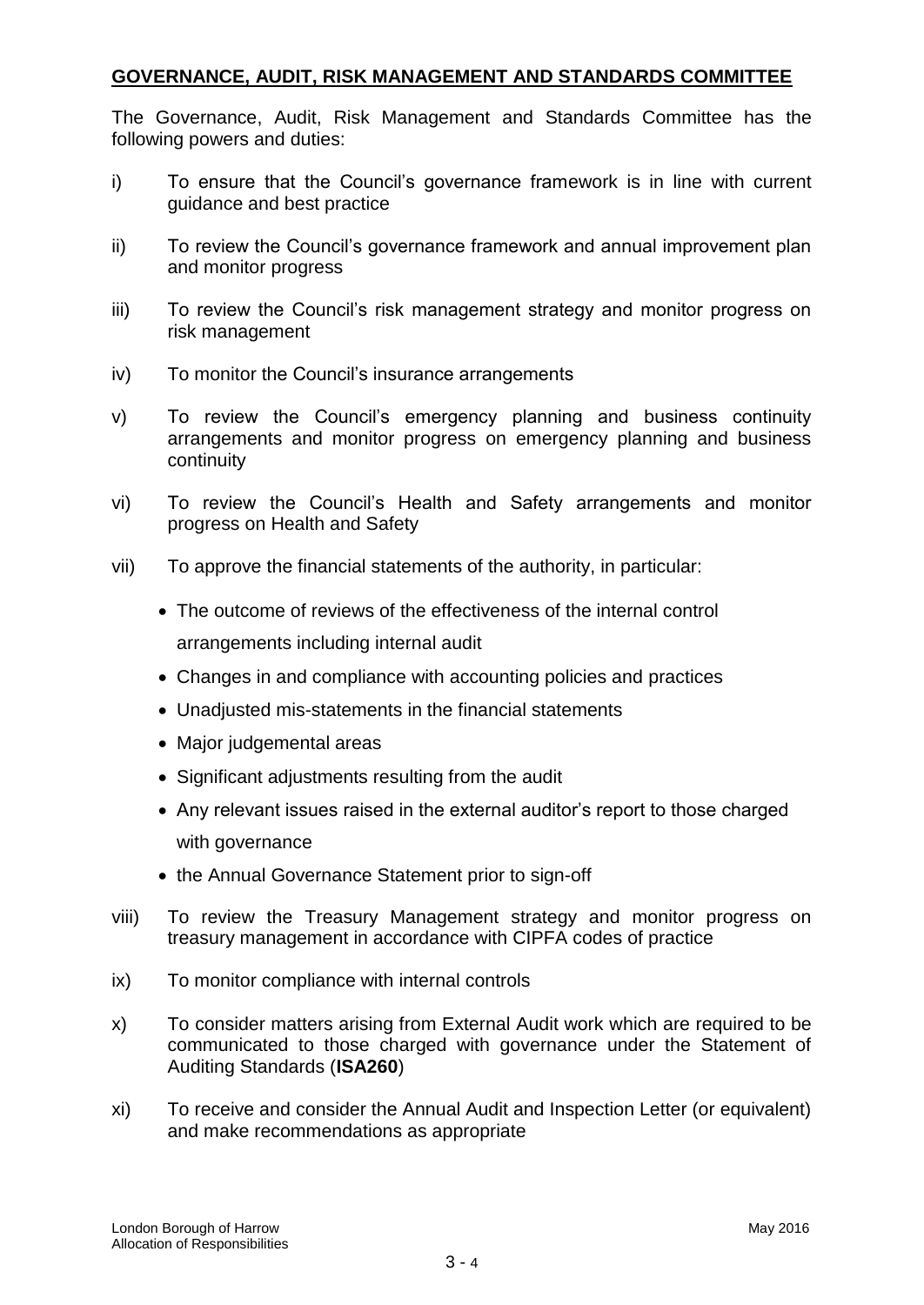- xii) To scrutinise/comment on the Internal Audit three year strategic plan and annual plan
- xiii) To monitor progress against the Internal Audit plan and receive summaries of audit work completed and key recommendations
- xiv) To consider all individual Internal Audit reports on a regular basis
- xv) To scrutinise/comment on the External Audit plan and fees
- xvi) To monitor progress against the External Audit plan and receive summaries of audit work completed and key recommendations
- xvii) To consider individual External Audit reports and inspection reports carried out by external agencies as appropriate and at the request of the Committee.
- xviii) To review the management response to audit and regulatory recommendations and progress on implementation of recommendations
- xix) To recommend action where audit and regulatory recommendations are not being implemented
- xx) To monitor on a regular basis the Council"s approach to tackling fraud and corruption and promote an anti-fraud culture
- xxi) To consider the appointment of co-opted members and review the adequacy of meeting frequencies in response to the Committee"s remit
- xxii) To appoint and maintain appropriate Lead Members from the Committee to monitor, review and update on specific areas of the Committee"s remit.
- xxiii) Promoting and maintaining high standards of conduct by Councillors, co-opted members and "church" and parent governor representatives.
- xxiv) Assisting Councillors, co-opted members and "church" and parent governor representatives to observe the Members" Code of Conduct.
- xxv) Advising the Council on the adoption or revision of the Members" Code of Conduct.
- xxvi) Monitoring the operation of the Members' Code of Conduct.
- xxvii) Developing and recommending local protocols to the Council to supplement the Members" Code of Conduct.
- xxviii) Enforcing local protocols and applying sanctions in respect of breaches as appropriate.
- xxix) Advising, training or arranging to train Councillors, co-opted members and "church" and parent governor representatives on matters relating to the Members" Code of Conduct.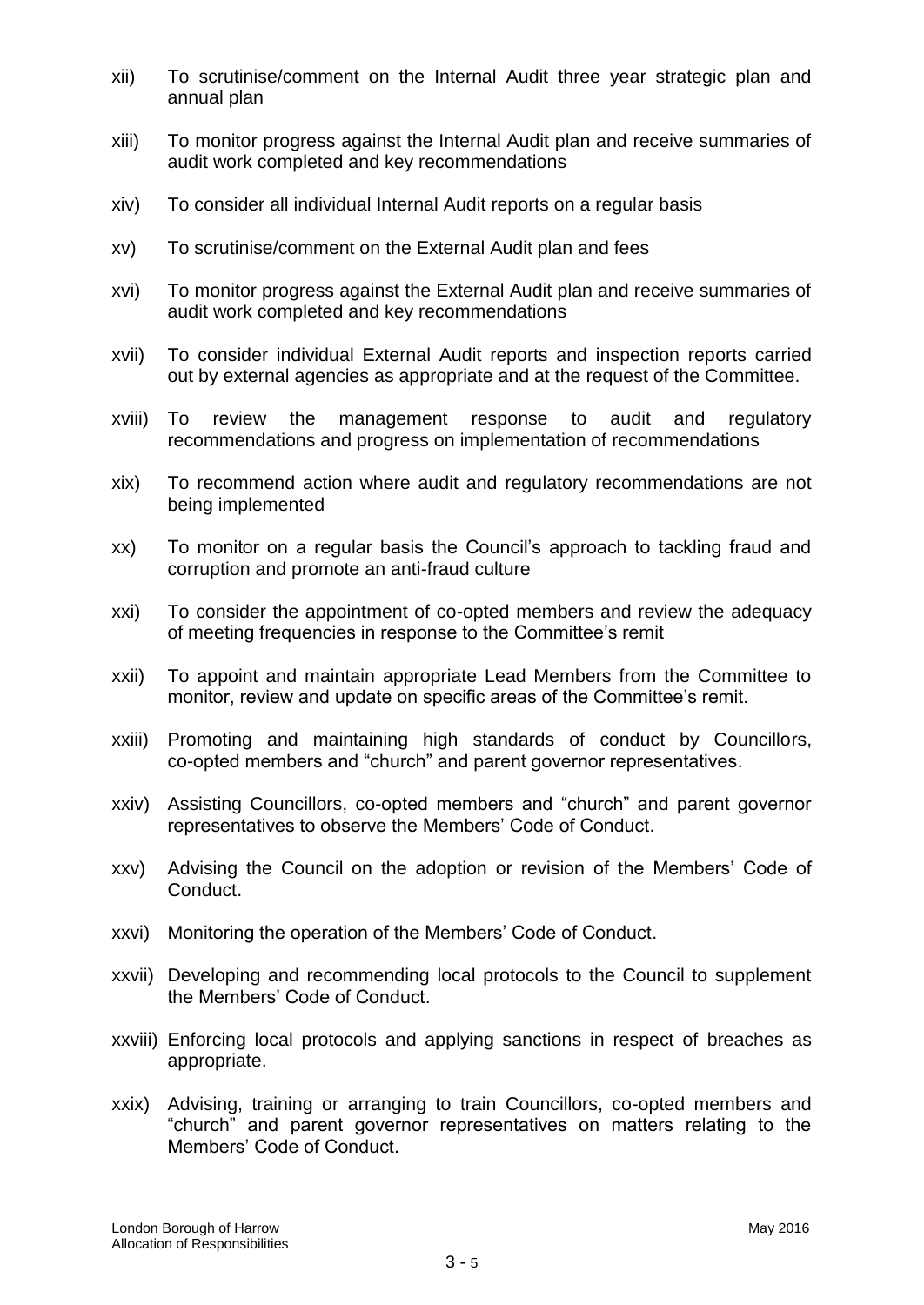- xxx) Granting dispensations to Councillors, co-opted members and "church" and parent governor representatives from requirements relating to interests set out in the Members" Code of Conduct.
- xxxi) To keep under review and amend, as appropriate, the Protocol on Councillor/Officer Relations.
- xxxii) To keep under review the Officer Code of Conduct and, after consultation with unions representing staff, make recommendations to Council for amendment or addition.
- xxxiii) To receive reports and keep a general overview of probity matters arising from ombudsman investigations, Monitoring Officer reports, reports of the Chief Financial Officer and Audit Commission.
- xxxiv) To have oversight of the Council"s Whistleblowing Policy.
- xxxv) To agree the policy for decisions on payments to those adversely affected by Council maladministration (under section 92 Local Government Act 2000).
- xxxvi) To establish sub-committees and working groups to deal with complaints that a member or a co-opted member has failed to comply with the Council"s Code of Conduct.
- xxxvii) To consider any application received from any officer of the Authority for exemption from political restriction under Sections 1 and 2 of the Local Government and Housing Act 1989 in respect of the post held by that officer and may direct the Authority that the post shall not be considered to be a politically restricted post and that the post be removed from the list maintained by the Authority under Section 2(2) of that Act.
- xxxviii)Upon the application of any person or otherwise, consider whether a post should be included in the list maintained by the Authority under Section 2(2) of the 1989 Act, and may direct the Authority to include a post in that list.
- xxxix) On referral from the Monitoring Officer, to decide whether to take action against a member for breach of the Code of Conduct and if so, to decide what action should be taken.

Membership rules:

- i. An Elected Mayor or the Leader may not be Members;
- ii. The Chair of the Committee must not be a Member of the Executive;
- iii. Only one member of the Executive can be a member of the Committee.
- iv. The Independent Persons are not members of GARMS and shall be invited to meetings if there is a Standards item on the agenda.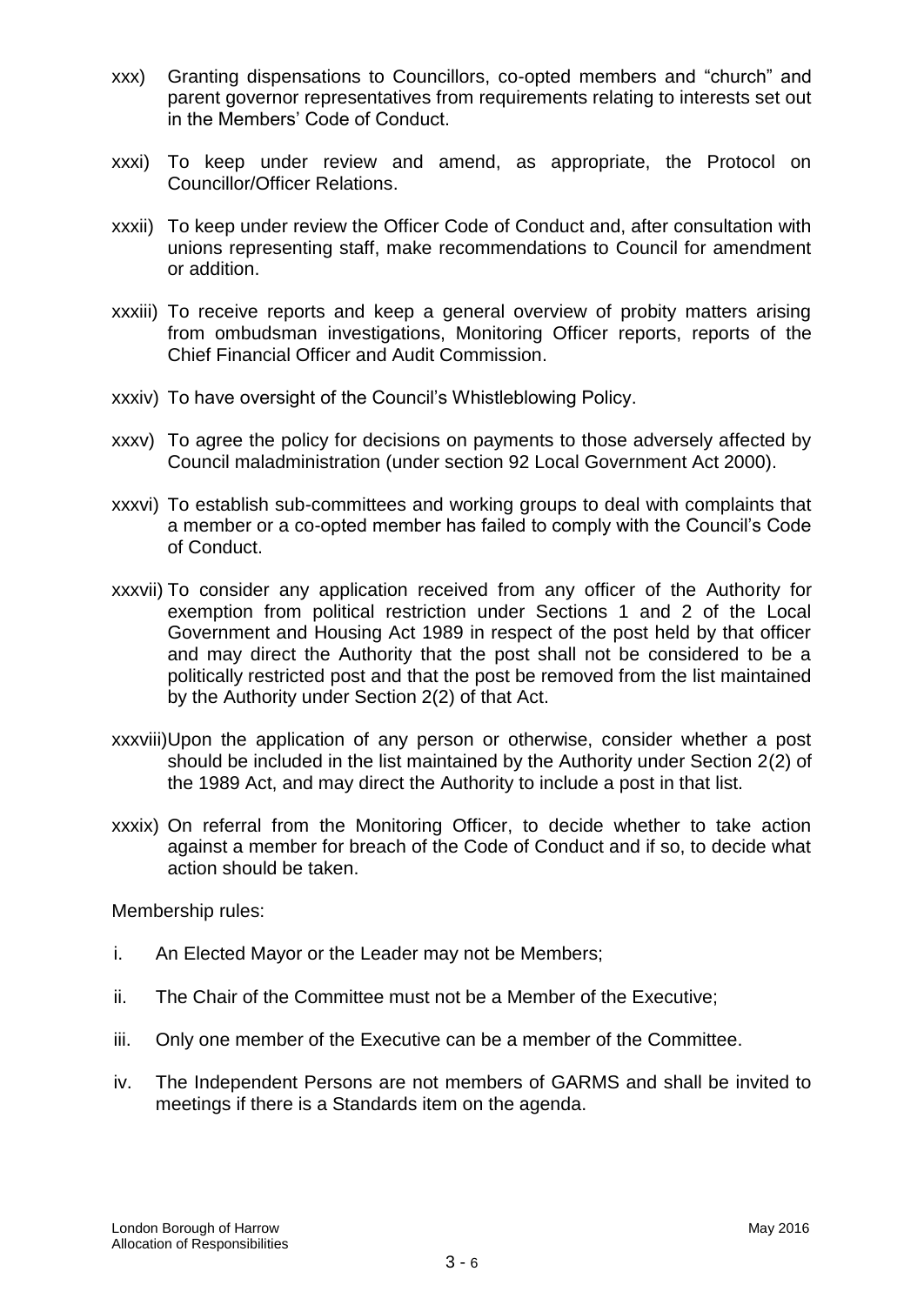# **HEALTH AND WELLBEING BOARD**

#### **1. Accountability**

The Health and Wellbeing Board is set up in accordance with section 102 of the Health and Social Care Act 2012. The Council can choose to delegate decision making powers to the Health and Wellbeing Board. Any recommendations are subject to the agreement of the Leader of the Council if they are not covered by the delegated authority.

The Board will undertake a review within 6 months to agree what decision making powers if any are required. These will then need to be agreed by Full Council.

Members of the Board will be required to abide by the Code of Conduct.

#### **2. Purpose of the Board**

- 2.1. The Government proposes that statutory health and wellbeing boards will have 3 main functions:
	- to assess the needs of the local population and lead the statutory joint strategic needs assessment
	- to promote integration and partnership across areas, including through promoting joined up commissioning plans across NHS, social care and public health
	- to support joint commissioning and pooled arrangements, where all parties agree this makes sense

The Board will cover both adult and children"s issues.

2.2. The purpose of the Board is to improve health and wellbeing for the residents of Harrow and reduce inequalities in outcomes. The Board will hold partner agencies to account for delivering improvements to the provision of health, adult and children"s services social care and housing services.

#### **3. Key Responsibilities**

- 3.1. The key responsibilities of the Health and Wellbeing Board shall be:
	- 3.1.1. To agree health and wellbeing priorities for Harrow
	- 3.1.2. To develop the joint strategic needs assessment
	- 3.1.3. To develop a joint health and wellbeing strategy
	- 3.1.4. To promote joint commissioning
	- 3.1.5. To ensure that Harrow Council and the CCG commissioning plans have had sufficient regard to the Joint Health and Wellbeing strategy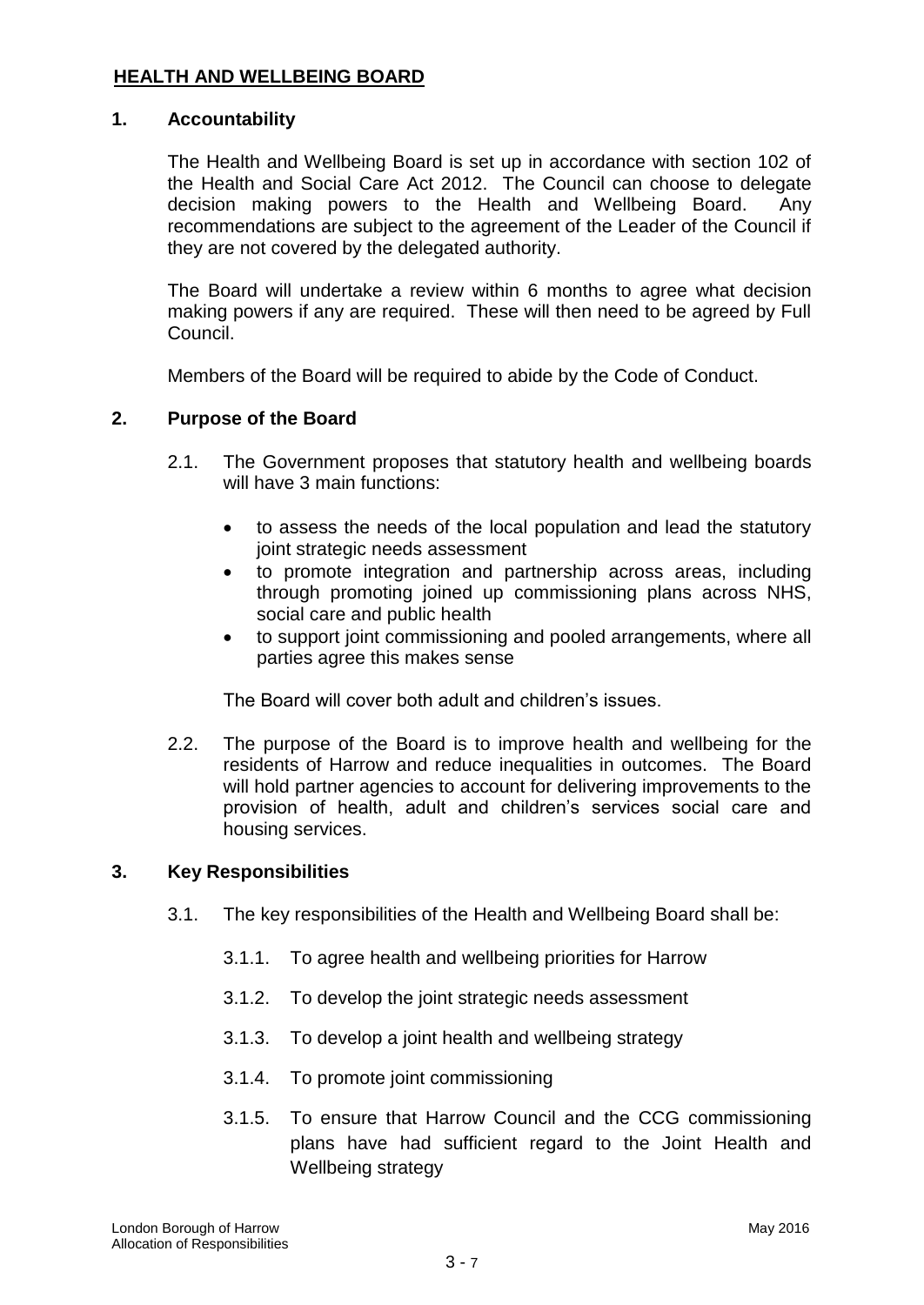- 3.1.6. To have a role in agreeing the commissioning arrangements for local Healthwatch
- 3.1.7. To consider how to best use the totality of resources available for health and wellbeing.
- 3.1.8. To oversee the quality of commissioned health services
- 3.1.9. To provide a forum for public accountability of NHS, public health, social care and other health and wellbeing services
- 3.1.10. To monitor the outcomes of the public health framework, social care framework and NHS framework introduced from April 2013)
- 3.1.11. To authorise Harrow"s Clinical Commissioning Group annual assessment
- 3.1.12. To produce a Pharmaceutical Needs Assessment and revise every three years (First PNA to be produced by 1<sup>st</sup> April 2015)
- 3.1.13. Undertake additional responsibilities as delegated by the local authority or the Clinical Commissioning Group e.g. considering wider health determinants such as housing, or be the vehicle for lead commissioning of learning disabilities services.

### **4. Membership**

- 4.1. The Chair of the Board will be nominated by the Leader of Harrow Council.
- 4.2. The voting membership will be:
	- Members of the Council nominated by the Leader of the Council (4)
	- Chair of the Harrow Clinical Commissioning Group (vice chair)
	- GP representative of the Harrow Clinical Commissioning Group
	- A further representative of the Harrow Clinical Commissioning Group
	- Chair of Healthwatch
- 4.3. The following Advisors will be non-voting members:
	- Director of Public Health
	- Chief Officer, Voluntary and Community Sector
	- Senior Officer of Harrow Police
	- Accountable Officer CCG
	- Chief Operating Officer CCG
	- Corporate Director, People
	- Director Adult Social Services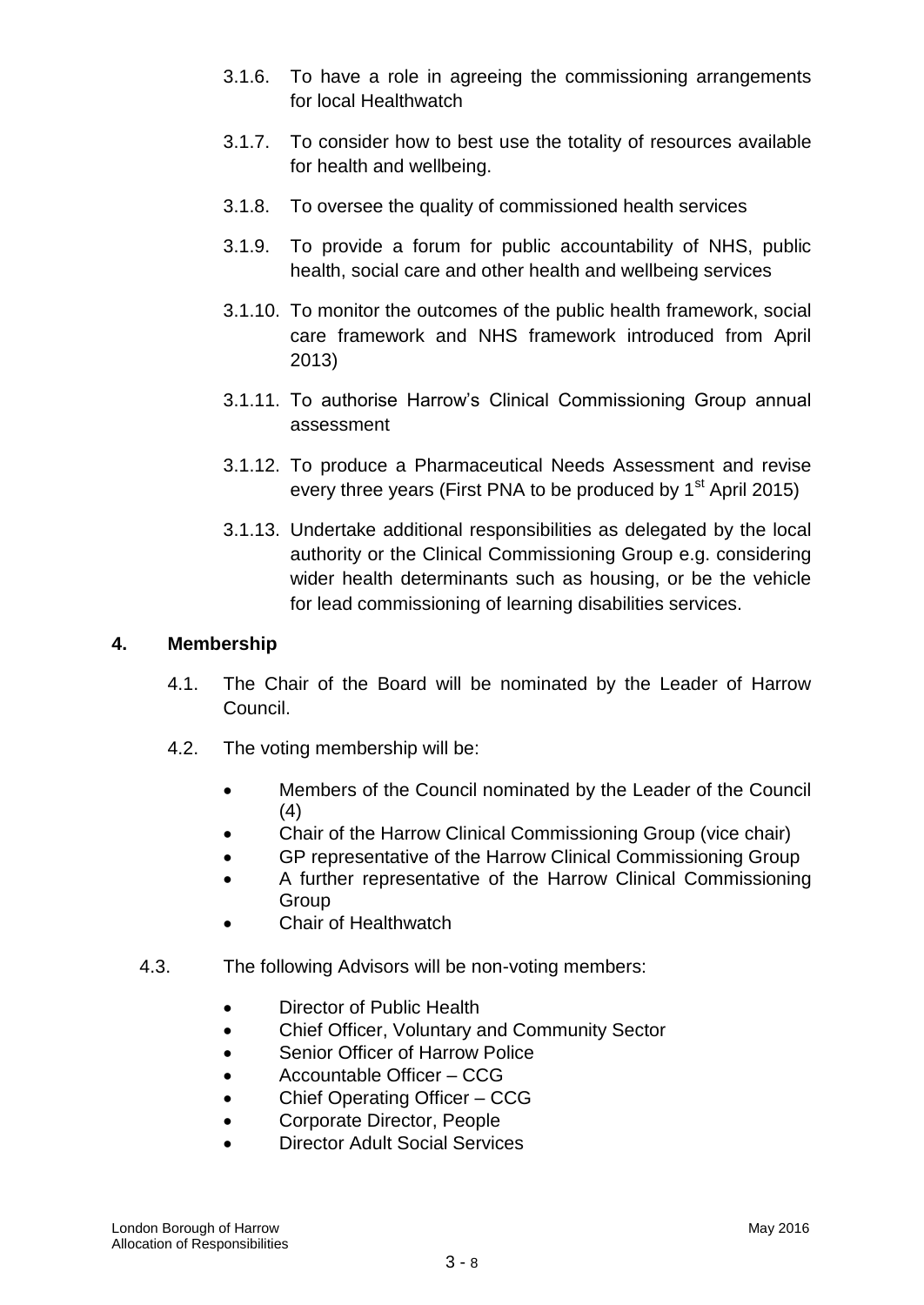- 4.4. The voluntary and community sector representative shall be nominated by the Voluntary Community Sector Forum on an annual basis.
- 4.5. Members are appointed annually. Members of the Board shall each name a reserve who will have the authority to make decisions in the event that they are unable to attend a meeting.
- 4.6. Board members shall sign a register of attendance at each meeting and should not normally miss more than one meeting within a financial year.
- 4.7. The chair of the Clinical Commissioning Group will serve as the vice chair of the Health and Wellbeing Board.
- 4.8. Providers will be invited to attend meetings as required depending on the subject under discussion.

#### **4.9. Participation of the NHS Commissioning Board**

- 4.9.1. The National Health Service Commissioning Board must appoint a representative to join Harrow"s Health and Wellbeing Board for the purpose of participating in the Boards preparation of the JSNA and JHWS
- 4.9.2. The Health and Wellbeing Board can request the participation of the NHS Commissioning Board representative when the Health and Wellbeing Board is considering a matter that relates to the exercise or proposed exercise of the commissioning functions of the National Health Service Commissioning Board in relation to Harrow

#### **4.10. Meeting Frequency**

- 4.10.1. The Board shall meet bi monthly subject to review
- 4.10.2. An extraordinary meeting will be called when the Chair considers this necessary and/or in the circumstances where the Chair receives a request in writing by 50% of the voting membership of the Board

#### **4.11. Health and Wellbeing Board Executive**

- 4.11.1. The purpose of the Health and Wellbeing Board Executive is to:
	- Develop and deliver a programme of work based on the Joint Commissioning priorities and the Joint Health and Wellbeing Strategy
	- Shape future years joint commissioning
	- Shape the agenda for future HWB meetings
	- Engage and understand the views of different organisations (including providers)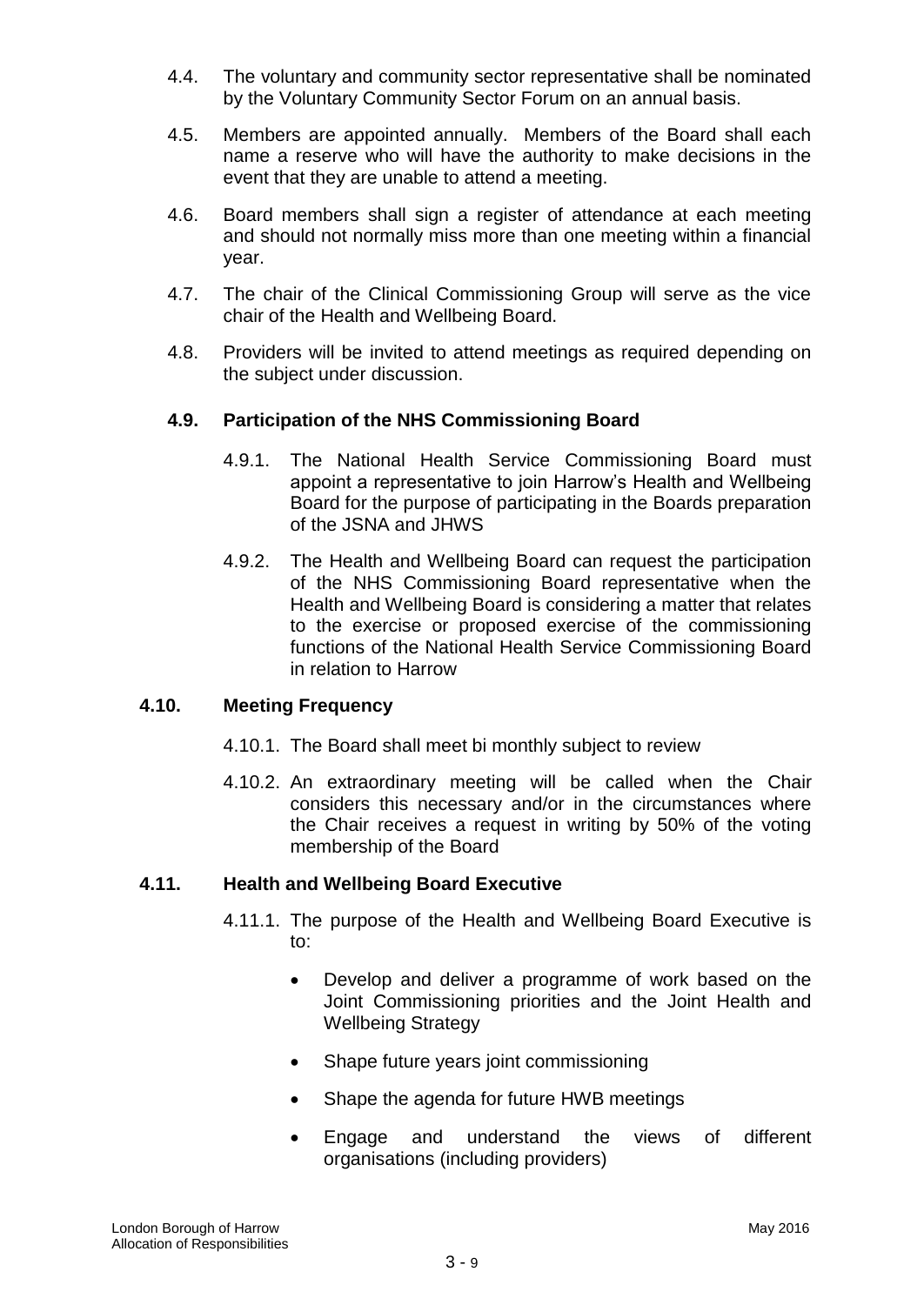- Bring together a collective view of partners and providers to the six weekly Health and Wellbeing Board
- Share Commissioning Intentions and common priorities
- Govern and quality assure the Health and Wellbeing Board work programme
- Be aware and discuss emerging policy and strategy
- Problem Solving
- The meetings of the Executive will be scheduled to meet before the Board.

#### **4.12. Local Safeguarding Boards**

- 4.12.1. The Council"s two Local Safeguarding Boards have a horizontal link to the Health and Wellbeing Board and include:
	- 4.12.1.1. Local Safeguarding Adults Board
	- 4.12.1.2. Harrow Local Children"s Safeguarding Board

#### **4.13. Sub Groups**

- 4.13.1. The Board will review each year which sub groups are to be established based on the Boards priority areas
- 4.13.2. The Sub Groups will ensure that the views of patients and service users are included.
- 4.13.3. Sub groups will be informal officer level groups.
- 4.13.4. Sub groups should provide a copy of their previous minutes or a list of issues for discussion at alternate Health and Wellbeing Board meetings to be considered by members.

#### **4.14. Conduct of Meetings**

- 4.14.1. Meetings of the Board will be held in public except where the public are excluded from the meeting by resolution in accordance with Access to Information Act.
- 4.14.2. The quorum of the Board shall be 50% of the voting membership – however there must be attendance of at least one voting member from both the Council and the Clinical Commissioning Group. Should the quorum not be secured the meeting will not take place.
- 4.14.3. Decisions shall be made on the basis of a show of hands of a majority of voting members present. The Chairman will have a second or casting vote.
- 4.14.4. Each meeting will have provision for the public to ask questions. There will be a total limit of 15 minutes for the asking and answering of public questions.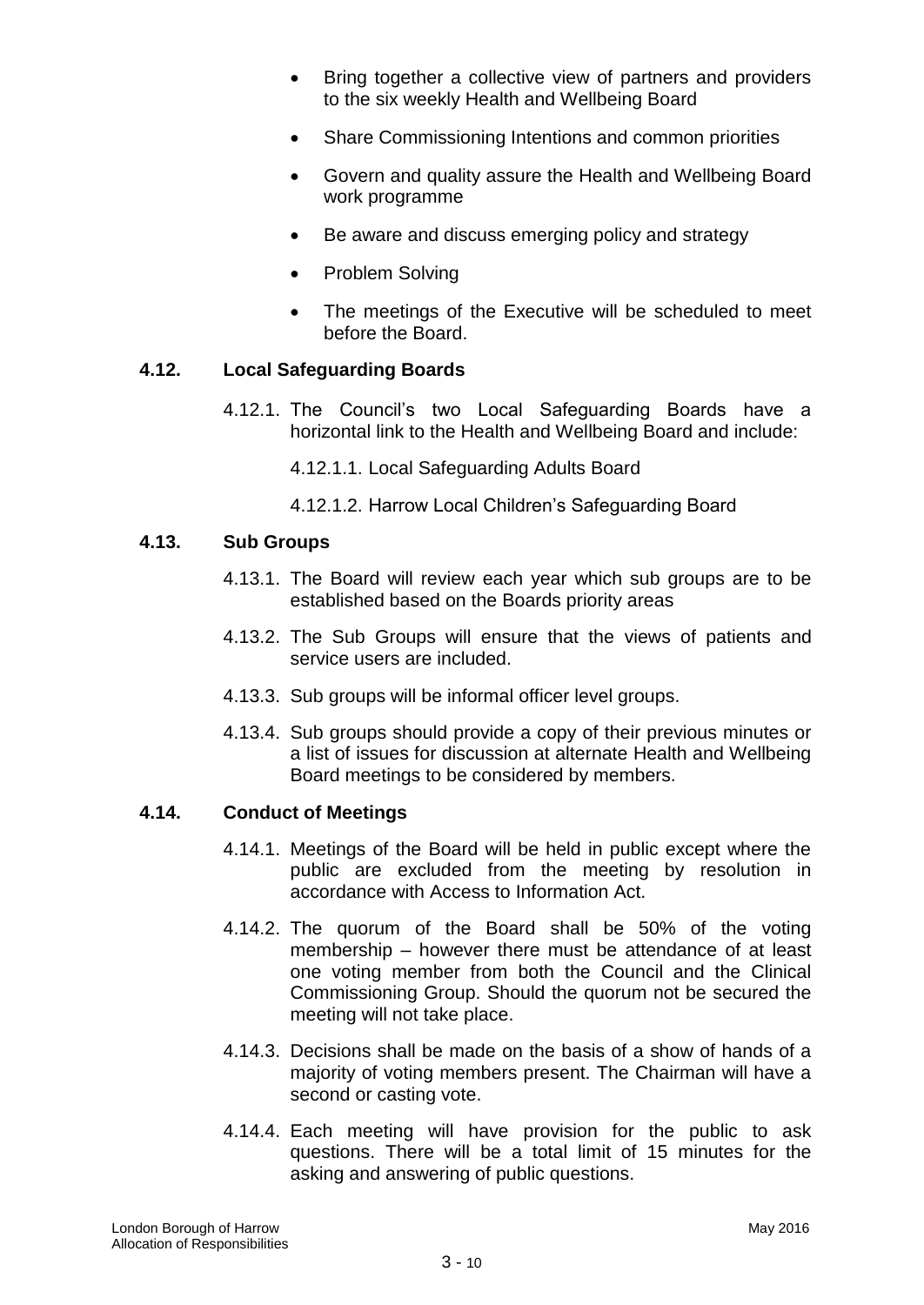- 4.14.5. Harrow Council Democratic Services will service the meetings including the preparation and circulation of agenda and the production of minutes.
- 4.14.6. Minutes of the meetings will be available on the website of the council.
- 4.14.7. The chair shall sign off the minutes as a true and accurate record of the meeting.
- 4.14.8. Agendas and supporting papers will be available on the website of the council at least five working days before the meeting.

# **LICENSING AND GENERAL PURPOSES COMMITTEE**

The powers and the duties of the Licensing and General Purposes Committee are:

- (a) To consider all matters which the Local Authorities (Functions and Responsibilities) (England) Regulations 2000 and 2001 (as amended) listed by Committee in the Schedule to this document, which are required not to be the responsibility of the Executive, save for those matters delegated to other Committees of the Council**;**
- (b) To carry out the functions under any relevant statutory provision within the meaning of Part I (Health, safety and welfare in connection with work, and control of dangerous substances) of the Health and Safety at Work Act 1974, to the extent that those functions are discharged otherwise than in the authority"s capacity as an employer;
- (c) To keep under review and to determine the arrangements for the holding of elections and any referendums within the Borough and to initiate or respond to any proposals to the change of ward, constituency or Borough boundaries;
- (d) The determination of applications under the Council"s Personal Injury Allowance Scheme.
- (e) To determine all matters and duties on the authority imposed by legislation, regulations orders, codes, and similar provisions for:
	- All activities under the Licensing Act 2003
	- Food safety and control.
	- Animal health, welfare, safety and control.
	- Gaming, betting, lotteries and related amusements
	- Crime and disorder issues related to the above duties.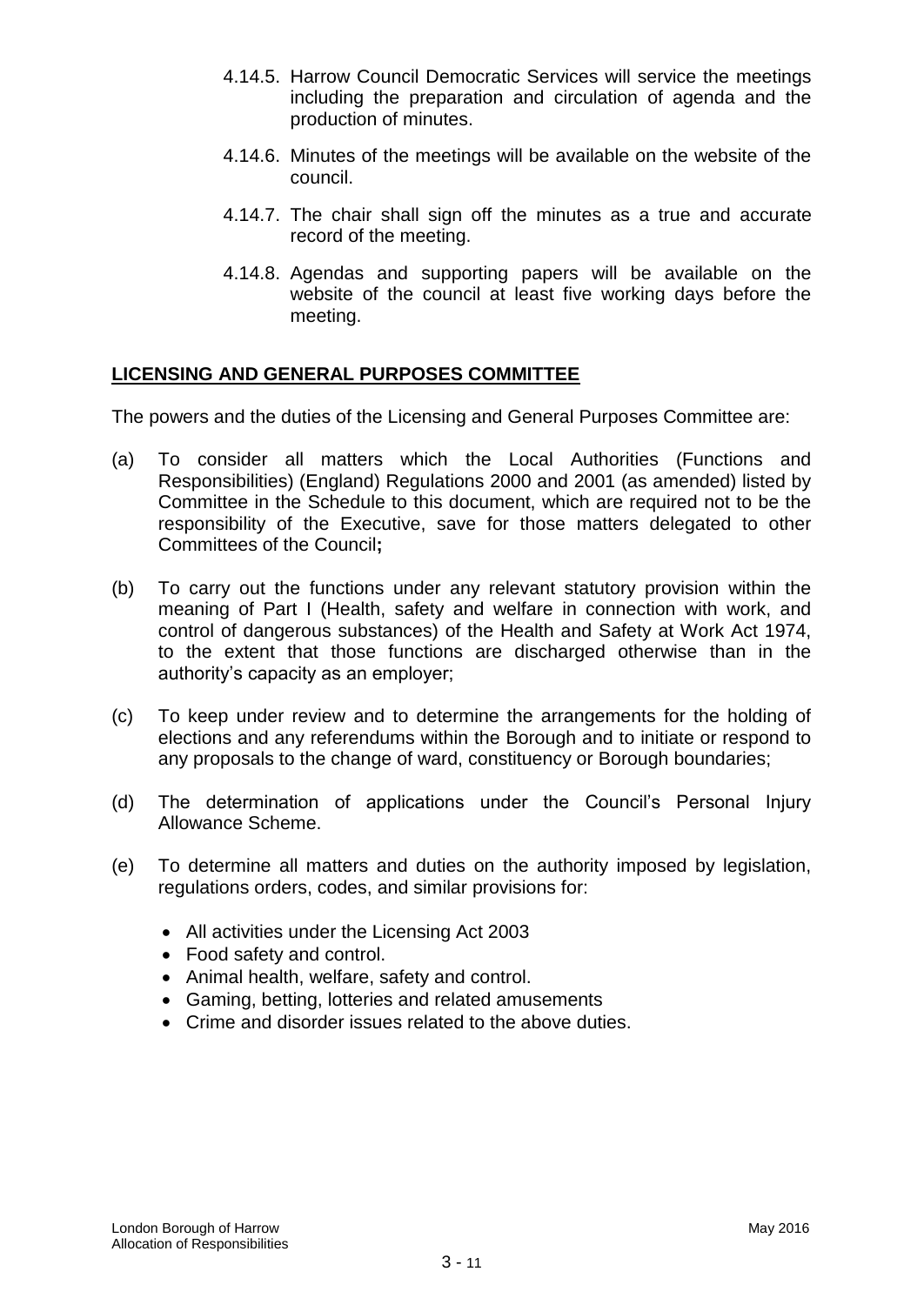# **CHIEF OFFICERS" EMPLOYMENT PANEL**

The Chief Officers" Employment Panel has the following powers and duties:

- (a) to make recommendations to Council on the appointment of the Head of Paid Service;
- (b) to appoint and dismiss Chief Officers excluding the dismissal of the Chief Financial Officer and Monitoring Officer;
- (c) to make recommendations to Council on the dismissal of the Head of Paid Service, Chief Finance Officer or Monitoring Officer in cases of redundancy, permanent ill health or the expiry of a fixed term contract;
- (d) to consider recommendations from the Statutory Chief Officers" Disciplinary Panel and decide whether to impose a disciplinary sanction in accordance with such a recommendation;
- (e) to consider whether to impose a disciplinary sanction on a chief officer other than where a recommendation from the Statutory Chief Officers" Disciplinary Panel is required.
- (f) to approve remuneration packages of £100,000 or over for any Council post; and
- (g) to report back to Council for information purposes on all such approved remuneration packages.
- (h) to approve any severance packages for Officers of £100,000 or over irrespective of the grade of Officer.
- (i) to report back to Council for information purposes on all such approved severance packages.

#### **LICENSING PANEL**

- (i) To determine applications and to make Orders in respect of:
	- licences, permits, registrations and certificates;
	- Rights of way, footpaths and bridleways and the enjoyment of the highway;
	- Street naming and numbering;
	- Markets and fairs and other street trading;
	- Car park orders and variations;
	- Registration of common land, town greens and variations of rights of common;

where objections have been received.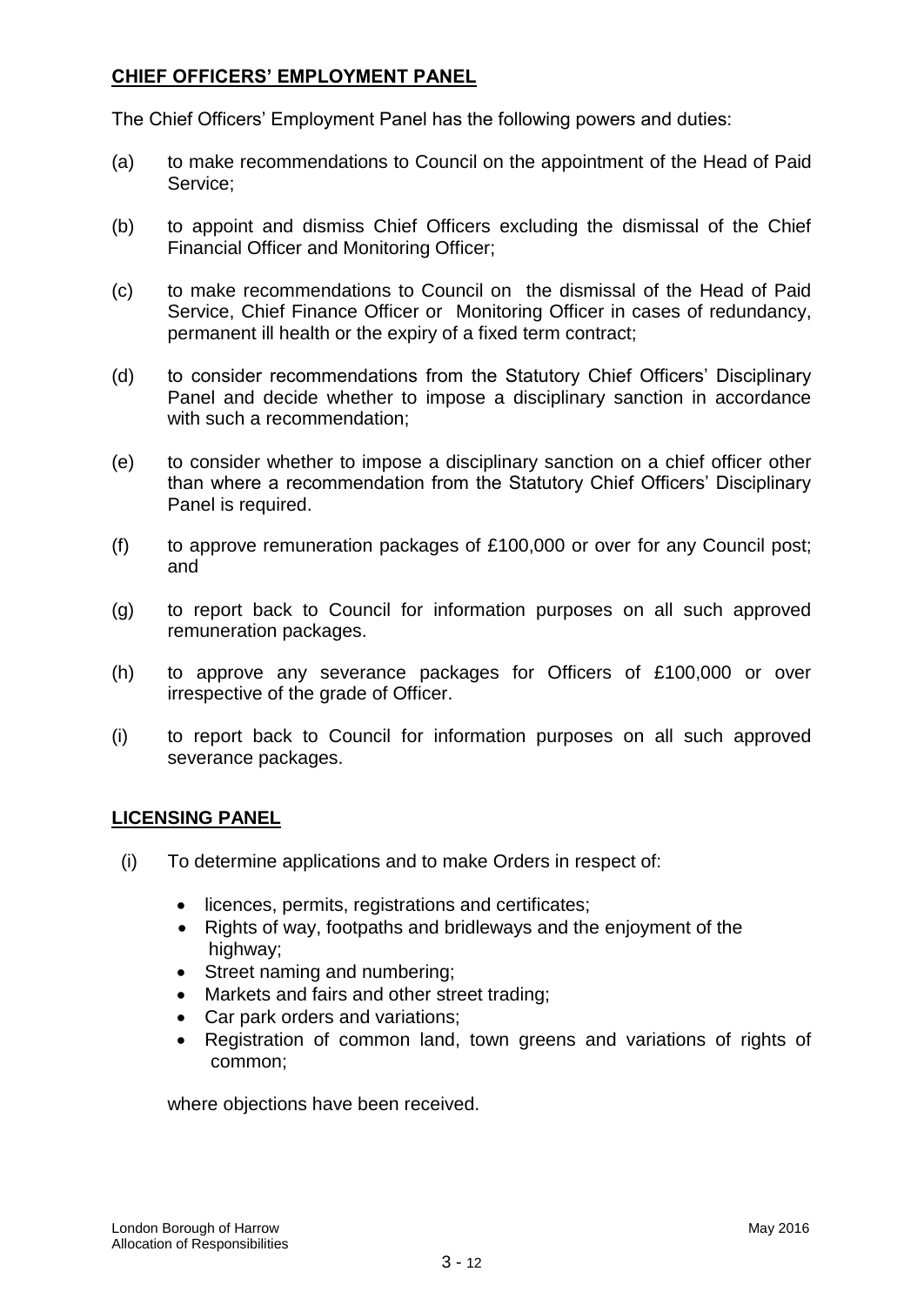- (ii) To determine applications and to make Orders in respect of:
	- Safety certificates for sports grounds;
	- Matters regarding film classification;
	- Rules and Regulations established by the authority;
	- Fees issues within the terms of reference of the Panel;
	- Applications under Part II and Schedule 3 of the Local Government (Miscellaneous Provisions Act 1982) as amended from time to time.
- (iii) To determine waivers and variations on matters determined by the Licensing and General Purposes Committee, Cabinet or Council.
- (iv) Specific delegations under the Licensing Act 2003 and Gambling Act 2005 are set out in the Licensing Policy and Statement of Principles under Gambling Act 2005.
- (v) Without prejudice to the generality of the above sections, in the case of alcohol control provisions in the Licensing Act 2003 as might be amended, and related legislation, regulations, orders, guidance, etc, to determine the following matters:

Applications for personal licences where:

- Representations have been made, but remain unresolved.
- Applicants have relevant unspent convictions.

Matters relating to the licensing, certification and authorisation at premises where:

- Representations have been made to an application, but remain unresolved.
- There is an unresolved police representation to an application to vary a designated personal licence holder, or to the transfer of a premises licence.
- There is an unresolved police representation to the application for an interim authority, or to a Temporary Event Notice.
- An application is made for the review of a premises licence or club premises certificate.
- Matters of an exceptional nature that in the officer"s opinion justify consideration by the Licensing Panel.

*[Appeals against decisions of the Licensing Panel must be made to the Magistrates' Court.]*

# **PERSONNEL APPEALS PANEL**

The Personnel Appeals Panel has the following powers and duties:

To consider and decide upon appeals against disciplinary action.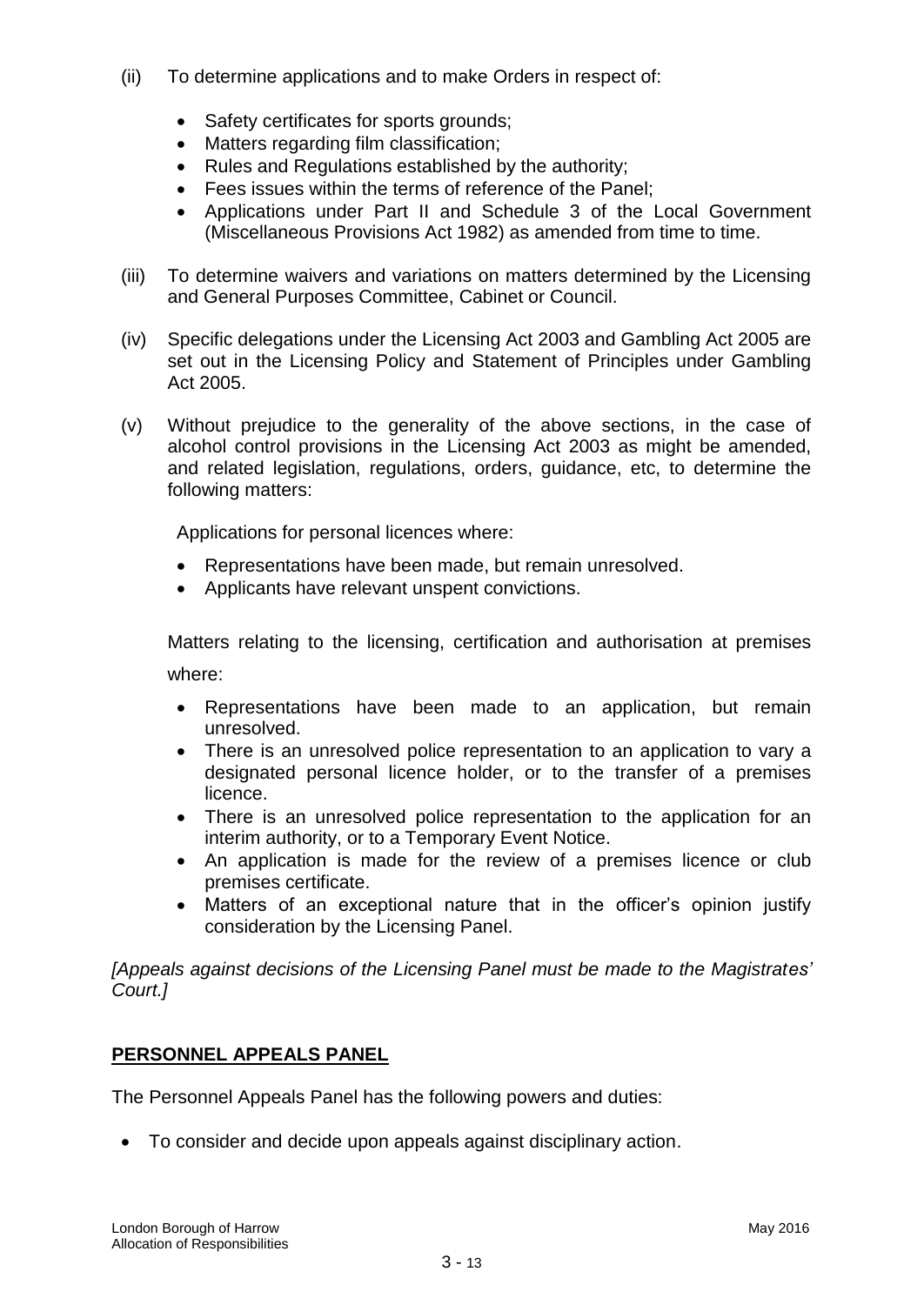# **SOCIAL SERVICES APPEALS PANEL**

The Social Services Appeals Panel has the following powers and duties:

- (a) To review in accordance with the Children (Secure Accommodation) Regulations 1991 the keeping of children in secure accommodation;
- (b) In accordance with the Mental Health Act 1983, to decide whether to discharge patients from guardianship;
- (c) In accordance with procedures and guidance given under the Children Act 1989 and the National Health Service and Community Care Act 1990, and when requested to do so by a dissatisfied complainant, to review decisions made relating to complaints.

**Note:** Appeals Panels reviewing the keeping of a child in secure accommodation will be chaired by an Independent Person. Appeals hearing complaints under the Children Act 1989 and the National Health Service and Community Care Act 1990 will comprise 3 Independent Persons

#### **OVERVIEW AND SCRUTINY COMMITTEE**

The Overview and Scrutiny Committee has the following power and duties:

- 1. To oversee an agreed work programme that can help secure service improvement through in-depth investigation of poor performance and the development of an effective strategy/policy framework for the council and partners;
- 2. To have general oversight of the council's scrutiny function;
- 3. To offer challenge and critical support to the Executive's policy development function and the long-term strategic direction of the borough;
- 4. To anticipate policy changes and determine their potential impact on residents and to recommend changes where these are appropriate;
- 5. To consider the council and partners" strategic approach to service delivery, using, where necessary, the power of overview and scrutiny committees to receive information from partner agencies and to require partner authorities to respond to reports and recommendations from the Committee, as set out under Part Five of the Local Government and Public Involvement in Health Act 2007;
- 6. To undertake detailed investigation of service/financial performance in order to recommend policy changes to the Executive and to commission investigations by the Performance and Finance Sub-Committee;
- 7. To have regard, in carrying out its functions, to the requirement to involve local representatives, as set out in Part Seven of the Local Government and Public Involvement in Health Act 2007;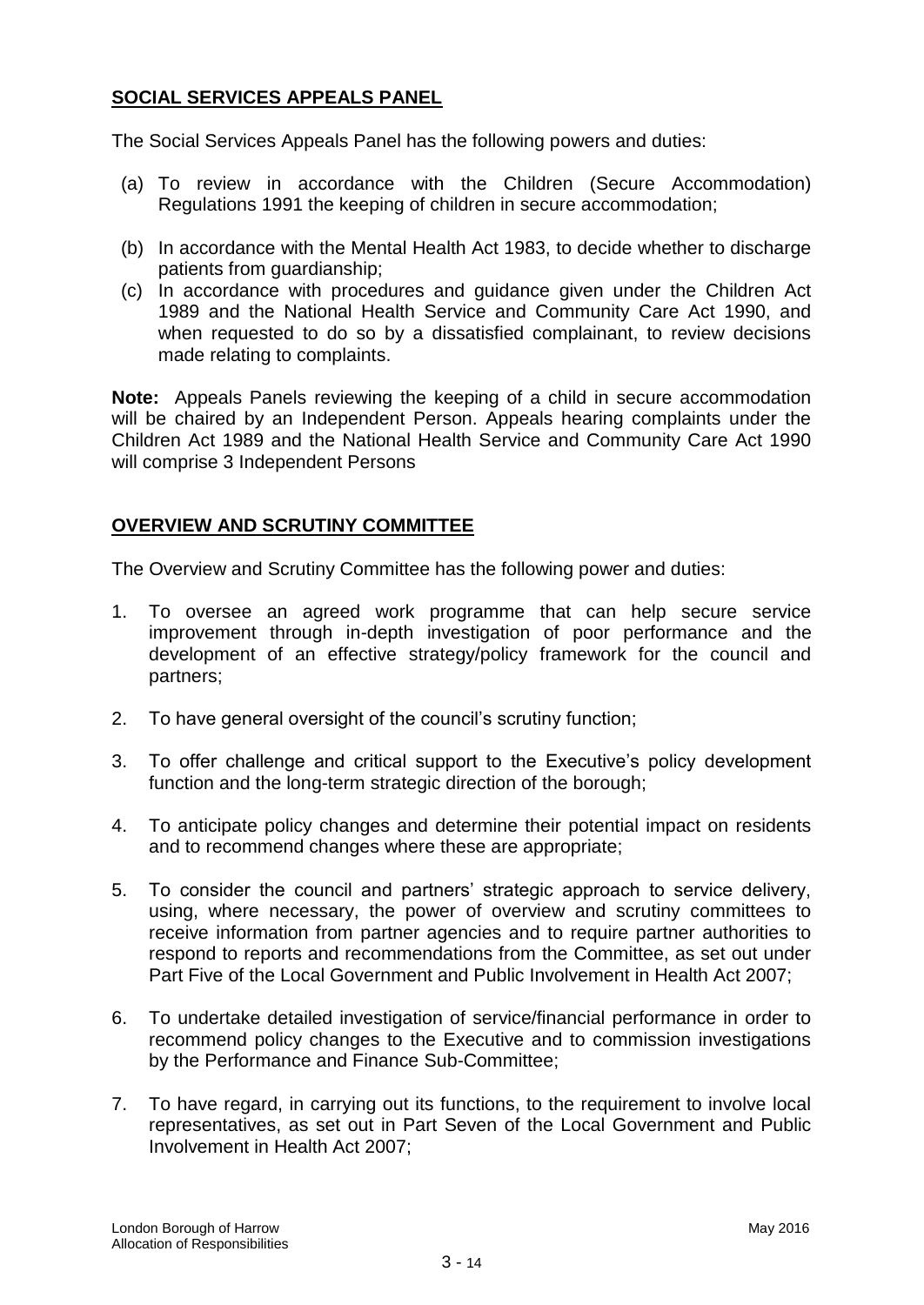- 8. To report scrutiny findings and recommendations to the Executive within 8 weeks of being published or to its next meeting, whichever is the sooner, in accordance with the council"s constitution
- 9. To consider items included in the Forward Plan;
- 10. To consider Councillor Call for Action in terms of
	- a. Local Government Matters (Section 119, Local Government and Public Involvement in Health Act 2007)
	- b. Local Crime & Disorder Matters (Section 19, Police & Justice Act 2006)
- 11. To discharge the functions conferred by Section 21(f) of the Local Government Act 2000 of reviewing and scrutinising, in accordance with regulations under Section 7 of the Health and Social Care Act 2001, matters relating to the planning, provision and operation of health services in Harrow.
- 12. To respond to consultations from local health trusts, Department of Health and any organisation which provides health services outside the local authority"s area to inhabitants within it.
- 13. To review and make appropriate recommendations on an annual basis for the arrangements for processing applications for support from the voluntary sector, including grants, concessionary lettings, use of the community premises and other council premises, and discretionary rate relief.

# **CALL- IN SUB-COMMITTEE**

The Call-In Sub-Committee has the following powers and duties:

- (a) to examine decisions of the Executive which are taken but not implemented, and which are "called in" in accordance with the Committee Procedure Rules;
- (b) to refer matters called in to the decision taker with reasons and recommendations for changes;
- (c) to refer Executive decisions to full Council if they consider they are contrary to the policy framework or contrary to or not wholly in accordance with the budget

# **CALL- IN SUB-COMMITTEE – EDUCATION**

The Call-In Sub-Committee has the following powers and duties in relation to Education Matters:

- (a) to examine decisions of the Executive which are taken but not implemented, and which are "called in" in accordance with the Committee Procedure Rules;
- (b) to refer matters called in to the decision taker with reasons and recommendations for changes;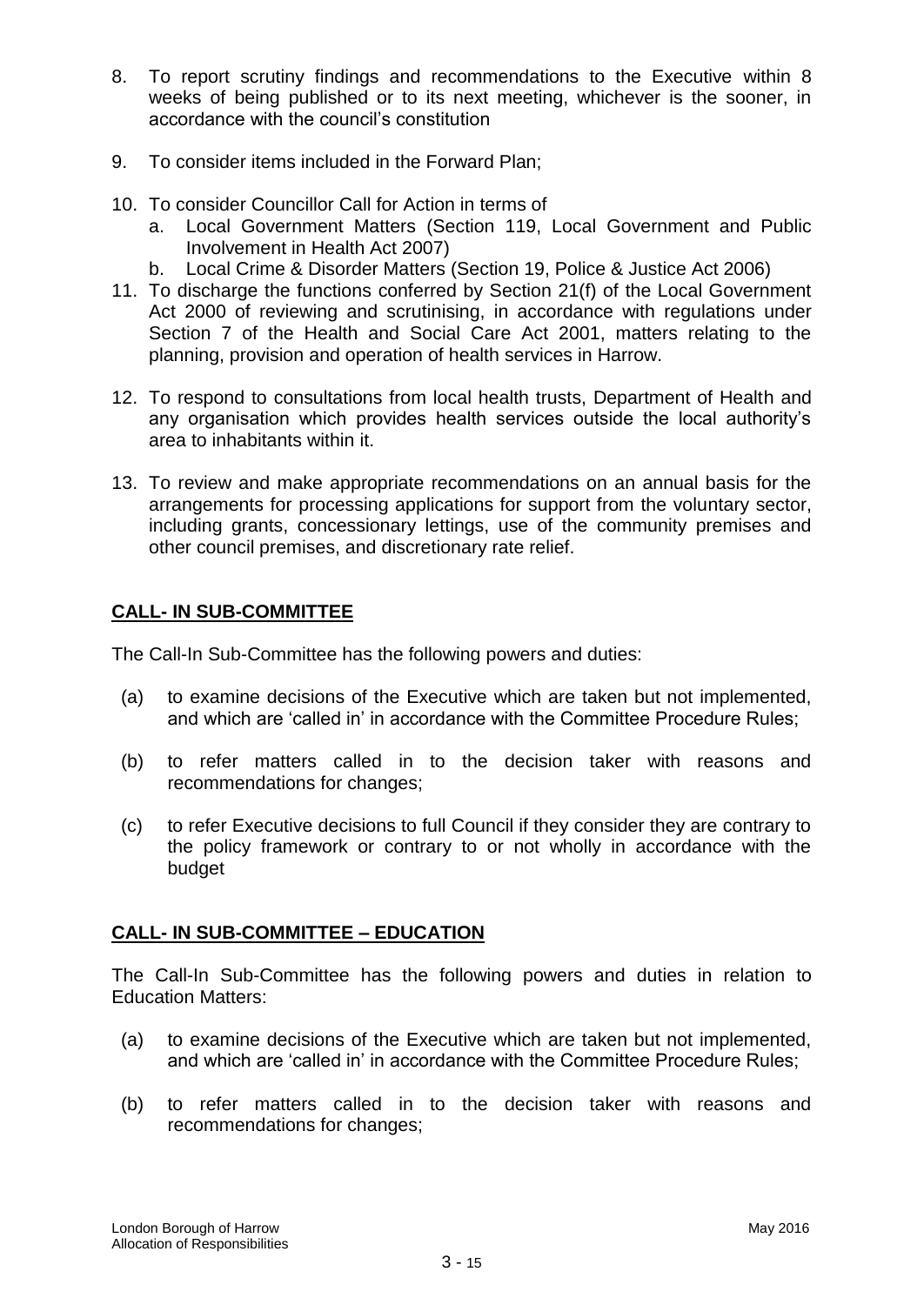(c) to refer Executive decisions to full Council if they consider they are contrary to the policy framework or contrary to or not wholly in accordance with the budget

# **HEALTH AND SOCIAL CARE SCRUTINY SUB-COMMITTEE**

The Health and Social Care Scrutiny Sub-Committee has the following powers and duties:

- 1. To be the key driver of the scrutiny function"s health and social care scrutiny programme and maintain relationships with health and social care colleagues and partners in relation to shared stated priorities, in consultation with the Overview & Scrutiny Committee.
- 2. To be responsible in accordance with Regulation 28 of the Local Authority (Public Health and Wellbeing Boards and Health Scrutiny) Regulations 2013 for scrutiny of the Council's health functions other than the power under Regulation 23(9) to make referrals to the Secretary of State.
- 3. To recommend to Council that a referral be made to the Secretary of State under Regulation 23(9) of the Local Authority (Public Health, Health and Wellbeing and Health Scrutiny) Regulations 2013.
- 4. To have specific responsibility for scrutiny of the following functions:
	- Health and social care infrastructure and service
	- NHS England, Clinical Commissioning Groups (CCGs) and the Health and Wellbeing Board
	- **Public Health**
	- Other policy proposals which may have an impact on health, public health, social care and wellbeing
	- Collaborative working with health agencies
	- **EXECOMMISSIONING AND CONTRACTING HEALTH SERVICES**
- 5. To review the planning, provision and operation of Health services in Harrow and ensure compliance with Regulation 21(1) of the Local Authority (Public Health, Health and Wellbeing Boards and Health Scrutiny) Regulations 2013 by inviting and taking account of information and reports from local health providers and other interested parties including the local HealthWatch.
- 6. Where a referral is made through the local HealthWatch arrangements, to comply with Regulation 21(3) of the Local Authority (Public Health, Health and Wellbeing Boards and Health Scrutiny) Regulations 2013 by ensuring that the referral is acknowledged within 20 days and that the referrer is informed of any action taken.
- 7. Where appropriate, to consider and make recommendations for response to NHS consultations on proposed substantial developments/variations in health services that would affect the people of LB Harrow.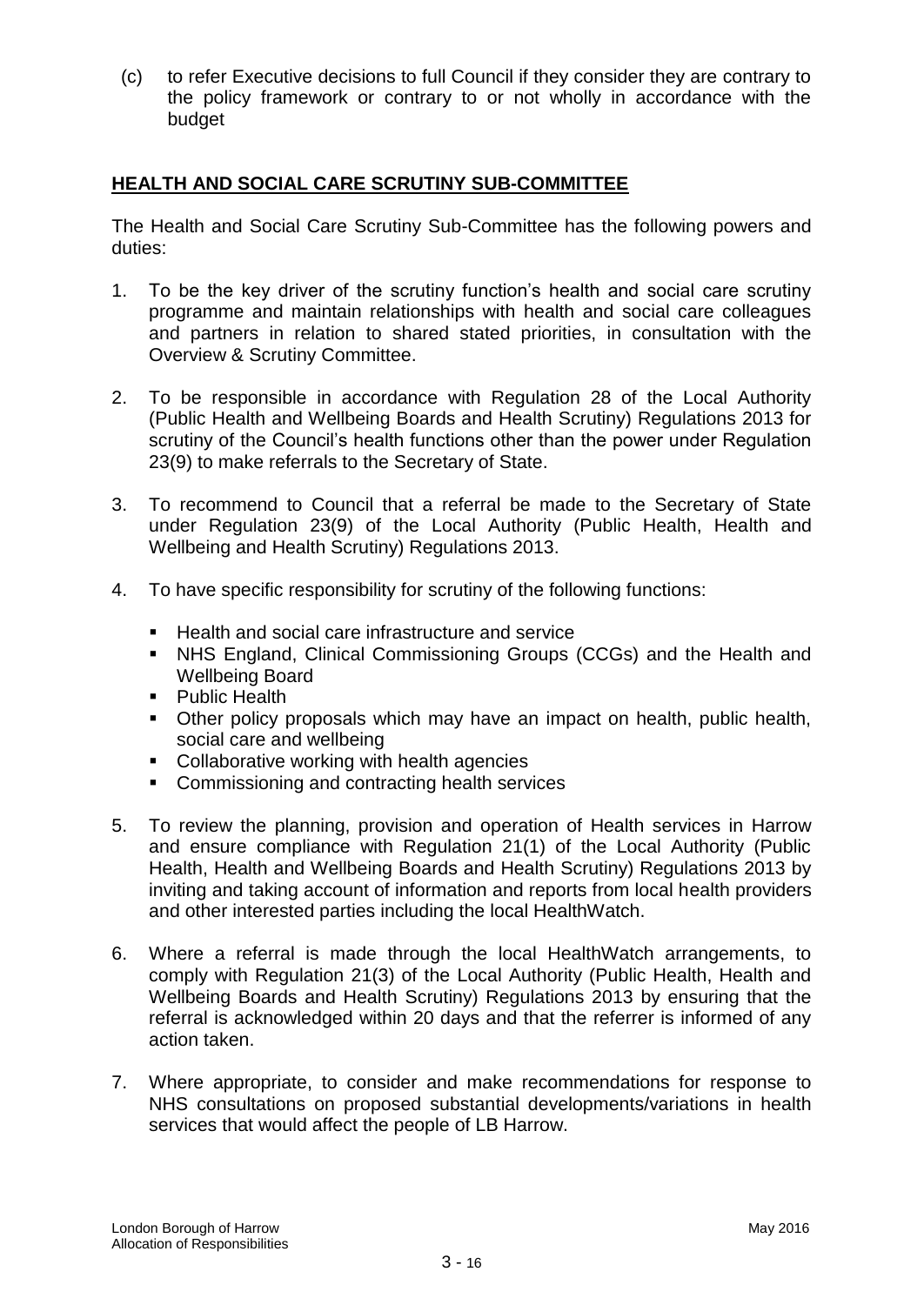- 8. Where appropriate, to consider and make recommendations for response to consultations from local health trusts, Department of Health, Care Quality Commission and any organisation which provides health services outside the local authority"s area to inhabitants within it.
- 9. Continue to seek the development of relationship with NHS England, CCGs, Health and Wellbeing Boards, Care Quality Commission, HealthWatch and the Local Medical Council.

*(Note: Members of the Executive or members of the Health and Wellbeing Board may not be members of the Health and Social Care Scrutiny Sub Committee. Any health matter requiring an urgent decision/comment before the next meeting of the Health & Social Care Sub-Committee will be considered by the Overview and Scrutiny Committee if that is sooner).*

# **PERFORMANCE & FINANCE SUB-COMMITTEE**

The Performance and Finance Sub-Committee has the following powers and duties:

- 1. To be the key driver of the scrutiny function"s work programme and the body responsible for monitoring the performance of the council and partners in relation to their stated priorities;
- 2. To consider/monitor, on an exception basis, the financial and service performance of the organisation;
- 3. To consider/monitor the performance of the council"s partners;
- 4. To undertake specific investigation of identified "hot spots" through Q&A, reports or challenge panels – subject to endorsement by the Overview and Scrutiny Committee;
- 5. To refer "hot spots" to the Overview and Scrutiny Committee for more detailed investigation where necessary;
- 6. To consider such urgent items as are appropriate ad hoc, Councillor Calls for Action, area scrutiny.

# **PENSION BOARD**

The Pension Board has the following powers and duties:

# 1. **Introduction**

The purpose of this document is to set out the Terms of Reference for the local Pension Board (the Board) of the London Borough Harrow Pension Fund (the Fund).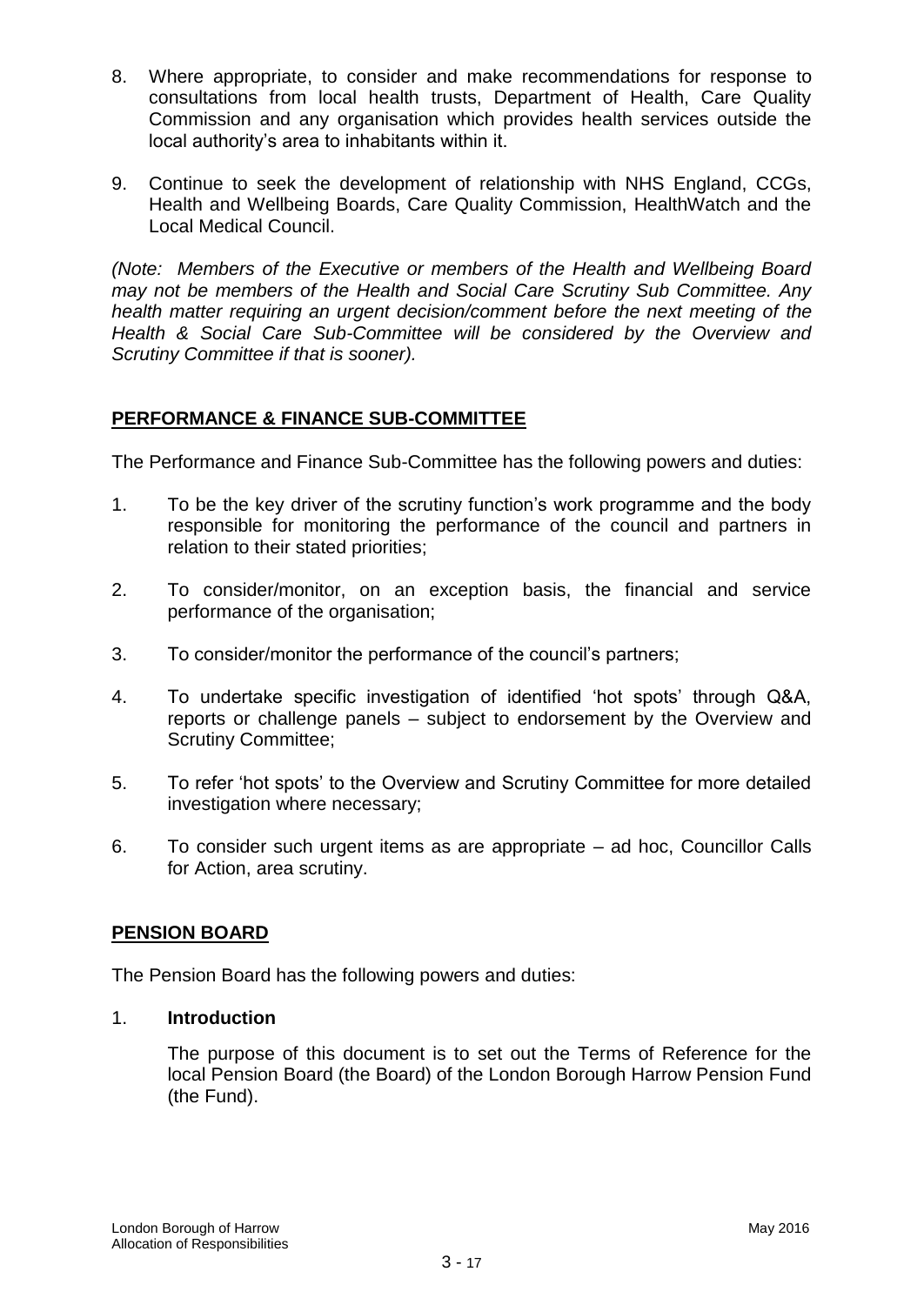#### 2. **Powers of the Board**

The Board will exercise all its powers and duties in accordance with the law and this Terms of Reference.

#### 3. **Role of the Board**

The role of the Board, as defined by sections 5(1) and (2) of the Public Service Pensions Act 2013, is to assist the Administering Authority (London Borough of Harrow) as Scheme Manager in ensuring the effective and efficient governance and administration of the Local Government Pension Scheme (LGPS) including:

- securing compliance with the LGPS regulations and other legislation relating to the governance and administration of the LGPS;
- securing compliance with requirements imposed in relation to the LGPS by the Pensions Regulator; and
- such other matters the LGPS regulations may specify.

The Administering Authority retains ultimate responsibility for the administration and governance of the scheme. The role of the Board is to support the Administering Authority to fulfil that responsibility.

In its role, The Board will have oversight of the administration of the fund including:

- a. The effectiveness of the decision making process
- b. The direction of the Fund and its overall objectives
- c. The level of transparency in the conduct of the Fund"s activities
- d. The administration of benefits and contributions

The Board will provide the Scheme Manager with such information as it requires to ensure that any Member of the Board or person to be appointed to the Board does not have a conflict of interest.

The Board will ensure it effectively and efficiently complies with the Code of Practice on the Governance and Administration of Public Service Pension Schemes issued by the Pensions Regulator. It will help to ensure that the Fund is managed in the same way.

The Board shall meet sufficiently regularly to discharge its duties and responsibilities effectively.

#### 4. **Membership**

The Board shall consist of 5 members and be constituted as follows:

(i) 2 Employer representatives – Administering Authority (1), other scheduled and admitted bodies [ie organisations other than the Administering Authority who, under the regulations, can participate in the LGPS $(1)$ ;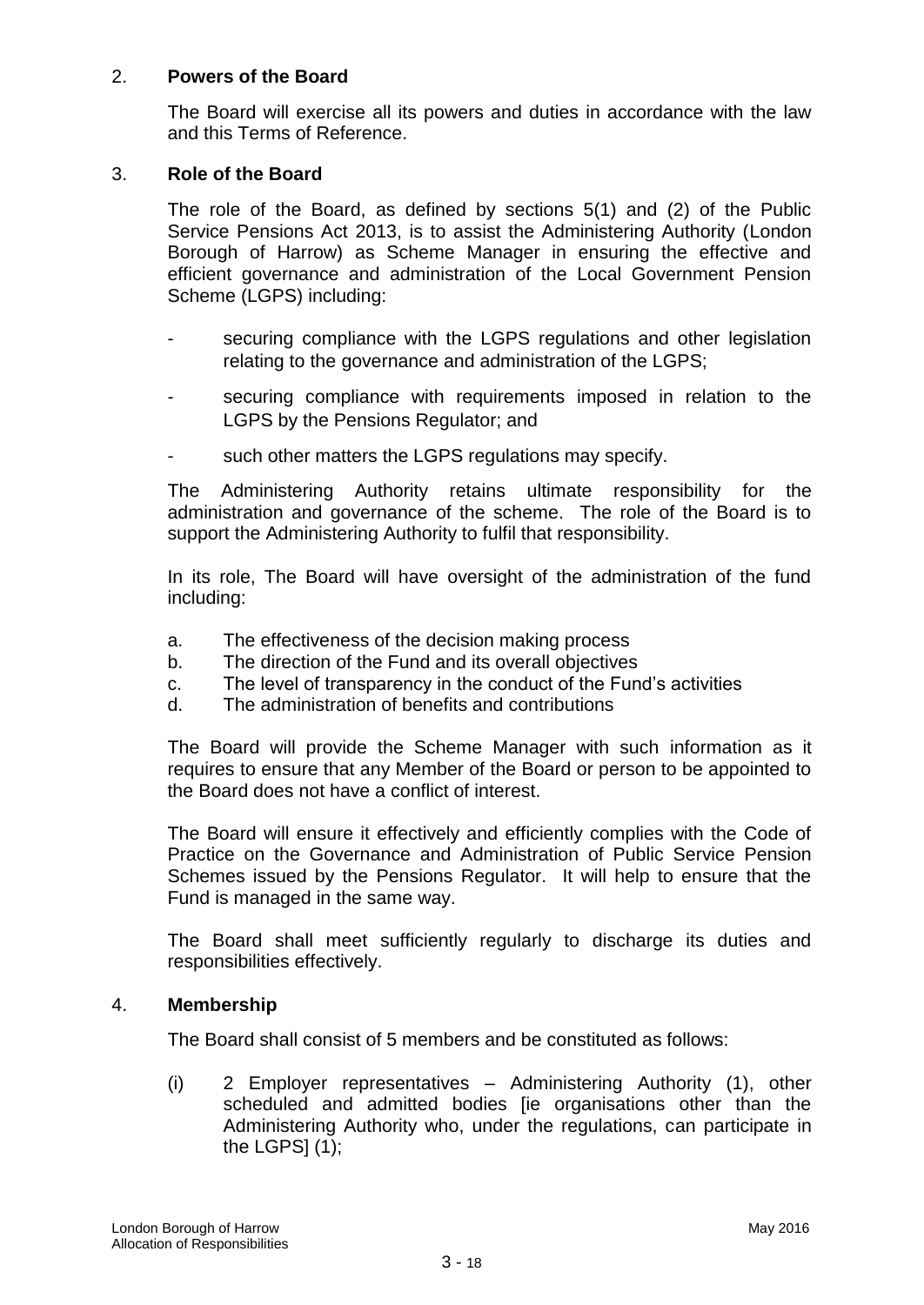- (ii) 2 Scheme Member representatives active members (1), pensioners (1); and
- (iii) 1 independent member

Elected Members and officers involved in the management and administration of the Fund are not permitted to become Board members.

Only the Employer and Scheme Member representatives will have voting rights.

Each member of the Board will serve or a period of three years, subject to compliance with conditions of appointment.

The Chair and Deputy Chair of the Board will be elected by the Board at its first meeting and will serve for a period of three years. Should the elected Chair be an Employer representative the Deputy Chair must be a Scheme Member representative and vice versa.

The Chair will ensure that meetings are properly conducted and the decision of the Chair on all points of procedure and order shall be final.

The Board may, with the approval of the Administering Authority, co-opt persons with sufficient skills and experience to advise and support them. Cooptees are not Board members and do not have voting rights.

Each Board Member should endeavour to attend all Board meetings during the year. In the event of consistent non-attendance by any Board Member the tenure of that membership should be reviewed by the other Board members in liaison with the Scheme Manager.

Other than by ceasing to be eligible as set out above, a Board member may only be removed from office during a term of appointment by the unanimous agreement of all other members and with the agreement of the Scheme Manager. Should any member of the Board cease to be a member of the relevant group for which he/she has been appointed he/she will automatically cease to be a member of the Board and the Administering Authority will conduct a replacement process.

# 5. **Appointment of Board members**

All Board members will be appointed by Full Council. It is a statutory requirement that the Administering Authority must be satisfied that a person to be appointed as an Employer or Scheme Member representative has the relevant experience and capacity to represent employers or scheme members (as appropriate)

- Administering Authority to nominate one Employer representative
- The second Employer representative to be nominated by the scheduled and admitted bodies. If more than one is nominated, Council will determine who is to be appointed.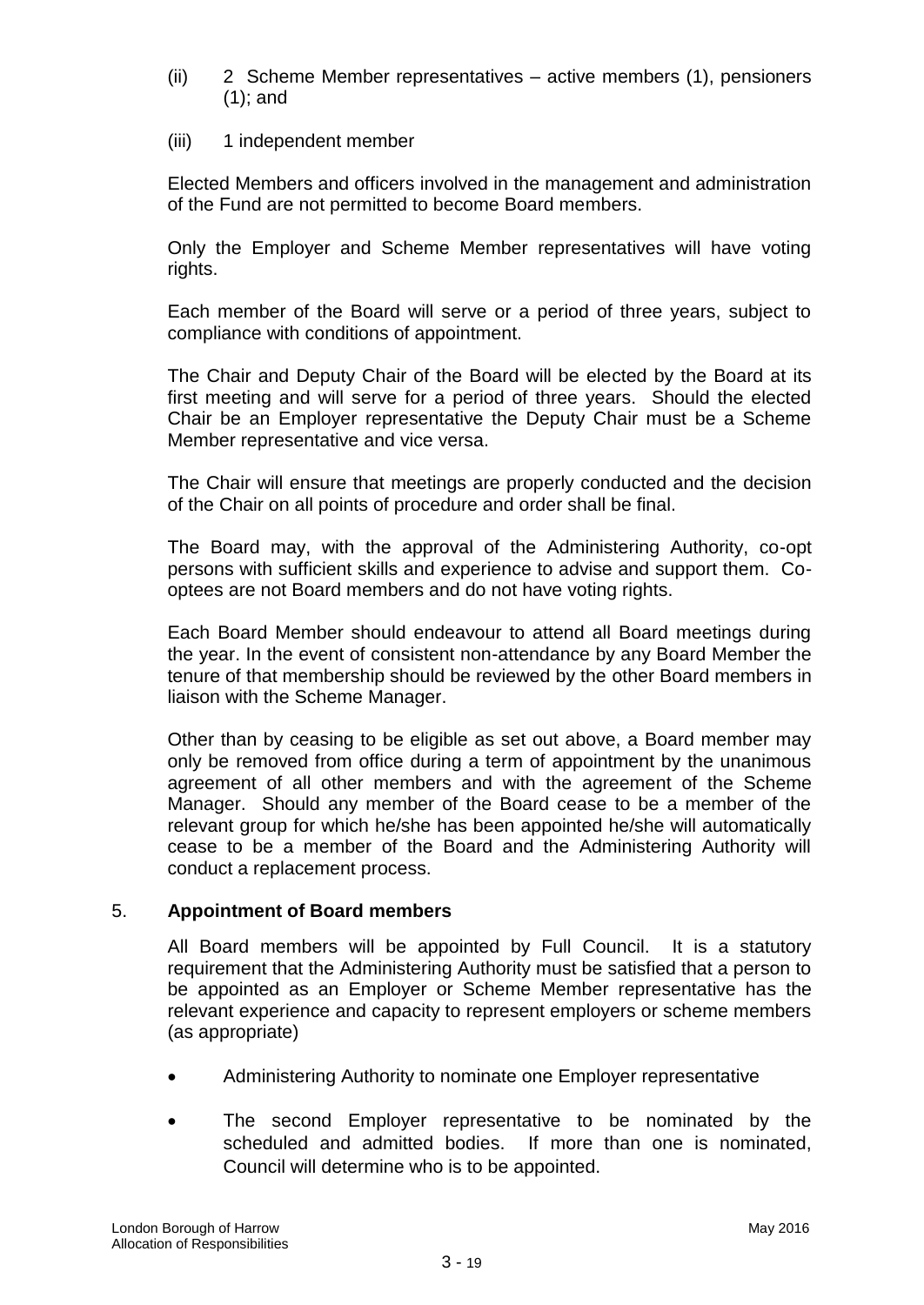- (i) Scheme Member representatives to be selected through a process administered by the Administering Authority with a recommendation to Council
- (ii) Independent member applications to be invited by public advertisement with a recommendation by the s151 Officer to Council.

#### 6. **Standards of conduct and conflicts of interest**

All members of the Board are expected to act in accordance with the Code of Conduct for Councillors where applicable and the Pensions Regulator"s Code of Practice. In accordance with s5(5) Public Service Pension Act 2013, a Board member must not have a financial or other interest that could prejudice him/her in carrying out his/her Board duties. This does not include a financial or other interest arising merely by virtue of being a member of the LGPS.

The policy for identifying conflicts of interest is set out in a separate policy document.

#### 7. **Knowledge and Skills**

Following appointment each member of the Board should be conversant with:

- The legislation and associated guidance of the LGPS
- Any document recording policy about the administration of the LGPS which is for the time being adopted by the Fund

The Administering Authority will provide a training programme which all Board members will be required to attend.

It is for individual Board members to be satisfied that they have the appropriate degree of knowledge and understanding to enable them, properly, to exercise their functions as a Member of the Board and therefore, must comply with the Board"s Knowledge and Understanding and Training Policy.

#### 8. **Accountability**

The Board will collectively and individually be accountable to the Scheme Manager.

The Board will refer all relevant recommendations and decisions to the Pension Fund Committee of the Administering Authority and, where appropriate, to Full Council. It will present a report on its work to the Full Council once a year.

#### 9. **Decision making**

Each voting member of the Board will have an individual voting right but it is expected that the Board will, as far as possible, reach a consensus. The Chair of the Board, so long as he/she has voting rights, will have the final deciding vote.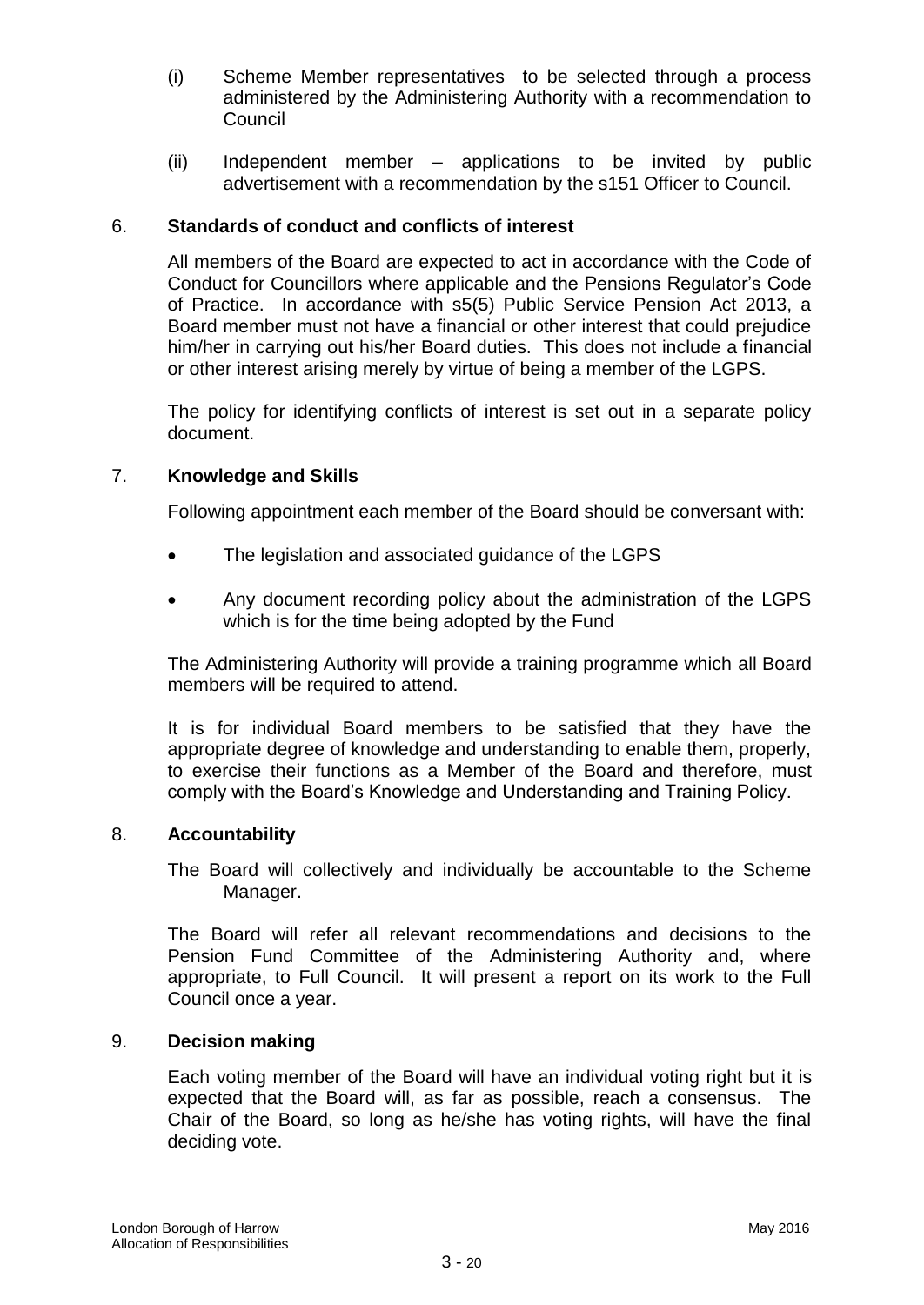#### 10. **Quorum**

A quorum will comprise 3 of the 5 members of which at least one shall be an Employer representative and one a Scheme Member representative.

#### 11. **Meetings**

The Board shall meet twice a year.

The Chair of the Board, in consultation with the Administering Authority will prepare an agenda for each meeting of the Board. The administration of the Board will be in accordance with the normal procedures of the London Borough of Harrow.

An extraordinary meeting will be called when the Chair considers this necessary and/or in circumstances where the Chair receives a request in writing by 50% of the voting membership of the Board

#### 12. **Publication of Pension Board Information**

The Administering Authority will publish up to date information on the Council"s website including:

- The names of the Board member
- The Board's Terms of Reference
- Papers, agendas and minutes of Board meetings.

#### 13. **Advice to the Board**

The Board will be supported in its role and responsibilities by the Administering Authority through advice and support as appropriate.

#### 14. **Expense Reimbursement**

Each member of the Board and any co-opted persons, excluding elected Councillors of the London Borough of Harrow and Council Officers will be reimbursed at a rate of £445 per annum (exclusive of VAT if payable). All members of the Board and any co-opted persons will be paid "out-of-pocket" expenses when carrying out the functions of the Board including approved training.

#### 15. **Definitions**

The undernoted terms shall have the following meaning when used in this document:

*Administering Authority* London Borough of Harrow

*Board or Pension Board* The local Pension Board for the London Borough of Harrow, Administering Authority for the London Borough of Harrow Pension Fund as required under the Public Service Pensions Act 2013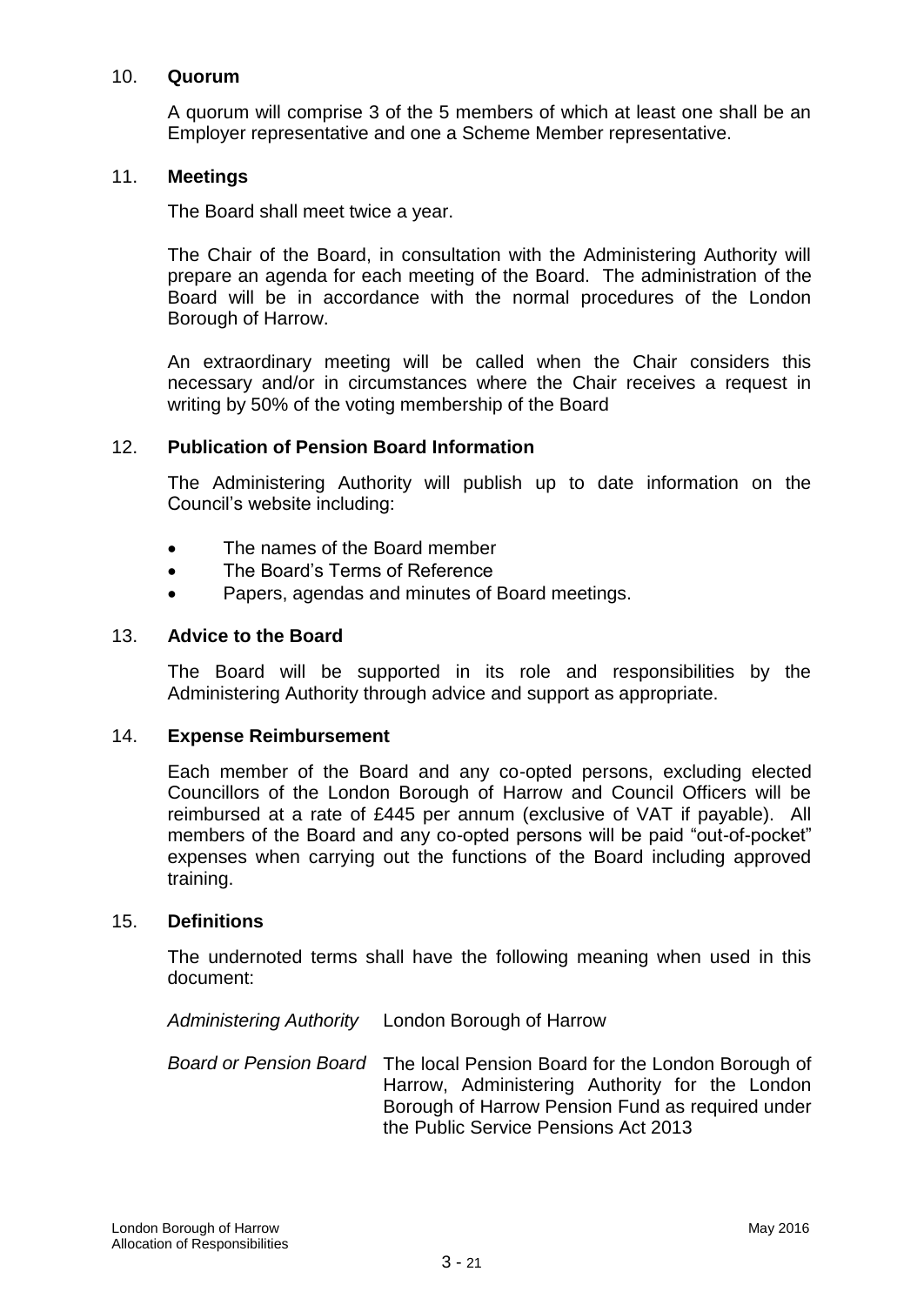| <b>Board Member</b>                                                 | A member of the Board including Employer<br>representatives, Scheme Member representatives<br>and an independent member                                                                                                                                                                                                               |
|---------------------------------------------------------------------|---------------------------------------------------------------------------------------------------------------------------------------------------------------------------------------------------------------------------------------------------------------------------------------------------------------------------------------|
| Code of Practice                                                    | The Pensions Regulator's [draft] Code of Practice<br>no 14 entitled "Governance and administration of<br>public service pension schemes."                                                                                                                                                                                             |
| <b>Conflicts of Interest</b>                                        | As defined in the Public Service Pensions Act 2013                                                                                                                                                                                                                                                                                    |
| <b>Conflicts of Interest</b><br>Policy                              | The policy on conflicts of interest as adopted by the<br><b>Board</b>                                                                                                                                                                                                                                                                 |
| Employer<br>Representative                                          | A person appointed to the Board for the purpose of<br>representing employers for the Scheme                                                                                                                                                                                                                                           |
| Fund                                                                | The London Borough of Harrow Pension Fund<br>within the Scheme administered and maintained by<br>the Scheme Employer                                                                                                                                                                                                                  |
| <b>Independent Member</b>                                           | A Member of the Board who is neither an Employer<br>Representative nor a Member Representative                                                                                                                                                                                                                                        |
| Knowledge and<br><b>Understanding and</b><br><b>Training Policy</b> | The training policy as adopted by the Board                                                                                                                                                                                                                                                                                           |
| <b>LGPS</b>                                                         | The Local Government Pension Scheme<br>as<br>constituted by the Local Government Pension<br>Scheme Regulations 2013, the Local Government<br>Pension Scheme (Transitional Provisions, Savings<br>and Amendment) Regulations 2014 and The Local<br>Government Pension Scheme (Management and<br>Investment of Funds) Regulations 2009. |
| <b>Member Representative</b>                                        | A person appointed to the Board for the purpose of<br>representing members of the Scheme                                                                                                                                                                                                                                              |
| <b>Scheme</b>                                                       | The Local Government Pension Scheme as defined<br>under LGPS                                                                                                                                                                                                                                                                          |
| Scheme Manager                                                      | London Borough of Harrow as administering<br>authority of the London Borough of Harrow Pension<br>Fund                                                                                                                                                                                                                                |

# 16. **Interpretation**

Any uncertainty or ambiguity or interpretation required relating to any matters contained in this document shall be resolved by reference to the Scheme Manager.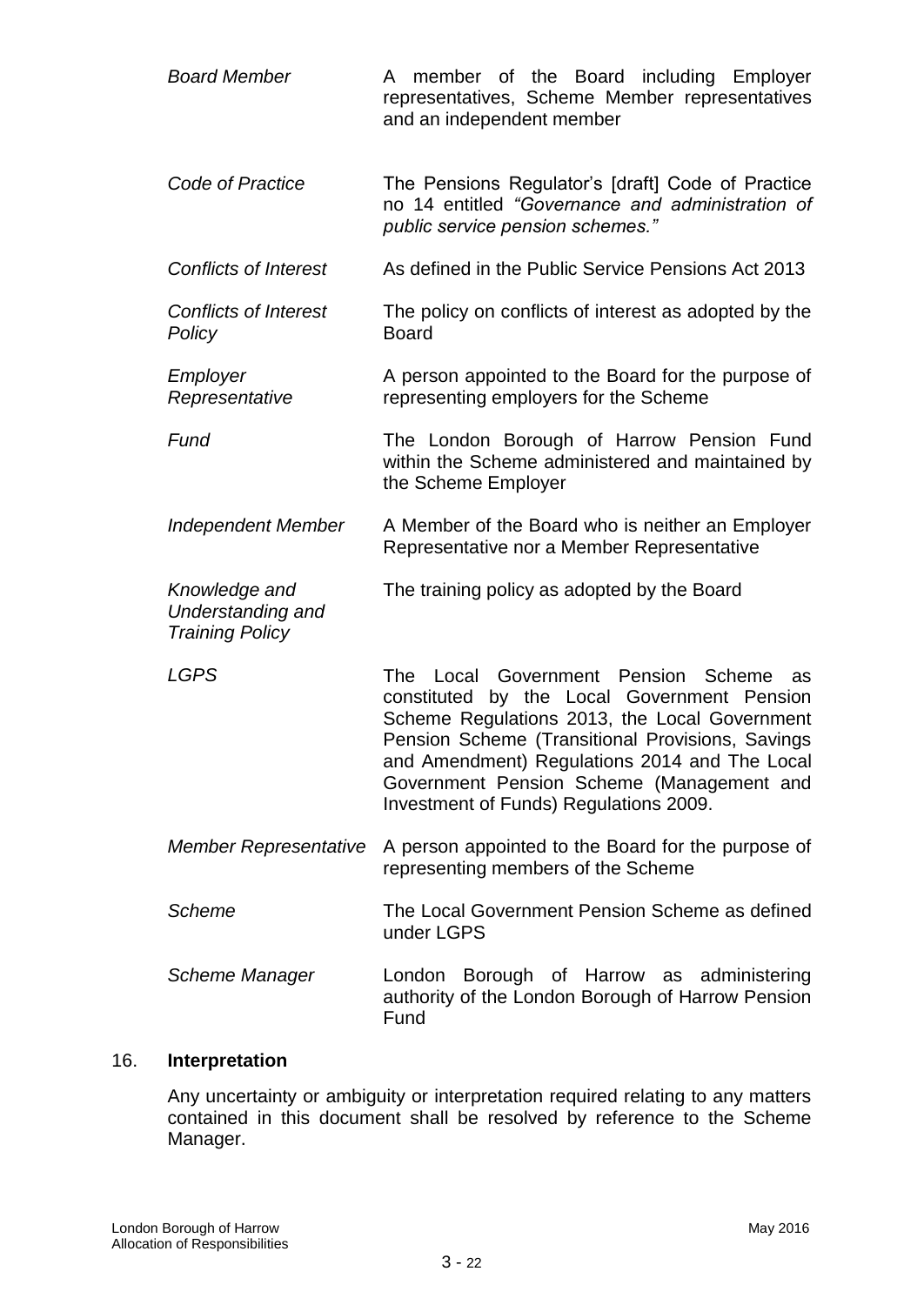[Note: The terms of reference approved by Council on 13 November 2014 were amended under delegated authority as a result of the Local Government Pension Scheme (Amendment) (Governance) Regulations 2015 which removed the voting rights of the Independent Member.]

#### **PENSION FUND COMMITTEE**

The Pension Fund Committee has the following powers and duties:

- 1. to exercise on behalf of the Council, all the powers and duties of the Council in relation to its functions as Administering Authority of the LB Harrow Pension Fund (the fund), save for those matters delegated to other Committees of the Council or to an Officer;
- 2. the determination of applications under the Local Government Superannuation Regulations and the Teachers' Superannuation Regulations;
- 3. to administer all matters concerning the Council"s pension investments in accordance with the law and Council policy;
- 4. to establish a strategy for the disposition of the pension investment portfolio; and
- 5. to appoint and determine the investment managers" delegation of powers of management of the fund;
- 6. to determine cases that satisfy the Early Retirement provision under Regulation 26 of the Local Government Pension Scheme Regulations 1997 (as amended), and to exercise discretion under Regulations 8 of the Local Government (Early Termination of Employment) (Discretionary Compensation) (England and Wales) Regulations 2000 (as amended, subject to the conditions now agreed in respect of all staff, excluding Chief Officers;
- 7. to apply the arrangements set out in (6) above to Chief Officers where the application has been recommended by the Chief Executive, either on the grounds of redundancy, or in the interests of the efficiency of the service, and where the application was instigated by the Chief Executive in consultation with the leaders of the political groups.

#### **PLANNING COMMITTEE**

The Planning Committee has the following powers and duties:

- 1. To exercise the functions of the council as local planning authority under the Town and Country Planning Act 1990 and other planning and subordinate legislation with the exception that:
	- a) the preparation, maintenance and updating of the Local Development Framework; and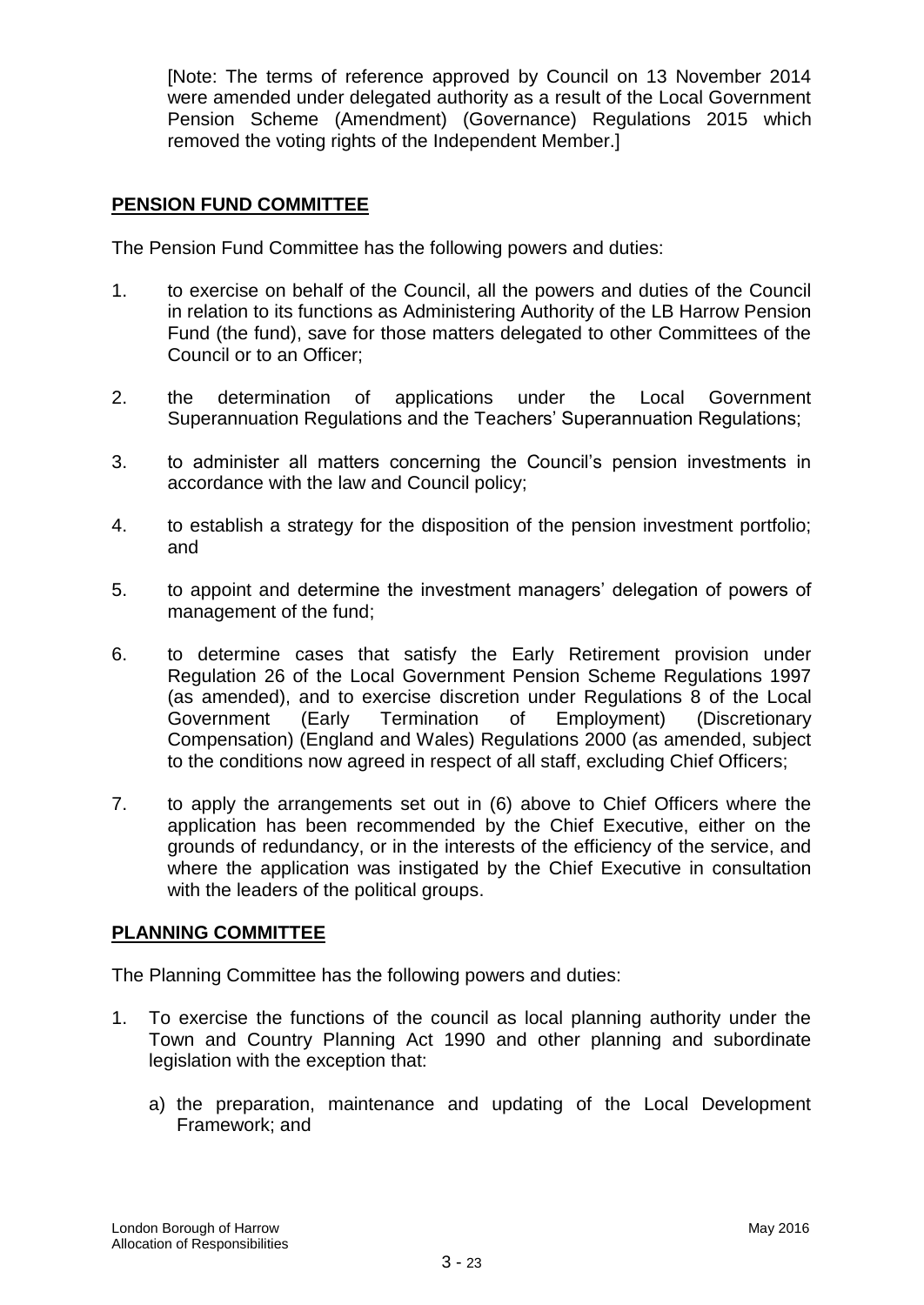b) the consideration of any policy matter concerning the planning of the Borough, including the development of major sites but not the determination of any planning application;

shall be matters to be determined by the Cabinet.

- 2. To determine applications for certificates under section 17 of the Land Compensation Act 1961.
- 3. To consider and, if appropriate, serve Article 4 Directions removing permitted development rights in accordance with the Town and Country Planning General (Permitted Development) Order 1990.
- 4. To determine and enforce building regulations.
- 5. All other functions relating to town and country planning and development control as set out in the Local Authorities (Functions and Responsibilities) (England) Regulations 2000 (as amended) listed by Committee in the schedule to this document.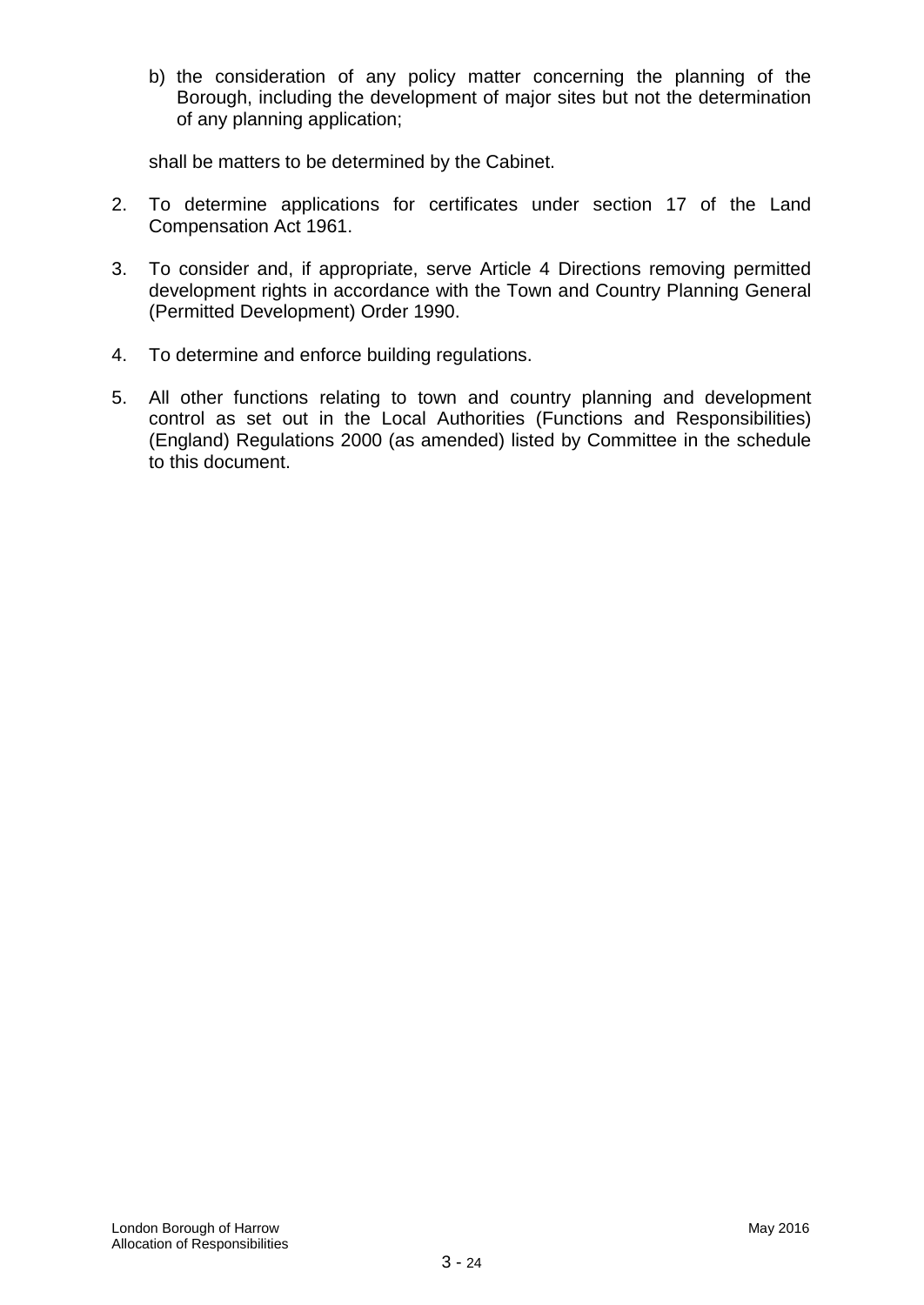# **OTHER STATUTORY COMMITTEES**

### **STANDING ADVISORY COUNCIL FOR RELIGIOUS EDUCATION**

- 1. To advise the Borough"s Teachers and the Manager of the Library Service on the provisions of appropriate teaching resources in support of the Harrow agreed RE syllabus.
- 2. To assist teachers in RE by devising and making available to them schemes of work and teaching materials based upon the Harrow agreed syllabus.
- 3. To assist in identifying teachers' in-service needs and in conjunction with the Teachers" Centre and the Advisory and Inspection Service, to arrange appropriate courses for teachers.
- 4. To make recommendations to the Corporate Director, People on resources deemed desirable for implementing and reviewing the agreed syllabus and in furthering the effectiveness of religious education in Harrow Schools.
- 5. To call a Standing Conference for reviewing the agreed syllabus of Religious Education from time to time.
- 6. To approve exemptions from Statutory Regulations on Acts of Worship.

#### **Membership (Total 41 persons)**

- (1) Group A Representatives of Christian and Other Religious Denominations (22)
- (2) Group B Representatives of the Church of England (3)
- (3) Group C Representatives of Teachers (6)
- (4) Group D Representatives of the Local Education Authority (3 Councillors and a representative of the Harrow Humanist Association).
- (5) Group E Co-opted Members (5)
- (6) Adviser to the Council nominated by the Corporate Director, People.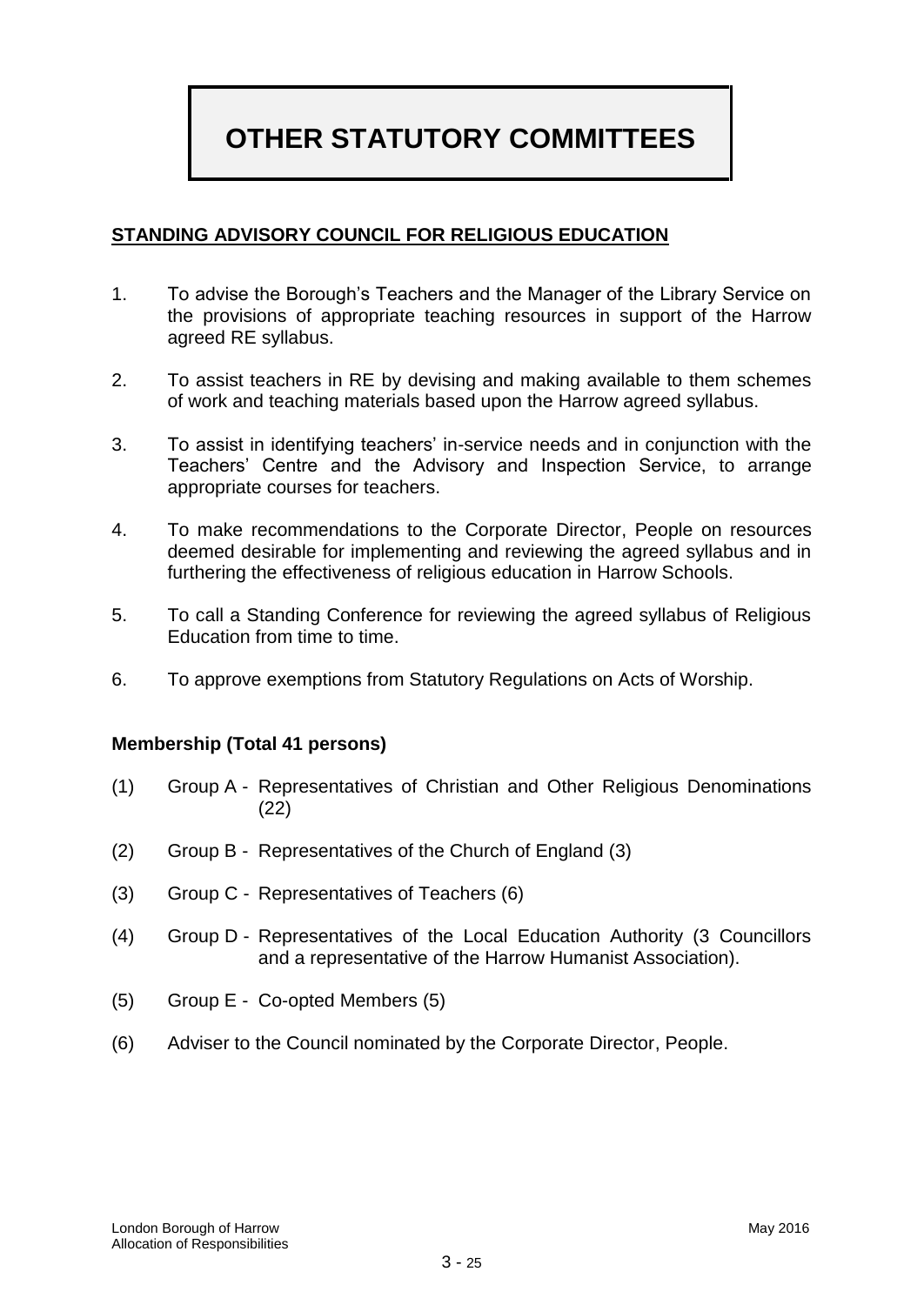# **STATUTORY CHIEF OFFICERS" DISCIPLINARY PANEL**

The Panel has the following powers in respect of matters which might lead to the dismissal of, or disciplinary action against, the Chief Finance Officer, Monitoring Officer or Head of Paid Service except in relation to matters concerning redundancy, the expiry of a fixed term contract or permanent ill health:

- 1. to arrange for the investigation of the matter;
- 2. to consider the investigation report and representations (including in person) by the officer;
- 3. to make recommendations to Council in relation to the dismissal of the officer; and
- 4. where the panel decides it to be appropriate, to make recommendations to the Chief Officers" Employment Panel for action short of dismissal or to confirm that the matter should not progress further.

#### **Membership**

The Panel shall consist of three elected members and two independent persons appointed by the Council under section 28(7) of the Localism Act who will be invited to a Panel meeting as and when required.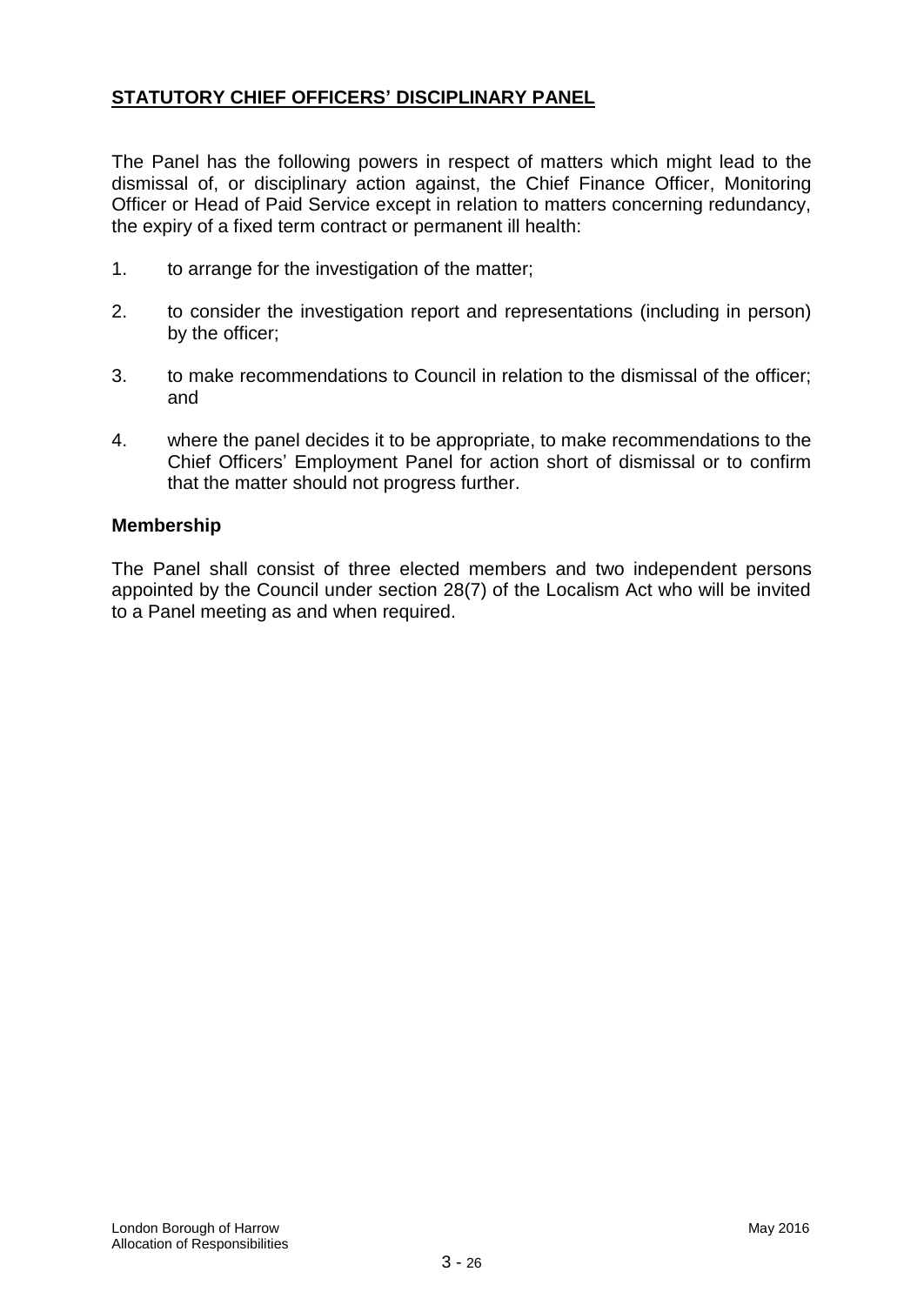# **TERMS OF REFERENCE AND DELEGATION OF DUTIES TO THE CABINET, PORTFOLIO HOLDERS, ADVISORY PANELS AND CONSULTATIVE FORUMS**

# **EXECUTIVE (CABINET)**

#### **The Cabinet as a whole will have responsibility for the following functions:**

- (1) The development of proposals for the budget (including the capital and revenue budgets, the fixing of the Council Tax Base*,* and the level of Council Tax) and the financial strategy for the Council;
- (2) The monitoring of the implementation of the budget and financial strategy;
- (3) To recommend major new policies (and amendments to existing policies) to the Council for approval as part of the Council"s Policy Framework and implement those approved by Council;
- (4) To prepare and agree other policies and plans for implementation by Portfolio Holders and others;
- (5) The approval of the Council"s Transformation Programme and of the implementation of projects emerging from that Programme;
- (6) The approval and management of the Council"s Capital Programme and Strategy;
- (7) All key decisions namely:
	- (i) an executive decision which is likely to result in the Council incurring expenditure which is, or the making of savings which are, significant having regard to the budget for the service or function to which the decision relates; or
	- (ii) an executive decision which is likely to be significant in terms of its effects on communities living or working in an area of two or more wards of the Borough.

A decision is significant for the purposes of (i) above if it involves expenditure or the making of savings of an amount in excess of £1m for capital expenditure or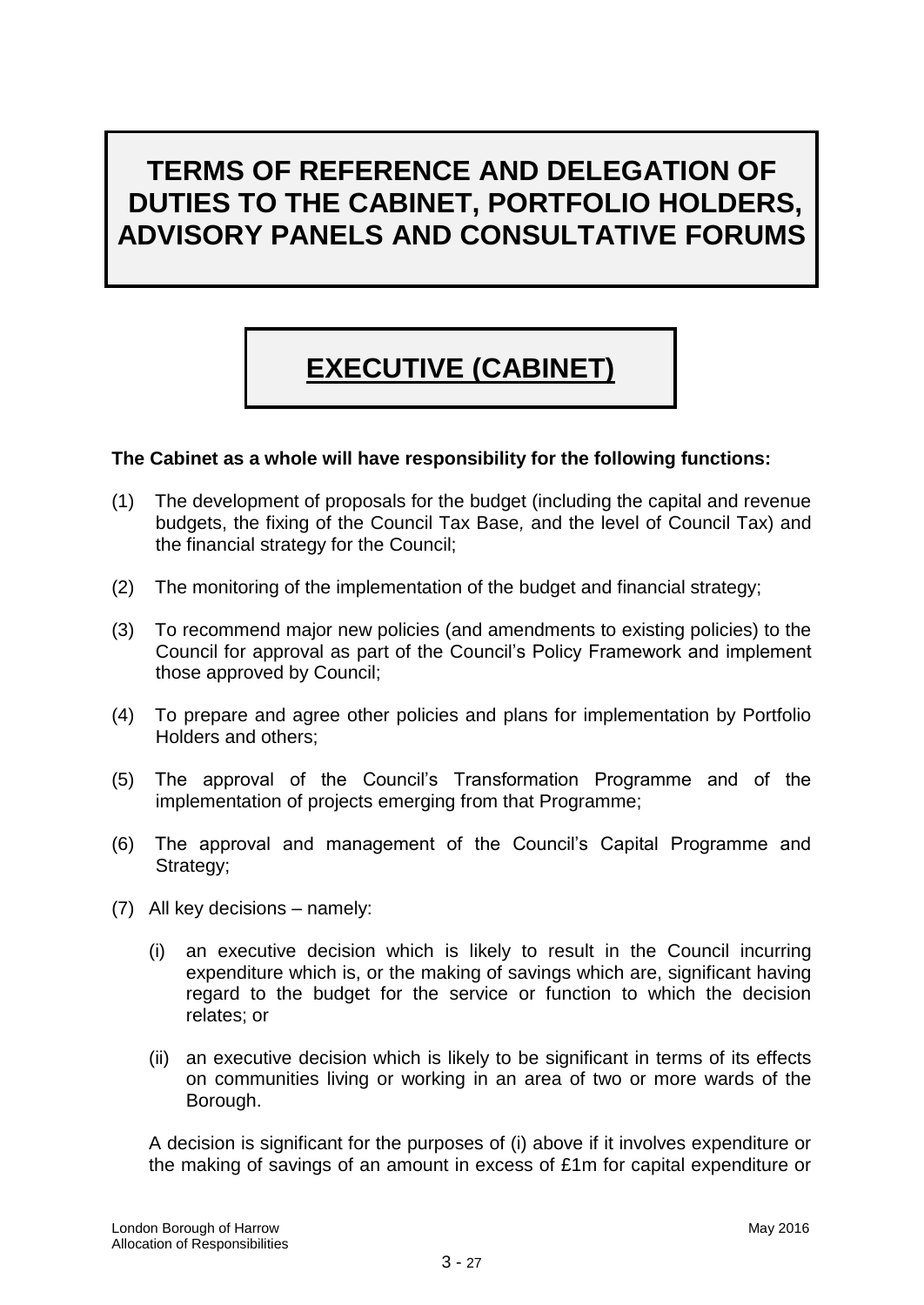£500,000 for revenue expenditure or, where expenditure or savings are less than the amounts specified above, they constitute more than 50% of the budget attributable to the service in question.

- (8) The award of contracts over £500,000 and all matters reserved to the Executive under the Contract Procedure Rules
- (9) All decisions, which are expected to result in variations to agreed revenue or capital budgets;
- (10) Agreement to all virements between budgets as set by the Financial Regulations;
- (11) To determine all non-key decisions which either fall outside Cabinet policy or agreed Executive guidelines, or have been referred to the Executive by the relevant Portfolio Holder or Corporate Director;
- (12) To determine all recommendations and references from the Council or any of its Committees or sub-committees and which the Cabinet considers are appropriate for collective decision;
- (13) The approval of HRA Rents;
- (14) Quarterly to act as the Performance Board overseeing strategic performance issues.

# **Role and Areas of Responsibility of Portfolio Holders (Cabinet Members)**

#### **General Responsibilities**

- (1) All Portfolio Holders have the general responsibility of ensuring the effective management and delivery of executive functions within their area of responsibility and within the following framework:
	- the Council's overall strategic, corporate and policy objectives and all statutory and other plans and strategies approved by the Council
	- the approved revenue and capital budgets
	- the law and the Council's Constitution
	- the decisions made at full meetings of the Cabinet.
- (2) All Portfolio Holders share the responsibility for ensuring:
	- the development, co-ordination, promotion and implementation of the Council"s statutory plans and strategies and for the setting of the Council"s objectives.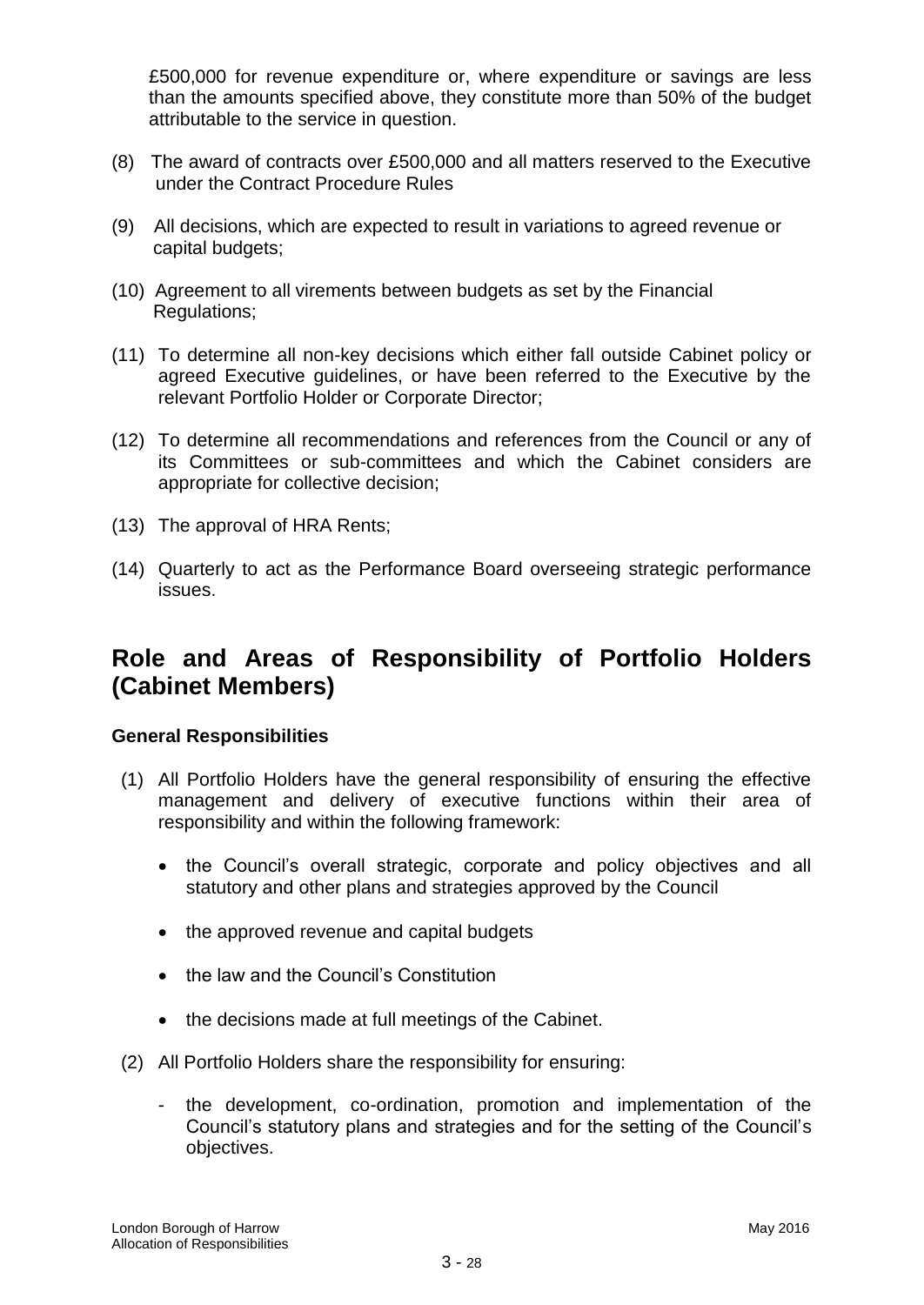- that the Council delivers value for money in all that does.
- the delivery of Public Health responsibilities.
- the oversight, development, monitoring and promotion of all executive services provided by the Council within the appropriate performance management framework.
- that suitable and proper arrangements are made for the procurement, development, monitoring and promotion of all services relating to executive functions, which are provided under contract to the Council.
- the promotion of the interests of the Borough, and of all the residents, businesses, other organisations and stakeholders within Harrow.
- that a community leadership role is taken by the Council across the public, voluntary and business sectors involving the development of good and effective working links with all sectors.
- the promotion and implementation of an effective equal opportunities policy in relation both to the employment of staff and the delivery of services.
- the promotion of services which are sustainable, improve community safety, make for more open government, provide opportunities for resident participation in delivering outcomes and include new methods of community engagement.
- that proper arrangements are made for consultation and participation with residents and service users in decision making and the development of key statutory plans and local community plans.

# **The Leader of the Council**

The Leader of the Council shall have the following responsibilities:

- When present to chair meetings of the Cabinet;
- Appoint and dismiss Portfolio Holders and the Deputy Leader
- Appoint to and dismiss from committees of the Cabinet
- To determine from time to time the roles and areas of responsibility of Portfolio Holders
- In the absence of a Portfolio Holder, or on written notice to that Portfolio Holder, to exercise any of that Portfolio Holder"s functions him/herself or arrange the discharge of those functions by another Portfolio Holder or a Corporate Director
- To act as Chairman of the Council"s Improvement and Commissioning Boards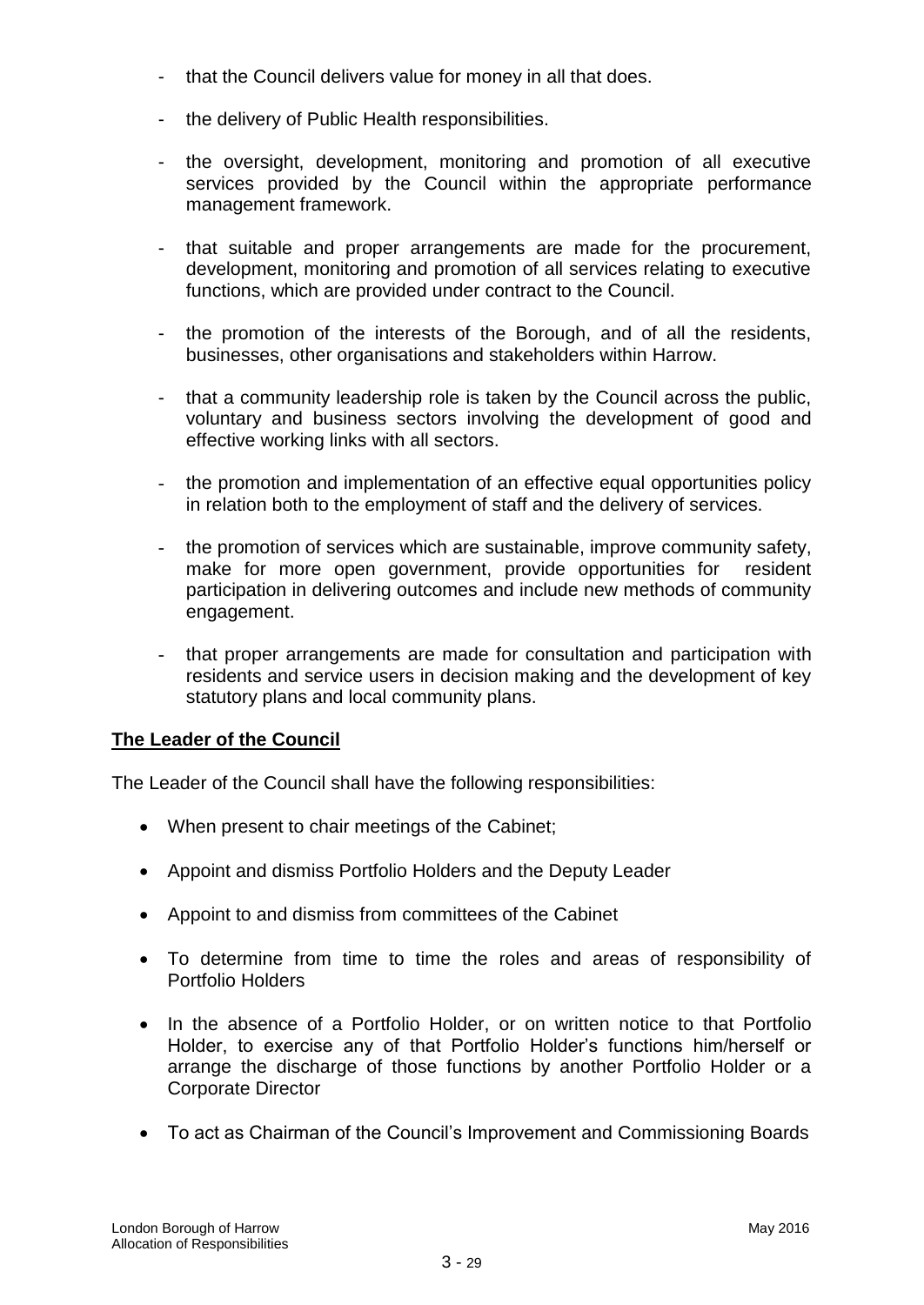- Lead and coordinate the development and implementation of the Council"s statutory and other plans and strategies including:
	- (i) the Council"s vision, corporate priorities, corporate plan and objectives,
	- (ii) the needs of the Borough and local communities on matters of comprehensive, corporate and strategic importance,
	- (iii) the Council"s overall performance
- To oversee the allocation of resources to implement the Council's plans and strategies and to meet the Council's objectives;
- Take responsibility for the review of the pay and conditions of Chief Officers;
- Liaise on behalf of the Council with Government Departments, the Greater London Authority, London Councils, West London Alliance and other local and public bodies;
- Respond to Central Government, the Greater London Authority and Local Authority Associations" consultation exercises and to requests for information and to any other consultation papers and requests for information;
- Make proposals for the appointment of Councillors or other persons on outside bodies as representatives of the Council;
- Make proposals to Council for the setting of the levels of Councillor allowances and expenses;
- Champion Member Development and oversee development of the Member Development Programme;
- Keep under review and make proposals for changes to the Constitution;
- To oversee the arrangements and overall budgets of the Members" Secretariats;
- To oversee the arrangements for all civic and ceremonial matters
- To take a lead on behalf of the Council in promoting and sustaining a high ethical standard of conduct by elected Members in accordance with the adopted Code of Conduct for Councillors.
- To endeavour to ensure that the decisions and activities of the Council at all times have regard to the highest possible standards in furtherance of the ethical agenda and all Members of the Council adhere to the Code of Conduct.
- To maintain an overview of the finances of the Council working closely with the Portfolio Holder for Finance and Major Contracts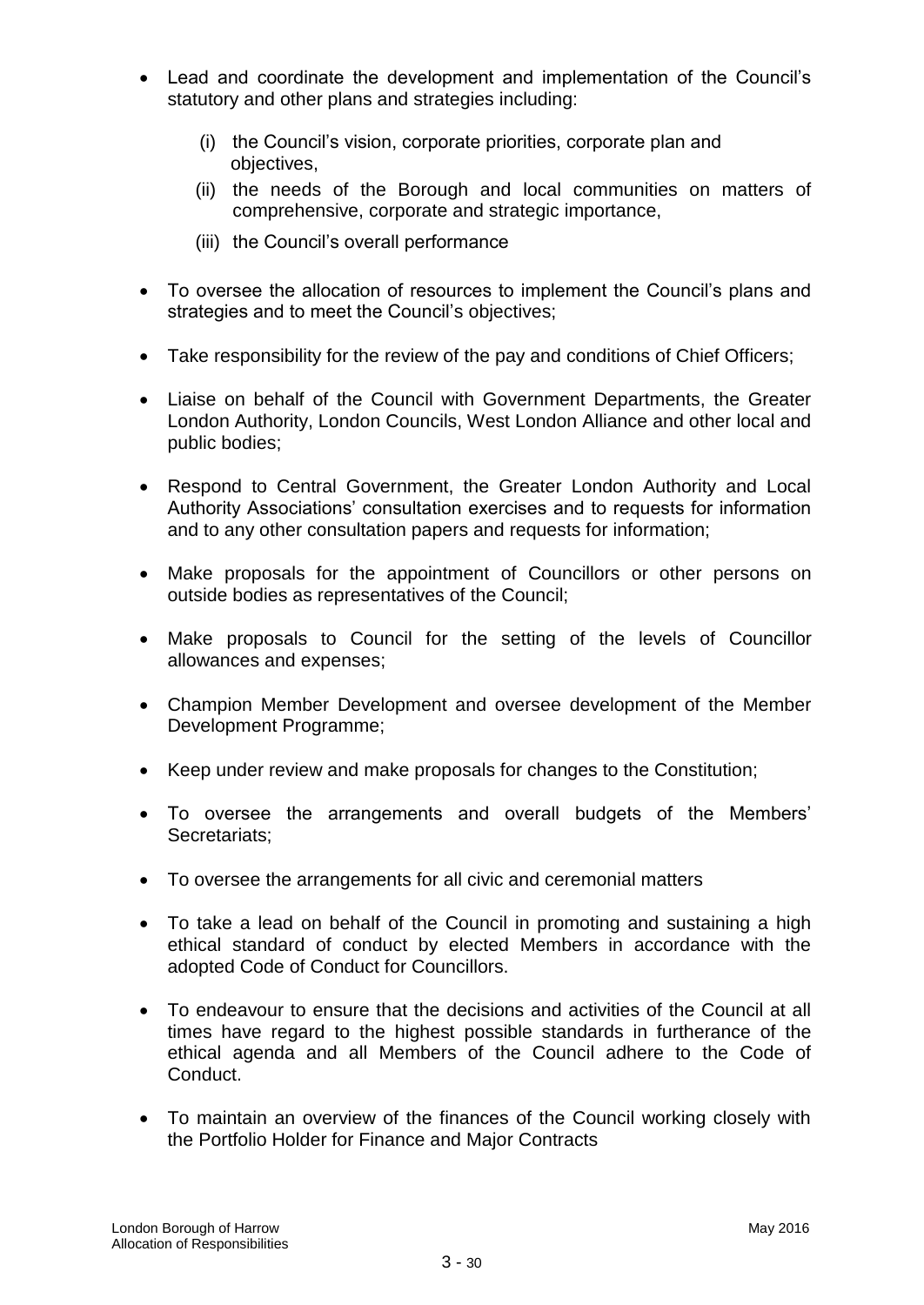# **Deputy Leader of the Council**

The Deputy Leader of the Council shall have overall responsibility for:

- Undertaking the responsibilities and delegated powers of the Leader of the Council, to the extent permitted by the Constitution, in the absence of the Leader;
- The chairing of meetings of the Executive in the absence of the Leader of the Council.

# **Portfolio Holder for Strategy, Partnerships & Devolution**

#### **Strategy**:

- To have strategic oversight of the Council's affairs;
- Ensure that the Council"s priorities are underpinned by fairness for all in these tough economic times;
- To lead on the development of strategies to help families with the "Cost of Living Crisis" and stand up for Harrow, its businesses and residents;
- To lead, monitor, have oversight and, where necessary take decisions about policy/strategy and provision regarding the strategic relationship with other Boroughs and the development of additional services;
- Development of an effective strategy/policy framework for the council, local voluntary sector and partners;
- To ensure that the council does not lose focus on tackling the disparities that exist in Harrow, in particular, in terms of economic achievement, child poverty, health and wellbeing;
- To encourage and ensure cross directorate working across the Council;
- Providing political leadership to the development and implementation of the Council"s Corporate Plan and Budget;
- To lead on the transformation of Council services to be more business-like, commercial and maximising value for taxpayers money;
- To ensure that the Council is meeting its commitments and strategies as set out in the Corporate Plan.

#### **Partnership and community leadership**:

 To ensure that the council continues to work together with the community to improve the quality of life for all our residents, our families and our young people;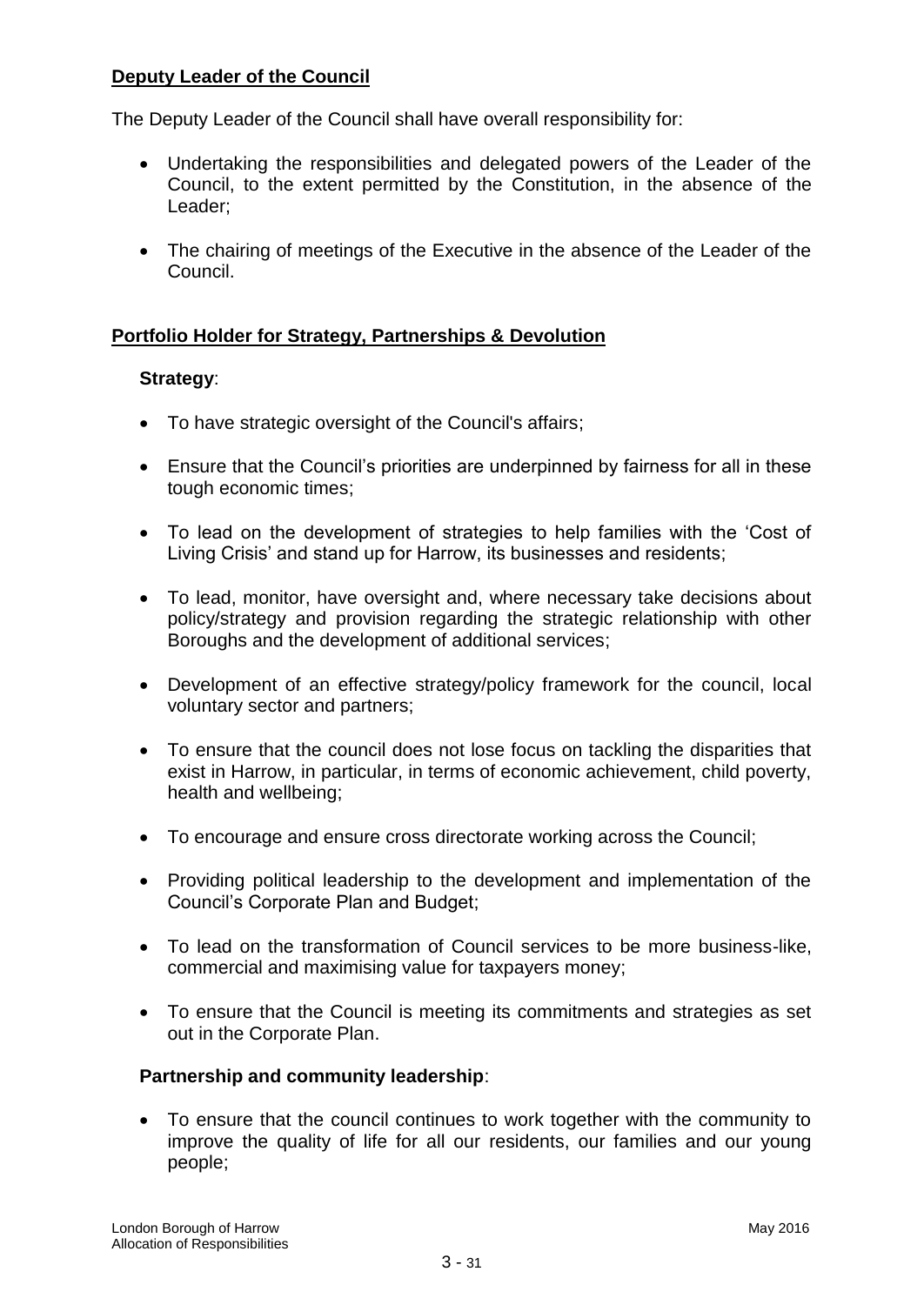- Acting as an advocate for the local community and a spokesperson for residents;
- Promoting Council priorities:
- Building cross-borough links that progress the Council's objectives;
- Representing the Council externally and furthering the Council's interests within London, National and international bodies/forums to promote Harrow's interests, in particular with the West London alliance, London Councils and the Local Government Association.

# **Devolution:**

- To sit on the West London Economic Prosperity Board to promote jobs and growth across Harrow;
- To work on a regional basis to ensure Harrow receives a fairer deal on its grant from Government;
- To work on a regional basis to ensure that Harrow"s residents benefit from the devolution of services and business rates;
- Actively participate in and seek further devolution opportunities;
- Provide local leadership on all Government devolution announcements.

#### **Communications:**

- Give direction to the delivery of Council publications including Harrow People and A-Z of Council Services;
- Champion a set of marketing campaigns in support of the Council and its services;
- To ensure there is regular and informative internal communications and staff awards;
- Give direction to the Council"s media relations to promote the Council"s reputation;
- Promote the Council's branding to deliver consistency across services and to improve residents' awareness of our services.

#### **Portfolio Holder - Adults and Older People**

**To be responsible for the development and delivery of the Council"s Adults Social Care functions, including:**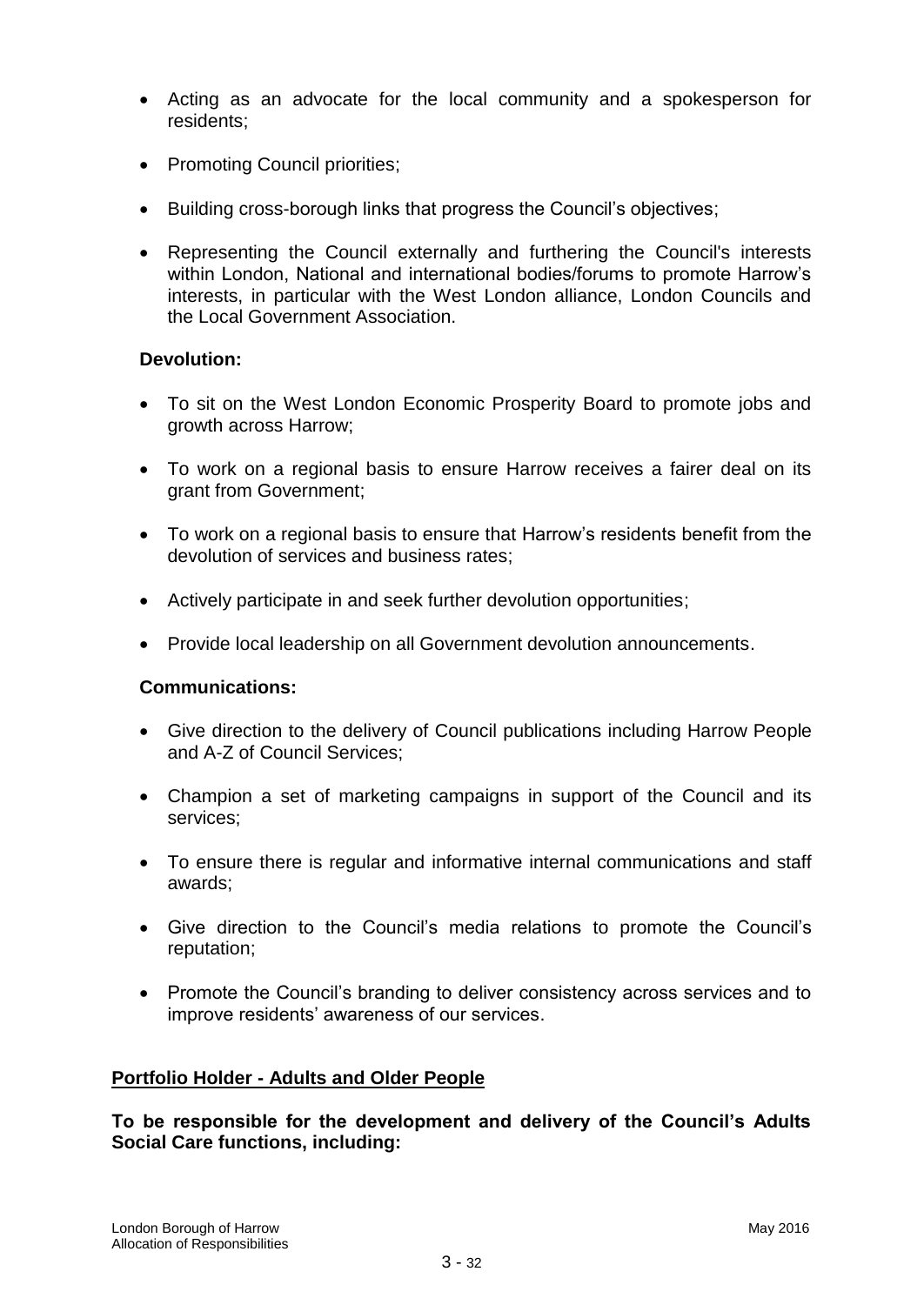- To be the lead member for Adult Care Services including overseeing compliance with the Statutory Duties and reporting requirements in relation to Adult Care Services;
- To lead on partnership with the Health Service and local CCG in relation to Adults;
- To lead on the transformative Project Infinity, for the development of Adult Social Care services in the Borough;
- To oversee the performance of Community Care Services in relation to national targets and priorities and to take account of any issues arising from external inspection and the performance assessment role of the Care Quality Commission;
- To lead on the protection and safeguarding of vulnerable adults;
- To lead on the development and implementation of Supporting People;
- To lead on the direct provision for Community Care Services;
- To lead on adult services user engagement;
- To oversee the reablement service provision and improvements;
- Build on the fantastic work of the Council's adult early intervention team;
- To promote the wellbeing of over 18s across the Council and act as the Member level "Wellbeing of Adults Champion";
- Lead on working with external partners to tackle the increase in domestic violence across our Borough;
- To lead on the development and implementation of Supporting People;
- To give direction for the development and implementation of policies and strategies for the provision of adults care services in the Borough including
	- o Project Infinity
	- o Personalisation
- To lead on external relationships including other public sector stakeholders, as well as the voluntary and private sector with regard to Adults Services;
- Jointly lead with the Portfolio Holder for Children"s, School & Young People to develop the Council"s vision to have a lifelong approach to support for residents with Special Educational Needs;
- To work with the Portfolio Holder for Finance & Commercialisation on relevant commercial opportunities within the Portfolio;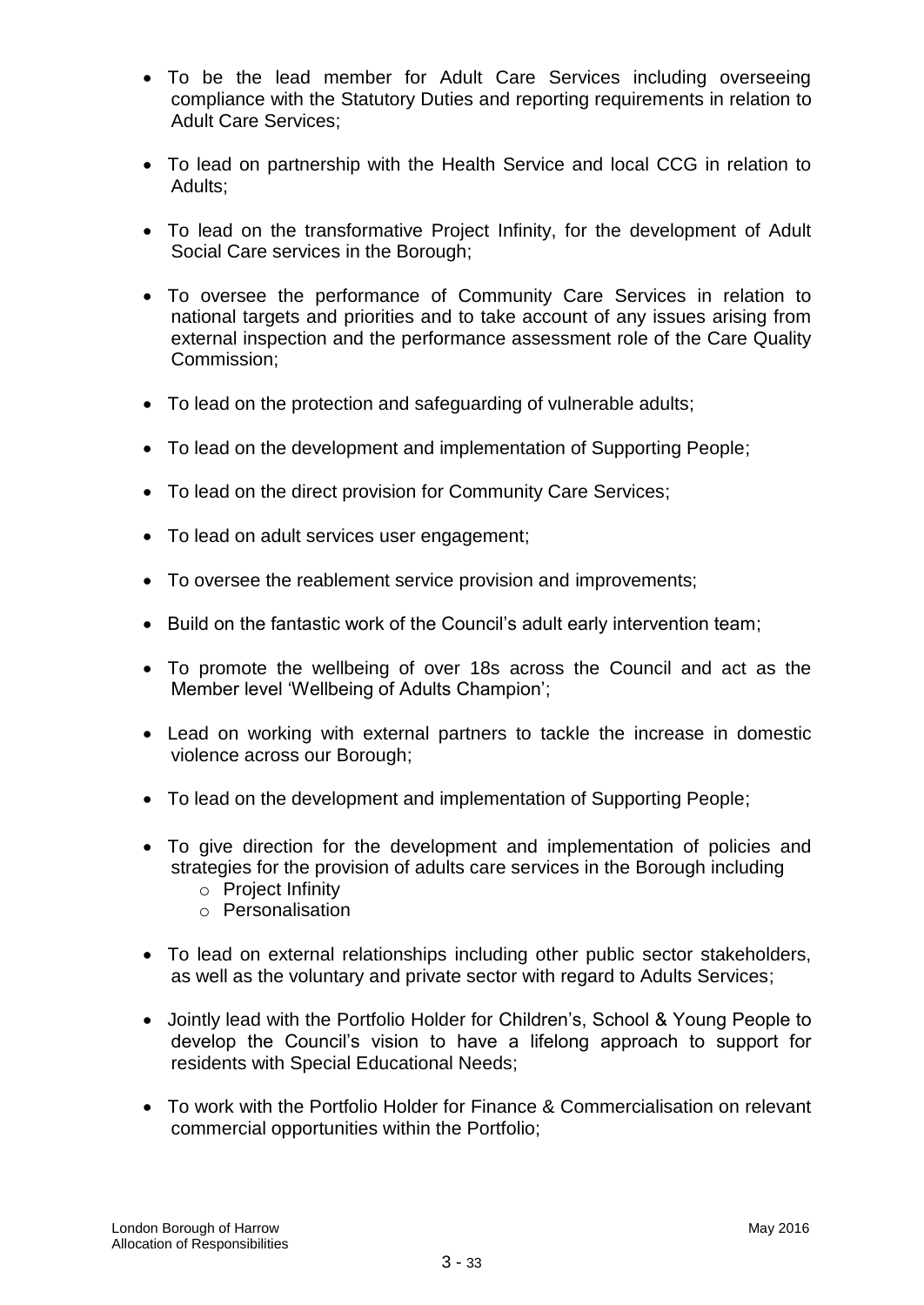- To ensure that the Council is meeting its commitments and strategies within the Portfolio, as set out in the Corporate Plan;
- Lead on developing upcoming policy and existing policy within the Portfolio.

# **Working in conjunction with the Portfolio Holder for Health and Wellbeing:**

- To lead on joint commissioning responsibilities with Health for:
	- o Mental Health Services
	- o Learning Disability Services
	- o Older People and Physical, Sensory and Disability Services
	- o Carers;
- Work with the NHS, voluntary sector organisations and carers themselves to develop and strengthen appropriate support for carers.

# **Portfolio Holder – Housing and Employment**

**To be responsible for the development and delivery of the Council"s housing services, the private rental sector and the provision of affordable homes, including:** 

- To develop and implement policies and strategies for the provision and improvement of housing in the Borough;
- To develop and deliver the Housing Ambition Plan;
- To maximise opportunities to engage residents in the development and delivery of all housing services and that regular opportunities exist to test tenant and leaseholder satisfaction to ensure that feedback is used to improve services;
- Working closely with the Portfolio Holder for Finance to ensure the HRA remains viable and provides value for money;
- To recommend variations in rent levels:
- To ensure that residents can readily access housing services and that customers are empowered to make the best of their housing situation;
- To ensure that housing services know its customer profile and tailors its services accordingly;
- To ensure that all services to tenants are set out with clear standards;
- To ensure accommodation provision for households in need, through Council provision, or in consort with Housing Associations and developers;
- To ensure that temporary accommodation is provided for the homeless and those in urgent need of housing;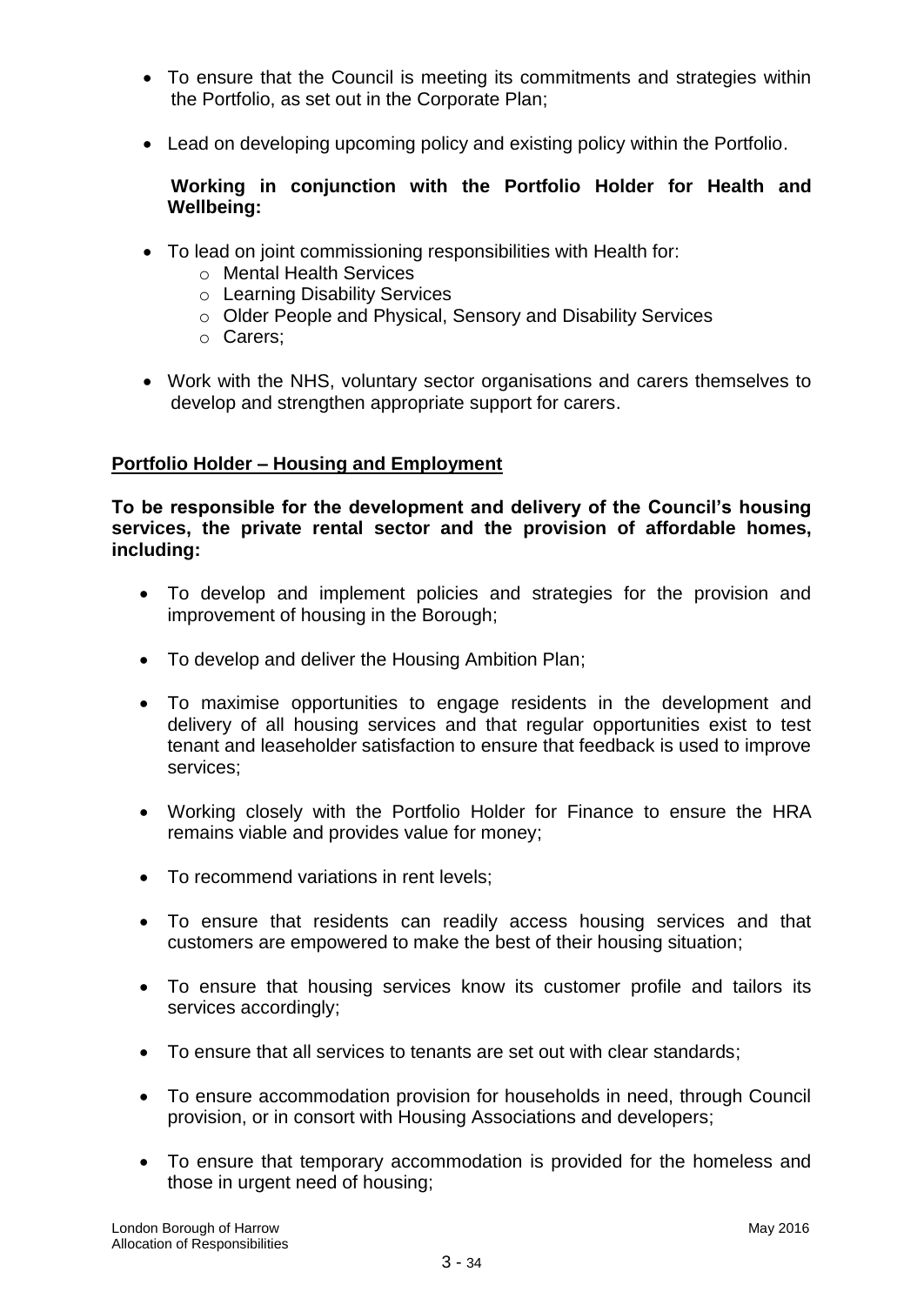- To ensure an assessment of future housing needs within the Borough is regularly taken and informs future services;
- To lead on the maintenance, repair and improvement of the Council's housing stock;
- To lead on the development of high standard services to Council tenants and leaseholders;
- To promote satisfactory standards in housing accommodation in the private sector and ensure enforcement actions are taken as appropriate;
- Working jointly with other Portfolio Holders to oversee the development of a strategy to support social inclusion in the provision of local housing;
- To develop and deliver the Council's Housing Strategy in consultation with the Portfolio Holder for Planning and Regeneration;
- To work with private landlords, housing associations and developers to ensure that opportunities for the provision of affordable housing are maximised;
- Grow Help 2 Let with the aim of making it a market leader in the private rental sector;
- Develop the Council's letting agency to provide affordable and good quality Private Rental Units across the Borough;
- To ensure the effective administration of Housing Benefits;
- To work with the Portfolio Holder for Finance & Commercialisation on relevant commercial opportunities within the Portfolio;
- To ensure that the Council is meeting its commitments and strategies within the Portfolio, as set out in the Corporate Plan;
- Lead on developing upcoming policy and existing policy within the Portfolio.

#### **To promote apprenticeships, training and jobs across the Borough, particularly for our young people, this includes:**

- Working with our economic development team to create training opportunities that match with the demands of local employers;
- Ensure that Harrow"s residents are given every opportunity to benefit from employment opportunities arising from local developments;
- That the council creates training opportunities for the long term unemployed and people with a disability or a mental health condition;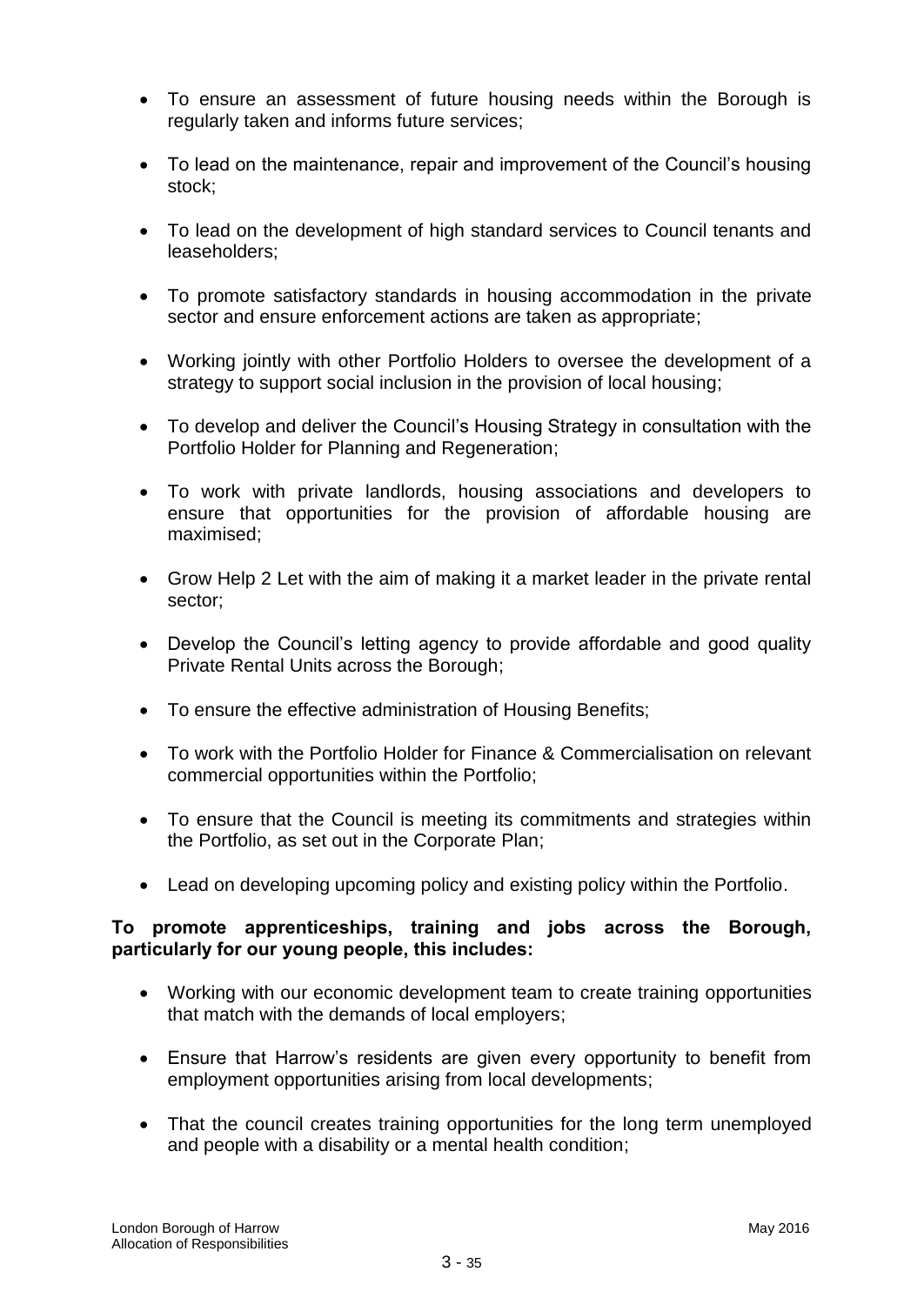To ensure that young people in the Borough have the skills and opportunities they need to start a career.

# **Portfolio Holder - Finance and Commercialisation**

# **To be responsible for the development and maintenance of the Council"s finance and procurement functions, including:**

- To develop and maintain a coherent and sustainable financial strategy for Harrow;
- To ensure that the development of proposals for, and consultation on, the annual budget take place within the requirements of the Budget and Policy Framework Rules and good corporate governance practice;
- To lead on the development of clear systems and structures for budget development, management and monitoring; in particular, for the Council"s revenue and capital budgets, including the Housing Revenue Account in liaison with the portfolio holder for housing;
- To ensure that the Council's arrangements for treasury management and pension fund investments are effective;
- Bring forward proposals for any review of fees and charges made by the Council;
- To ensure procedures for virement within budgets are updated as appropriate and followed at Member and officer level;
- Evaluate and monitor the financial procedures of the Council and recommend improvements;
- To ensure the Council's procurement strategies support local businesses and that the Council has effective procurement systems and processes in place;
- Work with the business holder for Business, Planning and Regeneration to ensure that the Council has effective procedures for the recovery of Council Tax, Business Rates, parking income and any other fees and charges;
- To ensure a co-ordinated Council response to welfare reform, working closely with the Leader, other relevant Portfolio Holders and the voluntary sector;
- To lead, monitor, have oversight, and, where necessary, to take decisions about promoting the Harrow Credit Union and make sure it's available to everyone, including allowing all Harrow Council staff to be able to have their salary paid directly into a credit union bank account;
- To coordinate the Council's campaign for a fairer grant for Harrow's residents;
- Promoting an energy cooperative in Harrow;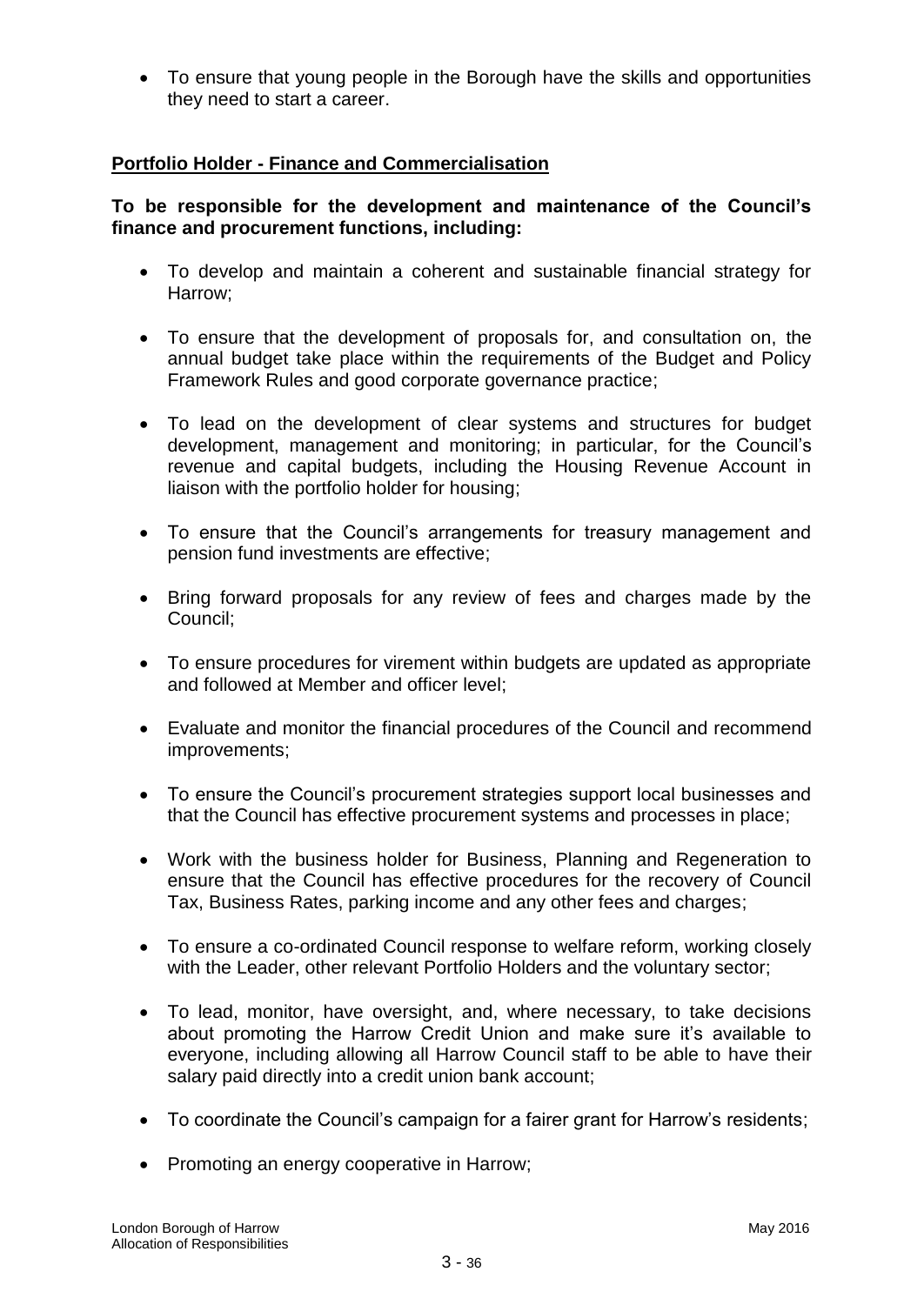- To lead on the Council's arrangements for internal audit;
- To lead on all matters relating to corporate anti-fraud activities;
- To lead on the Council's insurance arrangements;
- To ensure that the Council has effective risk management and internal control systems and processes in place;
- To ensure the development and maintenance of effective business continuity and emergency planning;
- To ensure that the Council is meeting its commitments and strategies within the Portfolio, as set out in the Corporate Plan;
- Lead on developing upcoming policy and existing policy within the Portfolio.

# **To be responsible for the development and maintenance of the Council"s Major Contracts including:**

- To lead on the procurement and commercial management of all major contracts in liaison with the Leader;
- To monitor, in consultation with the relevant Portfolio Holders, the performance of all major strategic contracts with an annual value of over £1m including the ongoing operation of existing contracts;
- To approve extensions of contracts where the value is more than £1million and the extension would account for an additional cost of 10% or more of the contract value;
- To approve the settlement of Disputes and Claims where the value of the claim exceeds £1m, in consultation with the relevant Portfolio Holders;
- To ensure all major contract include training and apprenticeships for local residents;
- To encourage the payment of the London Living Wage within Harrow.

# **To be responsible for the Council"s commercialisation strategy, including:**

- The Council's procurement is getting best value for all of its contracts, including on its social value commitments;
- To ensure that the Council maximises every opportunity to be more efficient and commercial in all of its services;
- Preside over and work with all Cabinet members on relevant commercialisation opportunities;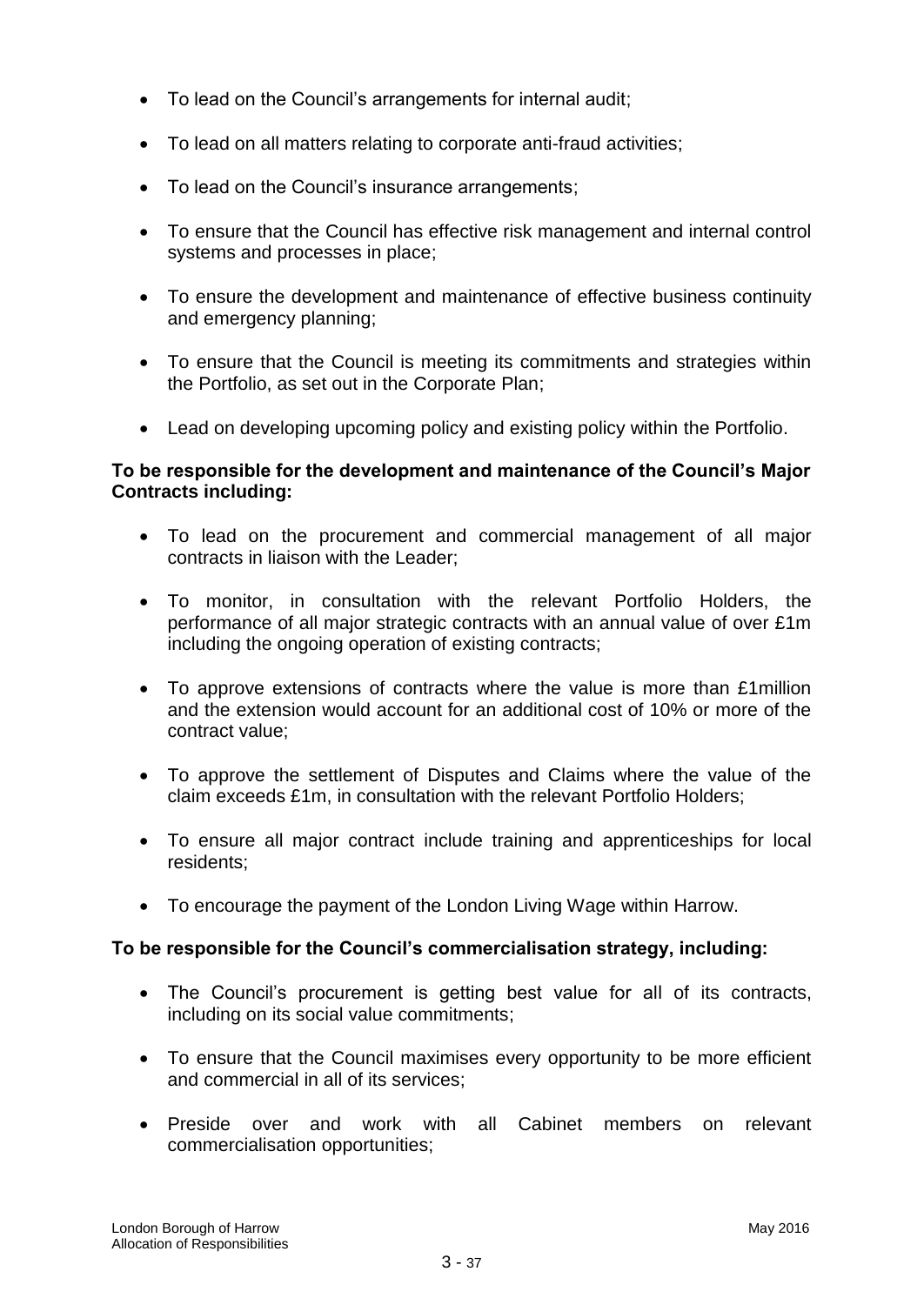- Act as a support on relevant opportunities in terms of governance and regular monitoring;
- Support Cabinet members and the Leader of the Council with internal commercial opportunities.

# **Portfolio Holder - Business, Planning and Regeneration**

#### **To be responsible for the policy direction of the Council"s "Building a Better Harrow" programme, including:**

- Strategic planning policy and implementation including:
	- o Planning policy and research
	- o Economic Development
	- o Working with the Portfolio Holder for Housing on increasing opportunities for local employment
	- o Housing policy (in consultation with the Portfolio Holder for Housing)
	- o Development Management
	- o Building Control
	- o Conservation and Design, in particular for the listing of local buildings
	- o Open Spaces, Parks & Green Belt policy
	- o Town Centre & Major Projects activity
	- o The re-location of the Civic Centre
	- $\circ$  The development of the 'Heart of Harrow' area.
- To oversee and direct the effective development and implementation of the following key Place Shaping strategies:
	- $\circ$  The 'Building a Better Harrow' regeneration programme
	- o Local Development Framework, including the core strategy, the opportunity and intensification area and the area action plan
	- o Economic Development Strategy
	- o Town Centre Strategy
	- o West London Sub-regional planning, economic development and waste planning.
- To preside over the development and maintenance of positive links and partnerships with other organisations and businesses to secure the improvement and development of essential social infrastructure;
- To ensure that all aspects of the Environment and Enterprise Directorate's work involves appropriate and effective community engagement;
- To ensure a positive development of our district shopping centres;
- Act as the Member level 'Design and Heritage Champion' for the Authority;
- To act as the lead Member for the Council's engagement with business;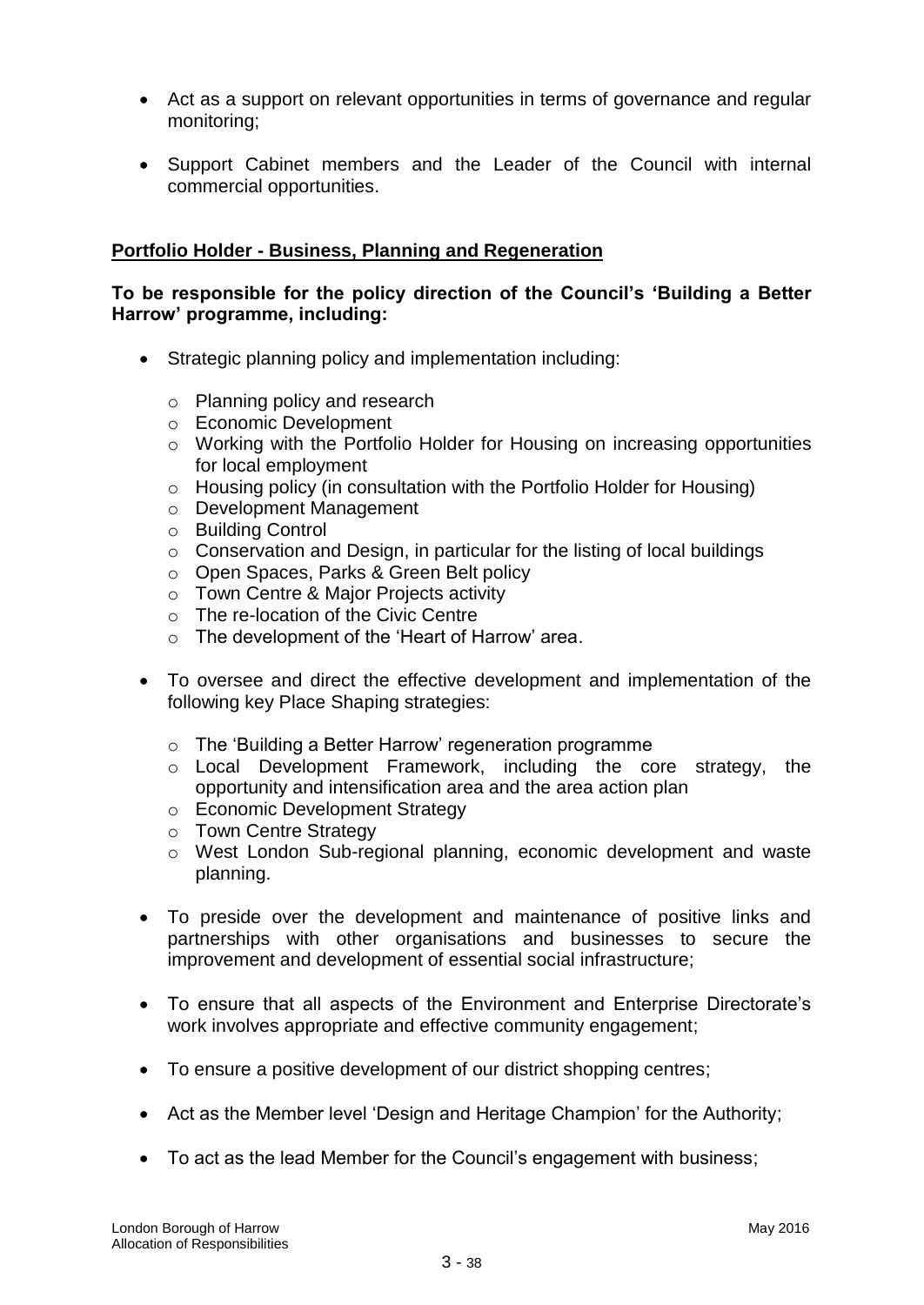- To oversee the development and delivery of the Council's vision in terms of strategic planning for the future social, environmental and economic development and regeneration of Harrow;
- Chair the Council's Planning Committee or equivalent body, and the Council's Major Developments Panel;
- To provide policy direction in respect of the Council's strategic Major Projects Programme in consultation with the relevant Portfolio Holders including:
	- o The development of the central Harrow opportunity and intensification area and of district shopping centres;
- To work with the Portfolio Holder for Finance & Commercialisation on relevant commercial opportunities within the Portfolio;
- To ensure that the Council is meeting its commitments and strategies within the Portfolio, as set out in the Corporate Plan;
- Lead on developing upcoming policy and existing policy within the Portfolio.

#### **To provide policy direction to ensure the effective development of the Council's property assets:**

- To ensure that development of the Council's assets is undertaken in a coordinated and collaborative way with partners;
- To authorise the acquisition or disposal of land holdings up to a value of £250k, other than disposal at less than best consideration, and to respond to any enquiry in relation to the Council's interests in land;
- To ensure the Council is maximising its property assets for the creation of new homes and business space across the Borough.

#### **Portfolio Holder – Health, Equality & Wellbeing**

**To be responsible for the promotion of health, equality and wellbeing in consultation with the Leader and in liaison with appropriate Portfolio Holders:**

- To lead on Public Health within the Council, working closely with other Portfolio Holders;
- To lead on partnership with the Health Service;
- To lead on the development and provision of support for carers;
- To work with the Portfolio Holder for Finance & Commercialisation on relevant commercial opportunities within the Portfolio;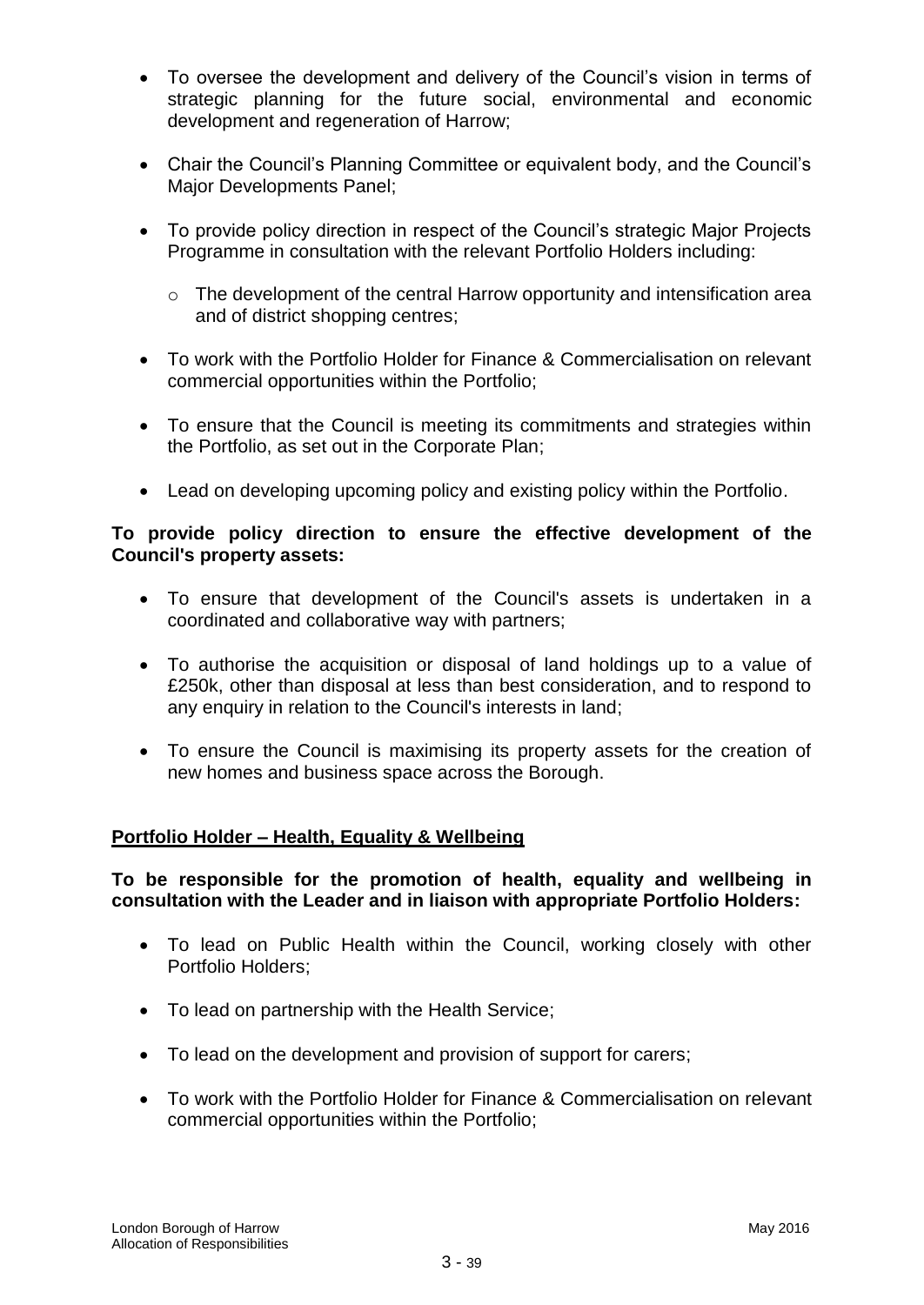- To ensure that the Council is meeting its commitments and strategies within the Portfolio, as set out in the Corporate Plan;
- Lead on developing upcoming policy and existing policy within the Portfolio;
- To sit on the Health & Well-Being Board from a public health perspective.

# **Working in conjunction with the Portfolio Holder for Adults and Older People:**

- To ensure joint commissioning responsibilities with Health for:
	- o Local Health services
	- o Mental Health Services
	- o Learning Disability Services
	- o Older People and Physical, Sensory and Disability Services
	- o Carers;
- To promote wellbeing across the Council;
- To lead on external relationships including the local CCG, as well as the voluntary and private sector in relation to Health and Wellbeing;
- Work with the NHS, local CCG, voluntary sector organisations and carers themselves to develop and strengthen appropriate support for carers.

### **Working in conjunction with the Portfolio Holder for Children, Schools and Young People:**

- To preside over the Commissioning and monitoring of Children's Health Services including Child and Adolescent Mental Health Services and "Children Looked After" from health service providers and community and voluntary organisations working in conjunction with the Portfolio Holder for Children, Schools and Young People;
- To support with the Health Visiting and School Nursing Service;
- To lead on partnership with the Health Service in relation to Children working in conjunction with the Portfolio Holder for Children, Schools and Young People.

#### **Work closely with other Portfolio Holders:**

- To bring together autism support from across the whole borough to create a strong, coherent package of support and advice to all those that are affected by or care for someone, on the autistic spectrum;
- To take the Strategic Lead on Equalities issues;
- Support the development of the Council"s equalities framework and monitor progress to drive improvement;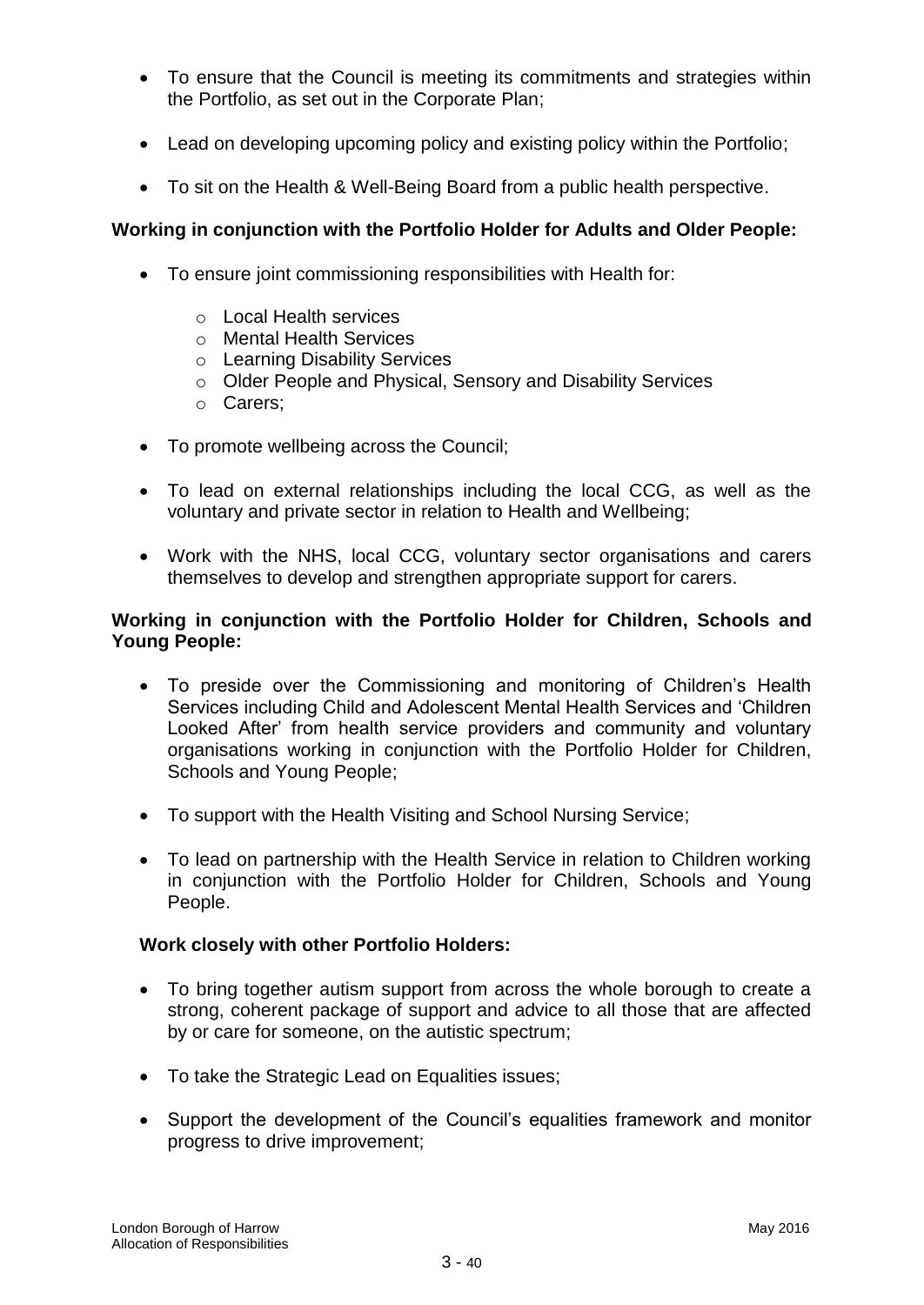- To ensure the Council promotes equality of opportunity in all of its work;
- Ensure that all our policies take the view of the family, who play an important part in providing mutual help and support in hard times.

# **Portfolio Holder - Environment, Crime & Community Safety**

**To be responsible for the development and delivery of the Council"s Environment Services functions to ensure that the council makes a positive difference to communities, businesses, families and the vulnerable:**

- To ensure that the Council is meeting its commitments and strategies within the Portfolio, as set out in the Corporate Plan;
- Lead on developing upcoming policy and existing policy within the Portfolio.

#### **To oversee the development and implementation of policies and strategies and the monitoring of environmental and public protection services including:**

- Public Realm Enforcement, Envirocrime & Crime Reduction through proactive and reactive work of the public protection service:
	- o Environmental Health, Food Hygiene and Protection Services
	- o Licensing Services
	- o Public Space Protection Orders
	- o Landlord"s Licensing Scheme
	- o To oversee the development and introduction of "on the spot" fines for littering, spitting and urinating in public
	- o Public Realm Infrastructure & Maintenance
	- o Operational Property Management & Maintenance
	- o External Sports Facilities Maintenance
	- o Facilities Management (excluding Schools)
	- o Property & Public Realm Investment Programmes
	- o Transportation policy
	- o Cycling Strategy
	- o Local Implementation Plan (Transportation)
	- o To improve the transport services within Harrow, in consultation with the Portfolio Holder for Business, Planning & Regeneration
	- o Introduce free parking to all district centres
	- o Working with TARSAP to improve Road Safety across the Borough
	- $\circ$  Work with and develop community champions making sure the community is at the centre of everything we do
	- o Management of Open Spaces, Parks and Allotments, in liaison with the appropriate Portfolio Holders
	- o The development and implementation of the Council"s Park User Groups Operational Framework
	- o The development and implementation of a Park User Group Forum
	- o Sports, Recreation & Green and Open Spaces Strategy
	- o Events Policy
	- o Play Strategy in conjunction with Portfolio Holder for Community, Culture and Resident Engagement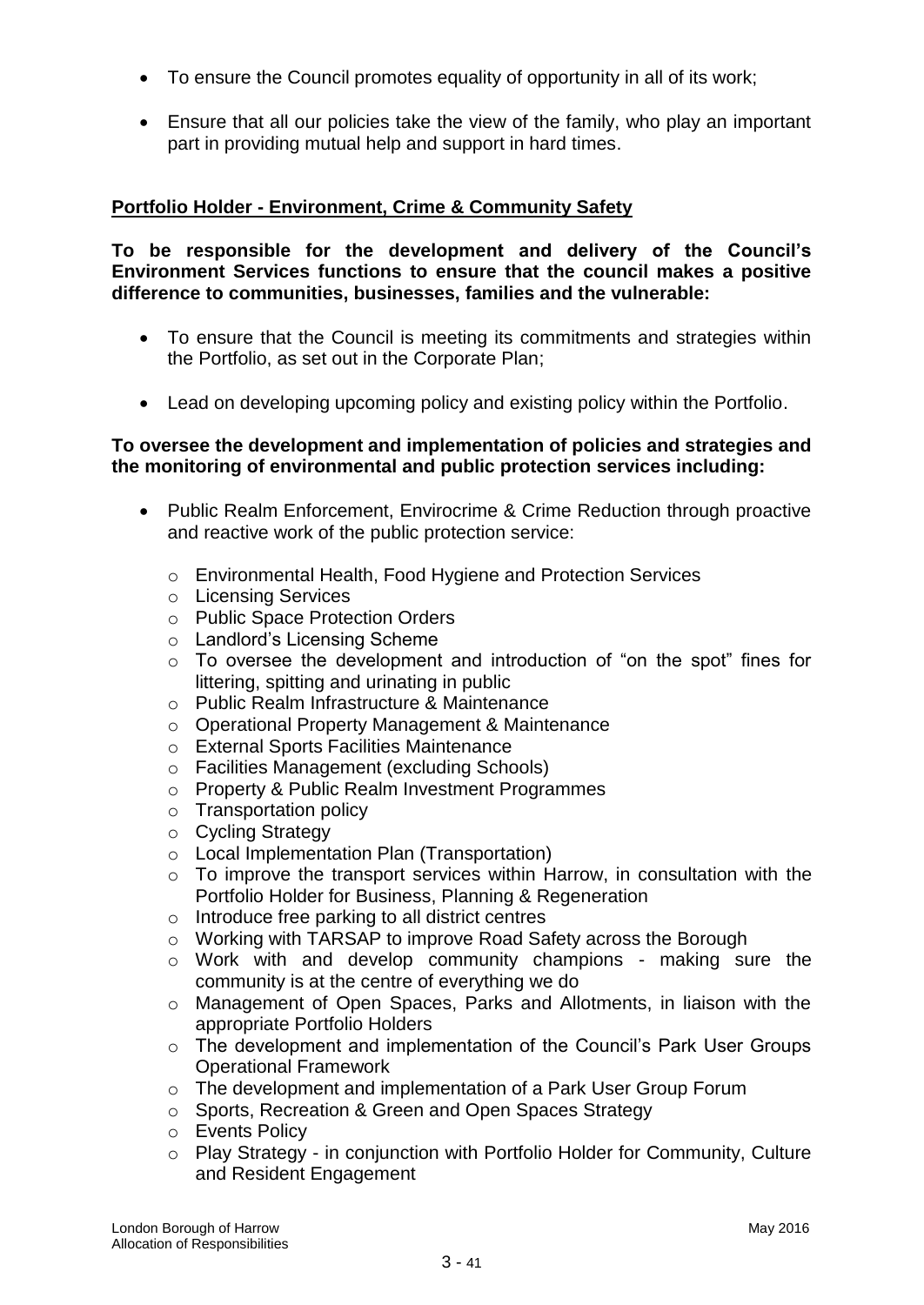- o Waste Management
- o Waste Strategy
- o Waste and public realm policy
- o Waste Management Strategy
- o West London Waste Authority
- o To oversee the development and implementation of policies and strategies to address climate change
- o Local Flood Risk Management Strategy
- o Emission reductions
- o Energy Efficiency and Savings
- o Improving air quality
- o Waste reduction
- o Increased recycling
- o Circular economy.

#### **Under the umbrella programme of Project Phoenix, ensure the rapid step change in the delivery of Environmental Services in Harrow with a vision to achieve cost neutrality in the Community Directorate by 2020.**

- To work with the Portfolio Holder for Finance & Commercialisation on relevant commercial opportunities within the Portfolio;
- Increase Market share in areas currently traded;
- Trade activities that are currently not traded;
- Deliver services that would not only be cost effective but deliver qualitative outcomes as well.

#### **To be responsible for the development and delivery of the Council"s Community Safety functions:**

- To oversee the development and implementation of the Crime & Disorder Reduction Strategy (including Community Safety);
- To oversee Police relationships, including Safer Neighbourhoods Teams;
- To oversee the commissioning and support of Harrow"s approach to the misuse of drugs, alcohol and crime reduction;
- Working with the Community Safety Partnership and through the Safer Harrow Board, lead on the coordination and the delivery of the:
	- o Harrow Community Safety Strategy
	- o Youth Justice Plan
	- o Gangs Strategy
	- o Prevent Action Plan
	- o Domestic and Sexual Violence Strategy Group
	- o Youth Offending Team Management Board
	- o Early Intervention Panel
	- o Anti-Social Behaviour Action Group
	- o Gangs Group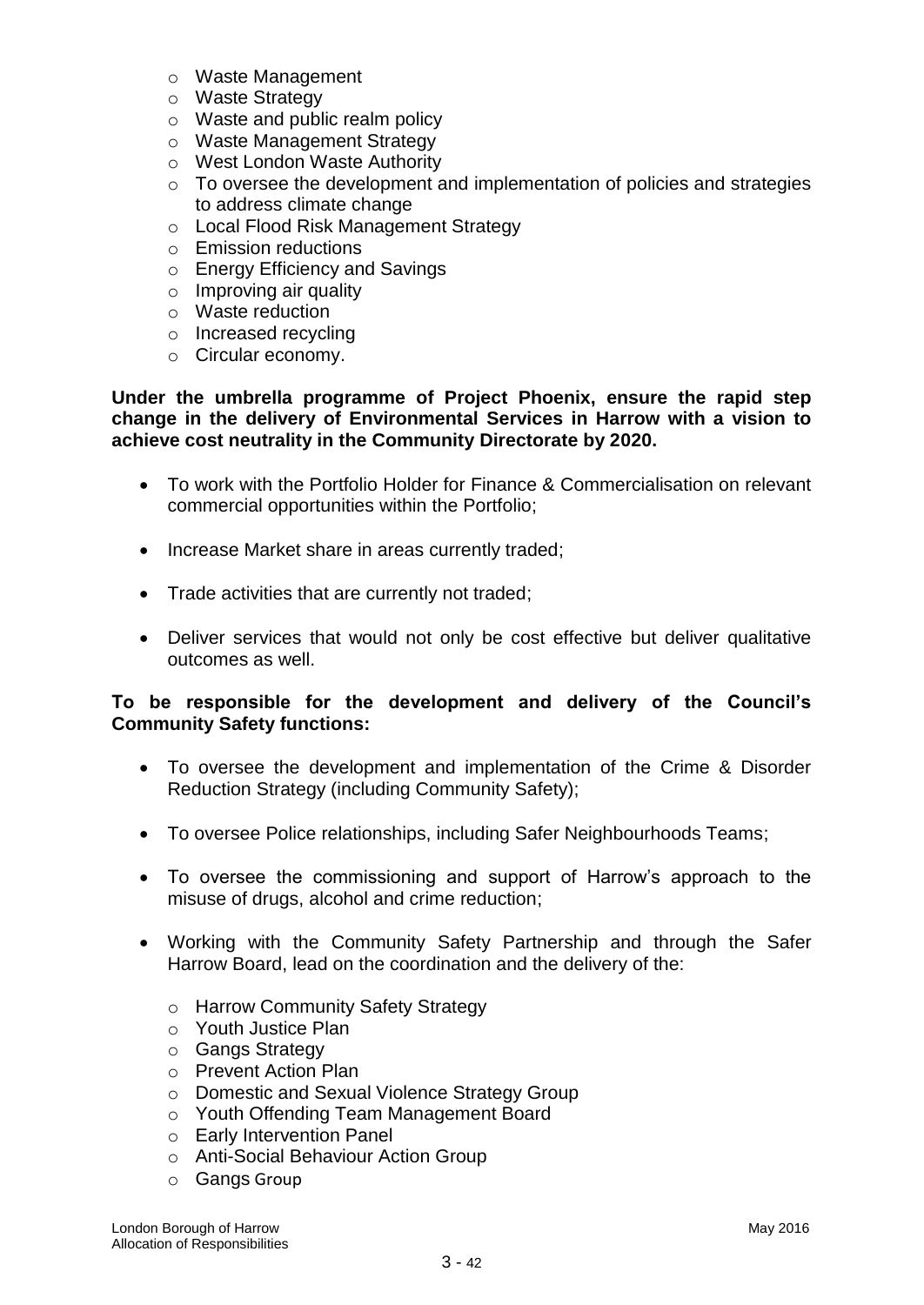- o Multi-Agency Sexual Exploitation Meeting (MASE)
- o Drug and Alcohol Services
- o Suicide Prevention.

# **Portfolio Holder – Children, Schools and Young People**

# **To be responsible for the development and delivery of the Council"s Children"s Services, including:**

- To be the lead member for Children's Services, including overseeing compliance with Statutory Duties and reporting requirements as set out in the Children Act 2004;
- To lead on the strategic development and delivery of all aspects of Children's Services including:
	- o Safeguarding, Family Placement and Support
	- o Young People"s Services
	- o Special Needs Services
	- o Integrated Early Years and Community Services
	- o Youth Offending Team and their interface with the Youth Justice Board;
- To Chair the Children"s Trust Board and to be a member of the Children and Young People"s Partnership and the Local Safeguarding Children Board;
- To oversee the performance of Children"s Services in relation to national targets and priorities and to take account of any issues arising from external inspection and the performance assessment role of Ofsted;
- To sit on the Health & Well-Being Board;
- To promote corporate parenting responsibilities for children looked after, the performance of the Virtual School and representation on the Fostering Panel and Adoption Permanence Panel;
- To oversee the Commissioning and monitoring of Children's Health Services including Child and Adolescent Mental Health Services from health service providers, as well as community and voluntary organisations, in conjunction with the Portfolio holder for Health, Equality & Well-Being;
- To oversee the development and review of the Children and Young People's Plan;
- To ensure the development and maintenance of positive links and partnerships with local agencies, organisations and businesses to support the delivery of these services;
- To be responsible for the Council"s robust safeguarding measure for children, including on Child Sexual Exploitation and domestic Violence affecting children;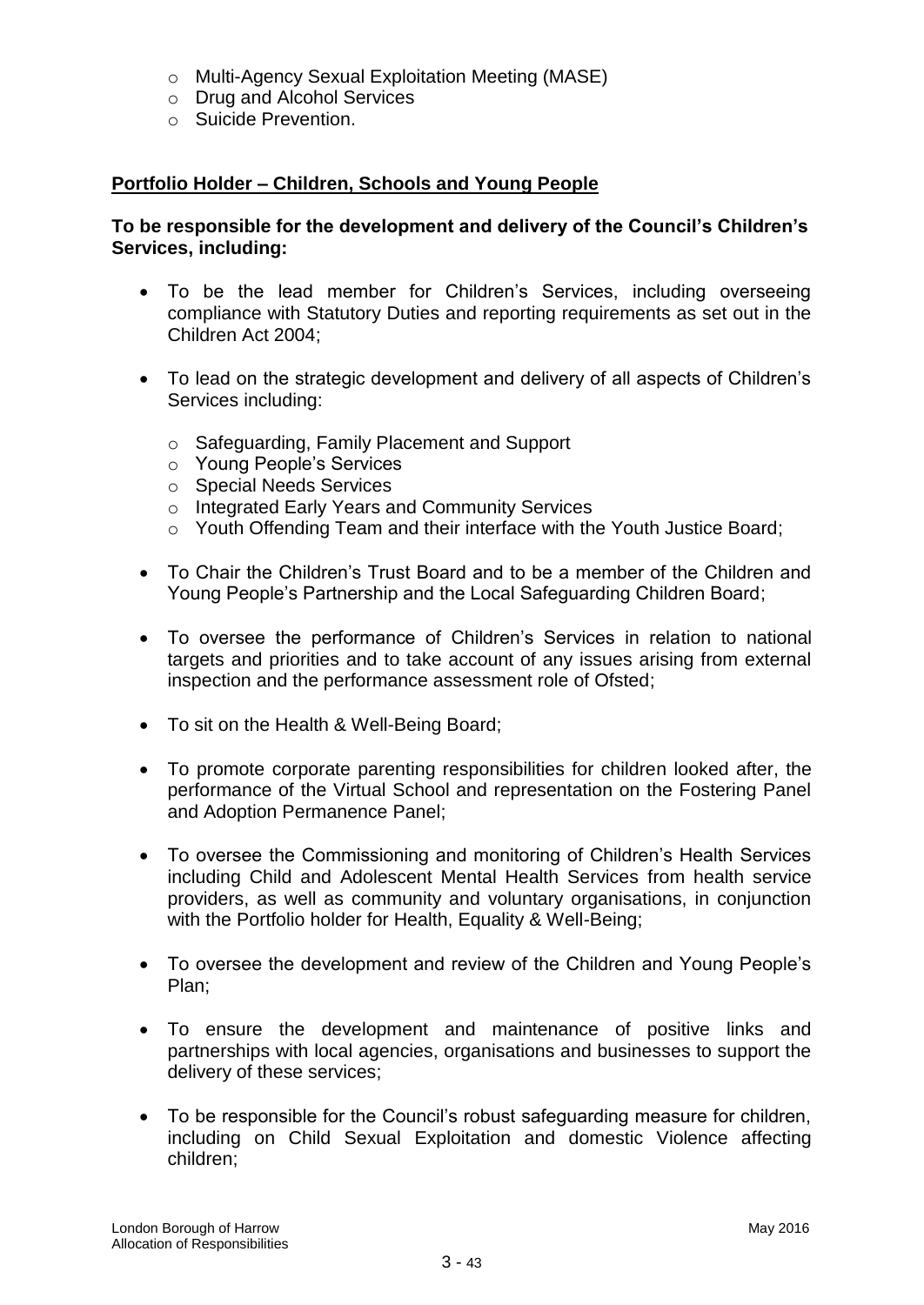- To consult, liaise and maintain positive links with the local Youth Parliament and Harrow members of the UK Youth Parliament;
- To develop and implement policies, strategies and procedural arrangements in line with statutory requirements for the provision of the Council"s social services functions for young people;
- To lead on the commissioning and contracting arrangements for the provision of services within the council and jointly with other partner agencies;
- To lead on the quality assurance and inspection functions;
- To be responsible for the Council's Multi-Agency Protection Arrangements;
- To lead on partnership with the Health Service in relation to Children;
- Work with the Children"s centres to introduce a scheme to reduce childcare costs for residents and Council employees;
- Jointly lead with the Portfolio Holder for Adults & Older People to develop the Council"s vision to have a lifelong approach to support for residents with Special Educational Needs;
- To work with the Portfolio Holder for Finance & Commercialisation on relevant commercial opportunities within the Portfolio;
- To ensure that the Council is meeting its commitments and strategies within the Portfolio, as set out in the Corporate Plan;
- Lead on developing upcoming policy and existing policy within the Portfolio;
- The provision of another residential facility for children with severe disabilities.

#### **Schools**

- To oversee the School Expansion Programme;
- To be responsible for the development and delivery of policies, strategies and procedural arrangements in line with statutory requirements in relation to schools in Harrow;
- To be responsible for the development and delivery of the Council's function as a Local Education Authority in relation to the provision of schools and commissioning post-16 provision within the Borough including:
	- o Schools
	- o Academies
	- o Colleges
	- o Achievement and Inclusion
	- o Ethnic Minority Achievement Service
	- o Harrow Tuition Service, including the Helix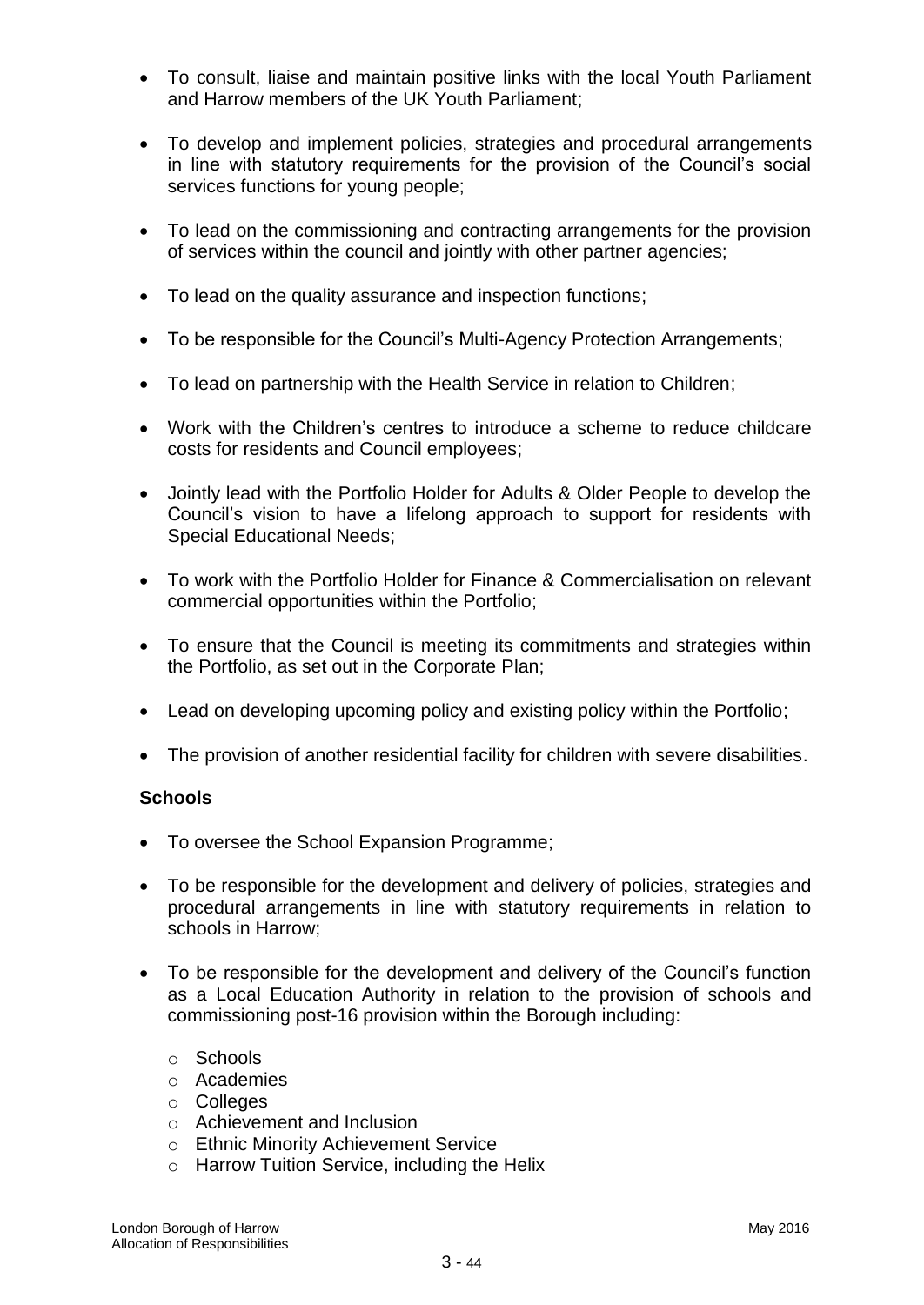- o Children"s Centres
- o Education Business Partnership
- o Governor Services
- o Education Welfare Services
- o Harrow Schools Improvement Partnership
- o Admissions and Place Planning
- o School Organisation;
- To develop and maintain high quality relationships are built with all statutory and voluntary sector partners with particular emphasis on schools;
- To be responsible for the development, promotion and implementation of the following:
	- o Harrow 14-19 Strategy
	- o Student Advisory Group
	- o School"s Forum
	- o Stakeholder Reference Group
	- o Education Services Consultation Forum;
- To be the lead member for schools, including overseeing the maintenance, compliance with Statutory Duties and reporting requirements of the Council in relation to schools in Harrow;
- To be responsible for education strategies to support the Narrowing the Gap agenda including achievement, attendance, behaviour and exclusion issues;
- To be responsible for the performance of Schools in Harrow in relation to national targets and priorities and to take account of any issues arising from external inspection and the performance assessment role of Ofsted;
- To discharge the Local Authority"s responsibilities for the appointment of Local Authority Governors and dealing with complaints against them;
- To consult, and liaise on education matters with the Standing Advisory Committee on Religious Education, pupils/students, staff, parents, governing bodies and Government Departments including the Young People"s Learning Agency and Skills Funding Agency;
- Jointly with relevant Portfolio Holders to oversee the development of a strategy for social inclusion;
- To ensure the development and maintenance of positive links and partnerships with local agencies, organisations and businesses to support the development of schools in Harrow;
- To ensure the development and maintenance of positive links and partnerships with local agencies, organisations and businesses to support the development of training and apprenticeships in Harrow;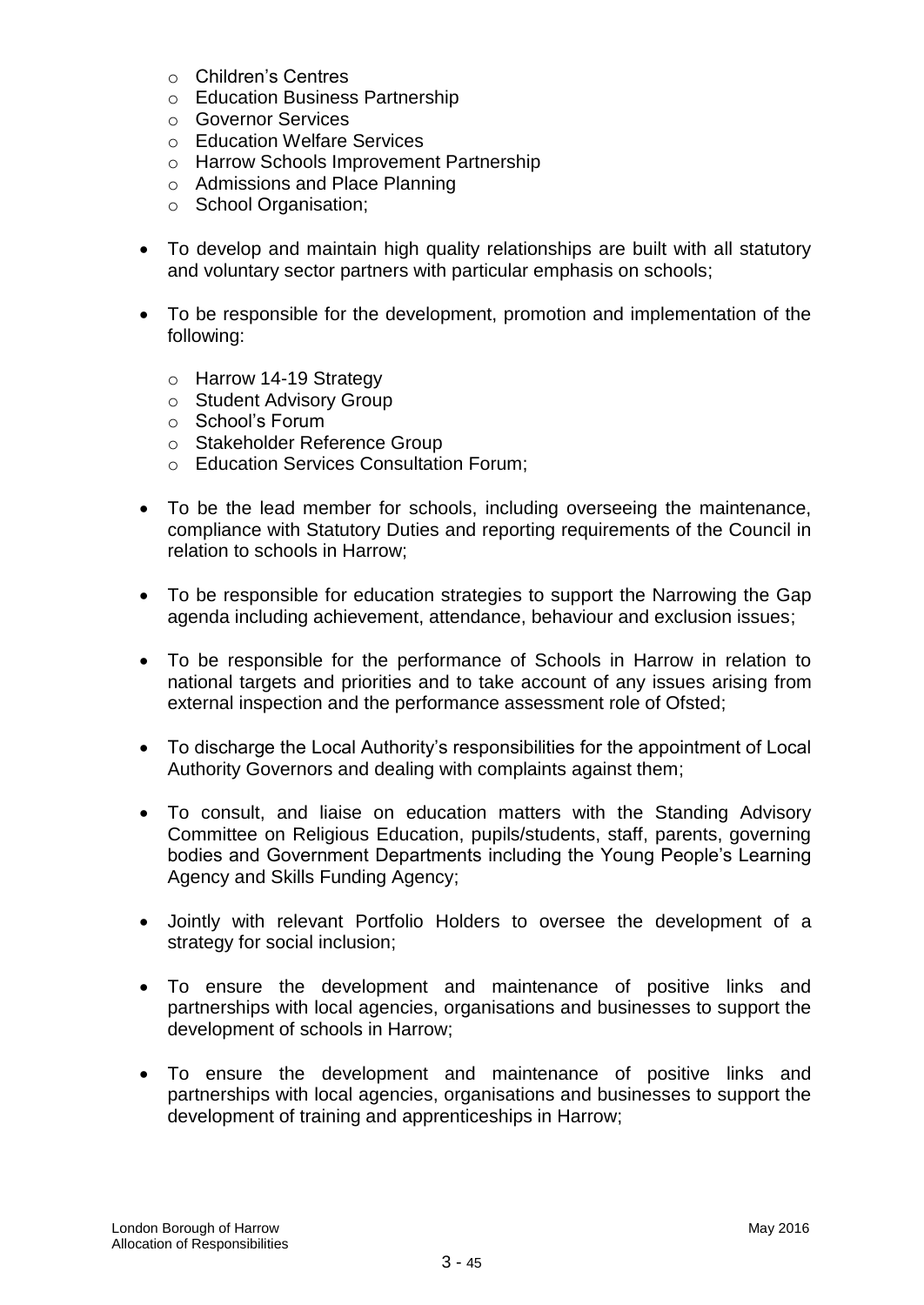To work closely with the Portfolio Holder for Community, Culture and Resident Engagement on the provision of sport & recreation through schools and the youth service.

# **Portfolio Holder - Performance, Corporate Resources & Customer Service**

### **To be responsible for the strategic development and effective performance of the Council"s corporate services including:**

- Performance
	- o To oversee the ongoing development and delivery of the Council"s performance management framework to set objectives and monitor progress against their delivery and to report back with progress made on key issues to Cabinet;
	- o To support Improvement and Commissioning Boards across all Council services;
	- o To be responsible for the Council"s responses to its inspectorates;
	- o To steer the development of the Council"s priorities in response to performance, consultation, research and customer feedback;
	- o To lead on the Council"s Performance Management Framework and the Corporate Improvement Boards to ensure the Council is performing to its full potential;
	- o To work with the Portfolio Holder for Finance & Commercialisation on relevant commercial opportunities within the Portfolio;
	- o To ensure that the Council is meeting its commitments and strategies within the Portfolio, as set out in the Corporate Plan;
	- o Lead on developing upcoming policy and existing policy within the Portfolio.
- Policy
	- o Working with officers and liaising with the Leader and relevant Portfolio Holders to Design, Develop and Implement policy proposals.
- Customer Services
	- o To lead on all matters relating to Access Harrow, Customer Care and Complaints;
	- o To oversee the management and implementation of the Customer Access Strategy;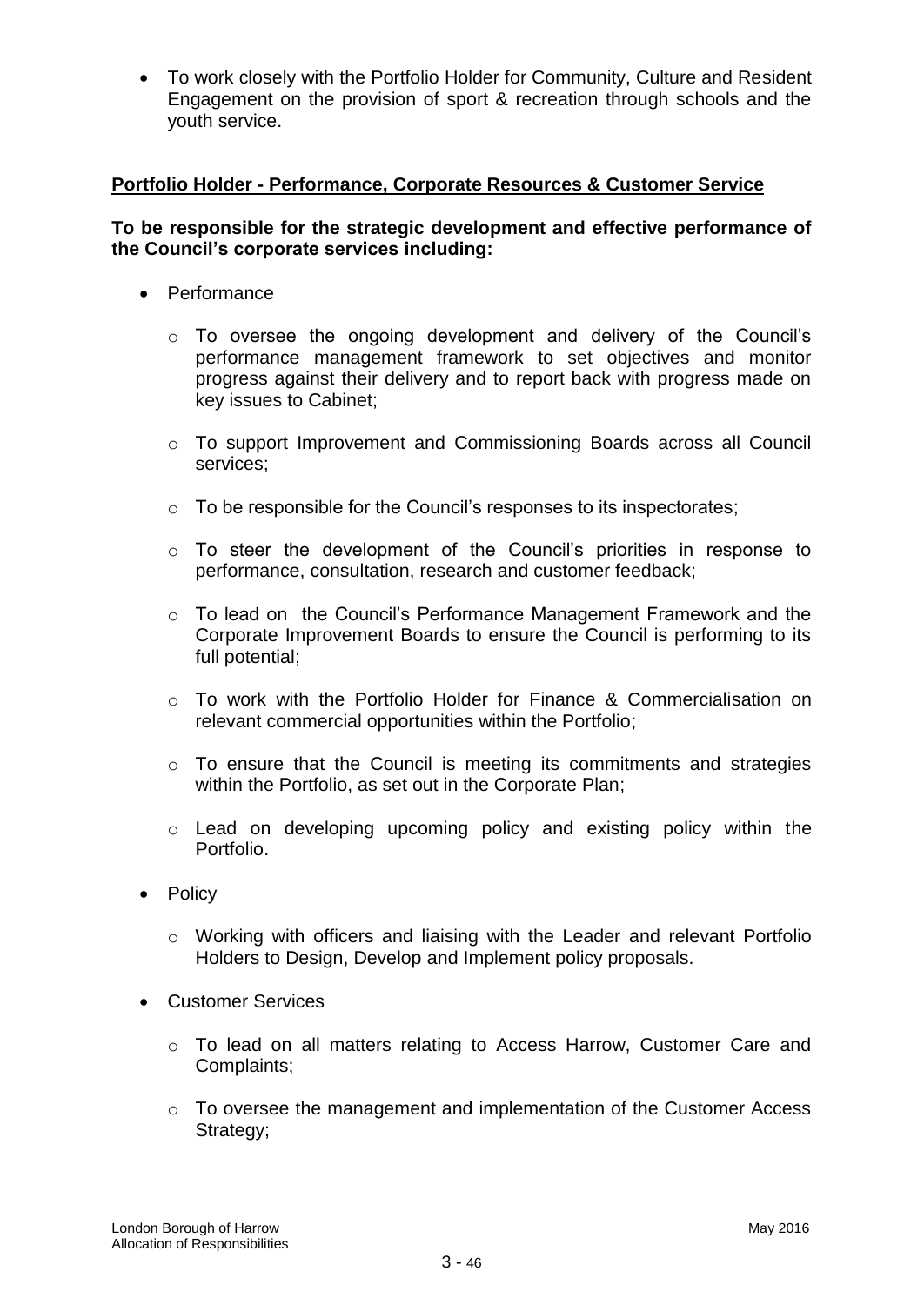- o Working on developing a range of points of access for residents wishing to contact with the Council;
- o Lead on the increase in customer services standards;
- o Maximise any online channel shift opportunities.
- $\bullet$  IT
	- o To ensure the development and maintenance of a coherent IT strategy;
	- o To ensure the effective delivery of IT services through the contract with Sopra Steria until 2019;
	- $\circ$  To ensure that disaster recovery arrangements are developed, implemented and maintained;
	- o To ensure that the Council has effective information management and information security arrangements;
	- o To ensure that access to pay day loan websites are banned from all our libraries and properties, ensuring they can't prey on Harrow's most vulnerable residents.
- Human Resources & Development
	- o To oversee all Human Resources matters including recruitment, learning and development, performance management, employment policies and procedures, employee relations and equal opportunities;
	- o To develop and deliver the Council"s Strategy for People;
	- $\circ$  To lead on the Council's relations with its Trades Unions:
	- o To chair the Council"s Employee Consultative Forum (ECF) or equivalent body;
	- o Encourage and support flexible working so parents and carers can fit work around their family life;
	- o To preside over the Council"s arrangements for health and safety and welfare.
- Shared Services
	- o To ensure that the Council has effective payroll and pensions administration systems and processes in place;
	- o To ensure the delivery of accounts payable and accounts receivable services;
	- o To ensure the delivery of SAP support services;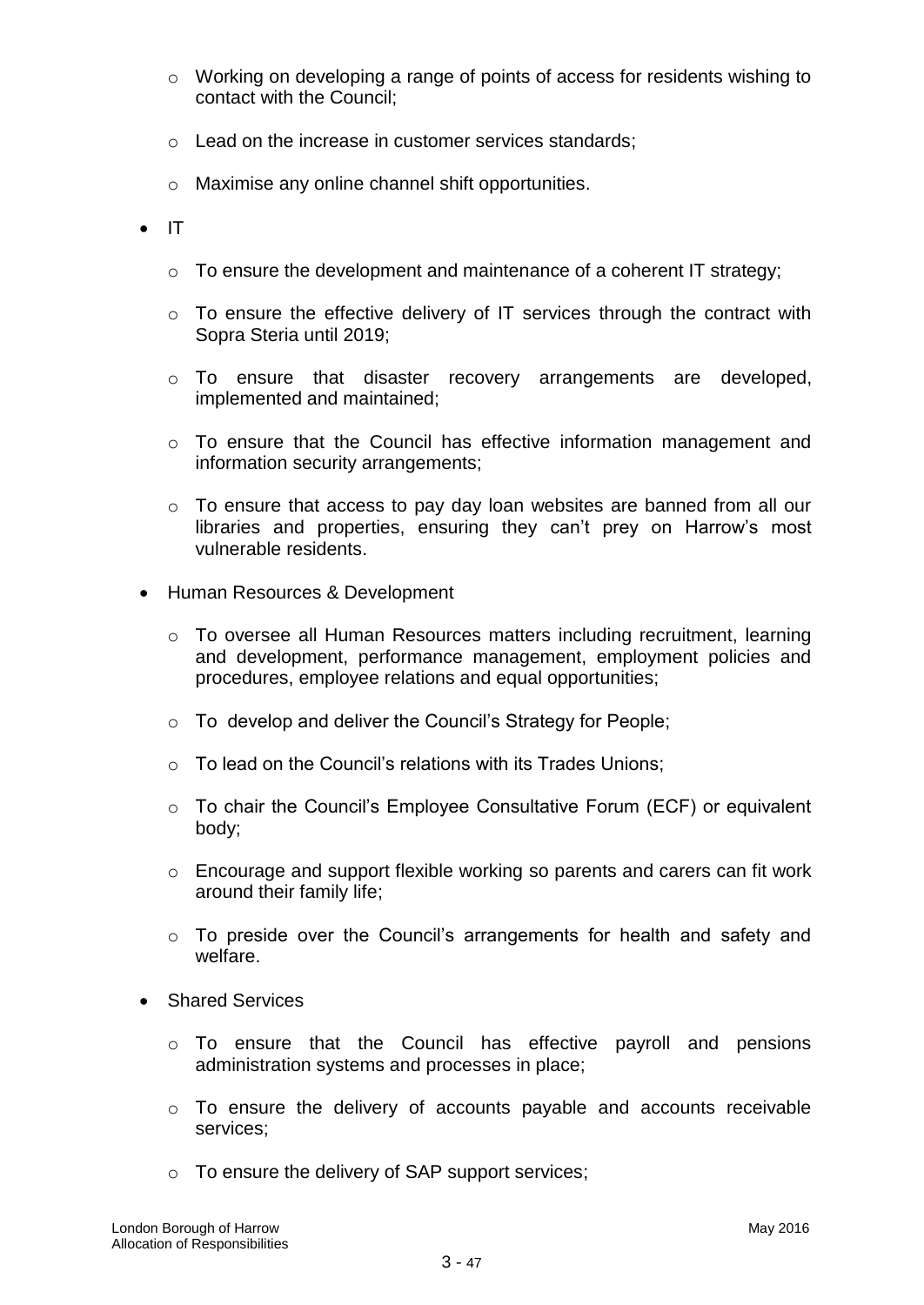- o To ensure the delivery of other shared services such as cashiers, post, print, scanning and indexing services;
- o To ensure the delivery of the financial assessments service for social care clients.
- Legal & Governance
	- o To expand and develop of the shared legal practice;
	- o To oversee the conduct of litigation by or against the Council.
	- $\circ$  To oversee the Corporate Governance of the Council in line with the Constitution;
	- o To ensure the delivery of the Registry Office services;
	- $\circ$  To oversee the support for the Mayor's office;
	- o To oversee member development and training;
	- o To oversee Democratic Services and Committees;
	- o To oversee Electoral Services.

#### **Portfolio Holder - Community, Culture & Resident Engagement**

#### **To be responsible for the development and delivery of the Council"s Community and Cultural Services, including:**

- To be responsible for the development and delivery of the council's community and cultural services;
- To lead on the liaison with the voluntary and community sectors;
- To work with all Portfolio Holders to ensure that the Council is working with and supporting the local voluntary & community sector in bidding for grants money and investment into Harrow from Government, not for profit organisations or private sources;
- To ensure that the anniversary of all 4 years of the of the First World War are commemorated;
- To develop the strategic and general management of the following services and functions on behalf of the Council including:
	- o All functions relating to the library service
	- o Culture and Arts Services, including support for the Harrow Arts Centre **Project**
	- o Sports development, Leisure, Playing Fields & Recreation services
	- o The Harrow Museum and Headstone Manor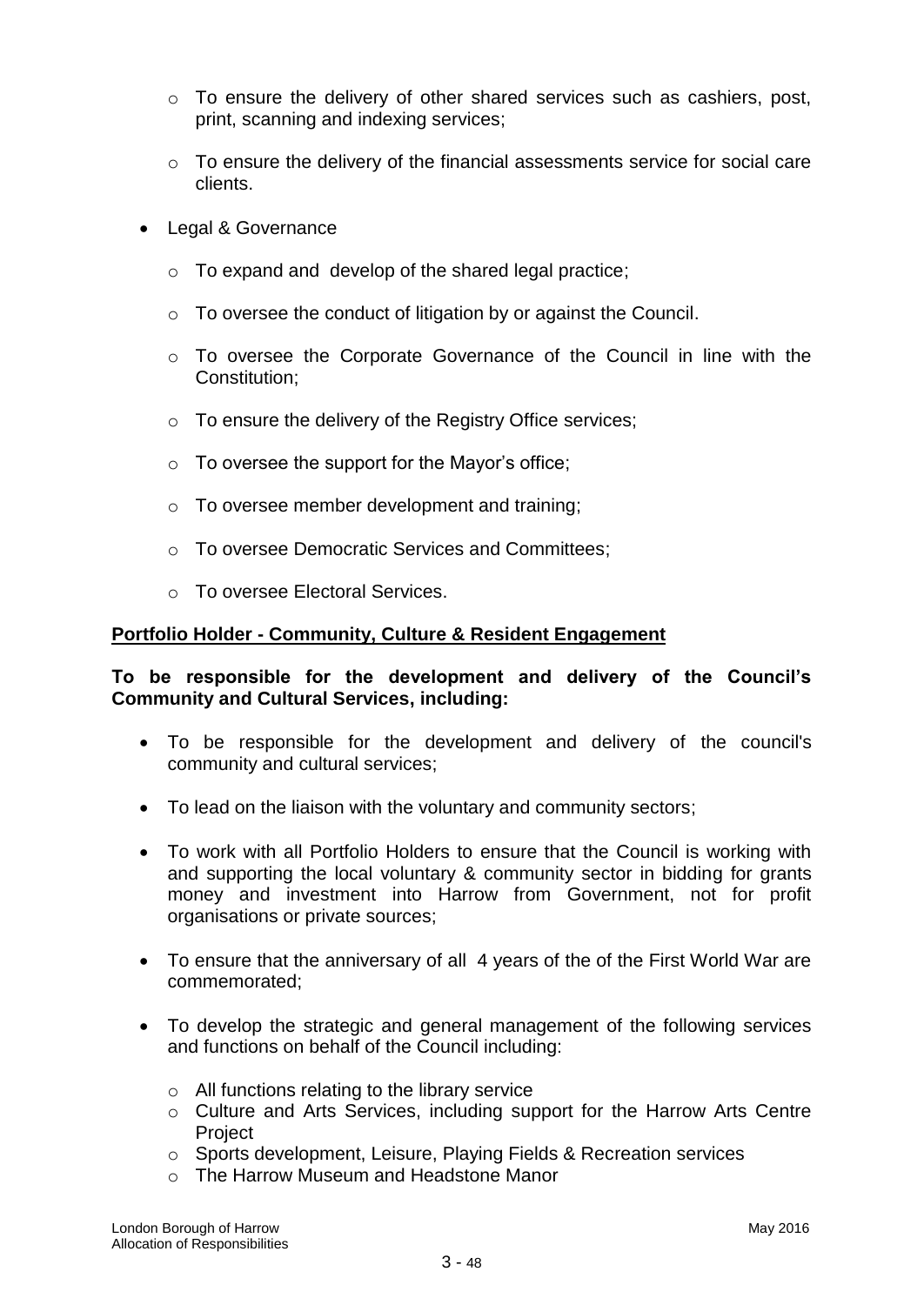- o Community Engagement and Development Strategy
- o Community Premises and Grants Applications
- o Community Learning
- o External Service Providers
- o Support on the regeneration project on the Harrow Leisure Centre site;
- To lead on the effective development and implementation of the following key plans and strategies:
	- o Cultural Strategy and regeneration
	- o "Third Sector" strategy
	- o Preside over the refreshed 2016 voluntary sector strategy;
- Working with the Portfolio Holder for Health, Equality & Wellbeing to ensure that sport and physical activity plays its part in bringing communities together, whilst helping to keep Harrow healthy:
- Work with community representatives on the PREVENT programme, in conjunction with Portfolio Holders for Children"s, Schools & Young People and for Adults & Older People;
- To lead, monitor, have oversight of policy/strategy and provision regarding community cohesion and social inclusion;
- Work with the voluntary sector to empower and inspire local people to build upon the many assets that exist at the heart of all our communities;
- Develop and implement improved arrangements for consultation and participation with residents and service users in decision making and the development of key statutory plans and local community plans adhering to the Council"s consultation standards;
- Develop and implement a programme of consultation and engagement with all of Harrow"s communities and local residents about the choices we face and the decisions we will have to make;
- Lead on the 'Resident Engagement' work and the introduction of new engagement and involvement projects;
- Support on the work developing and enhancing Councillor led local community improvement schemes;
- To work with the Portfolio Holder for Finance & Commercialisation on relevant commercial opportunities within the Portfolio;
- To ensure that the Council is meeting its commitments and strategies within the Portfolio, as set out in the Corporate Plan.
- Lead on developing upcoming policy and existing policy within the Portfolio.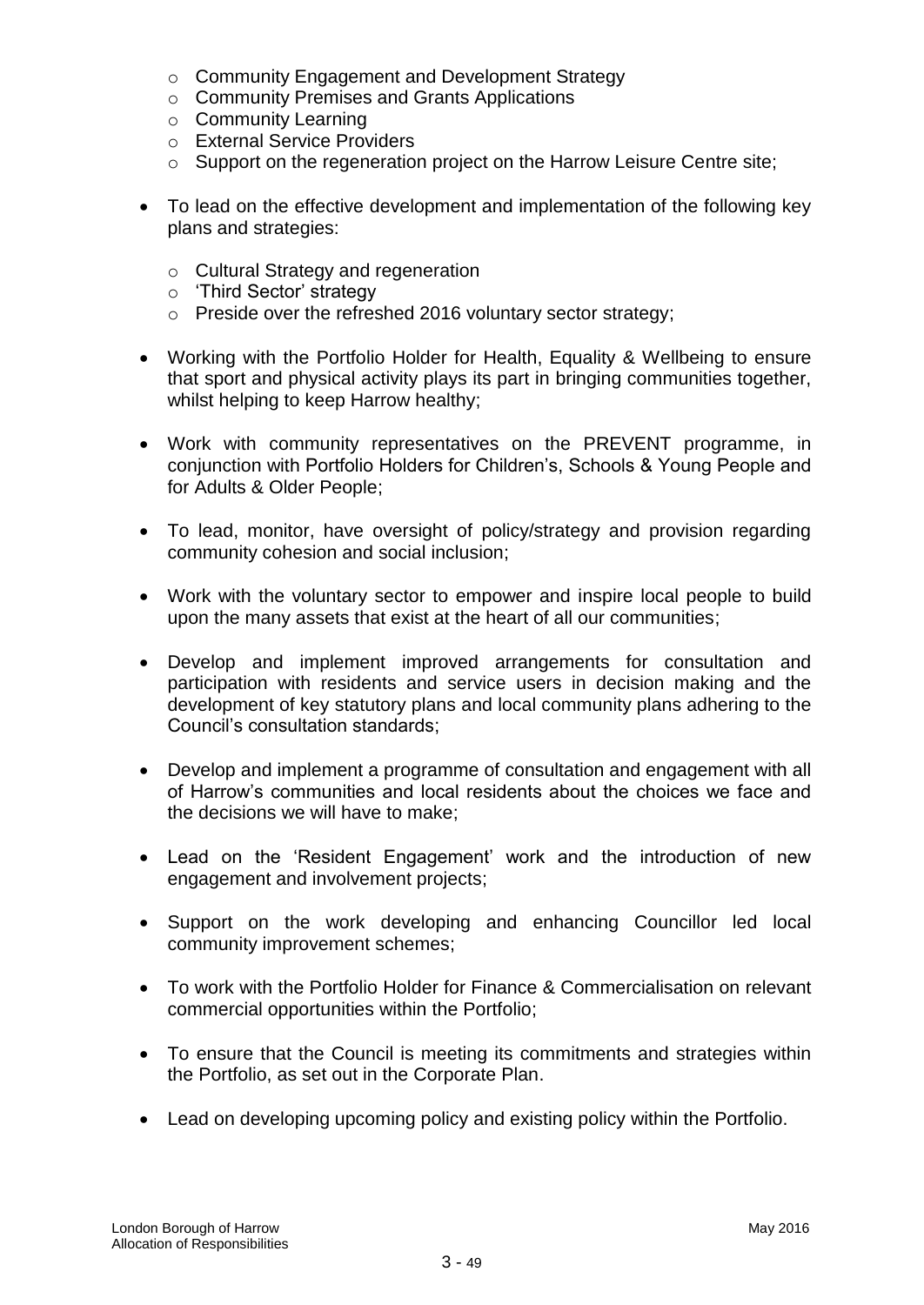# **CABINET ADVISORY PANELS**

(Note: Cabinet Advisory Panels have no Executive decision making powers. Their purpose is to consider matters referred to them within their terms of reference and to make recommendations to the Cabinet/Portfolio Holder as appropriate.)

# **Corporate Parenting**

**Harrow Business Consultative** 

**Major Developments**

**Traffic and Road Safety**

\* \* \* \* \* \* \* \* \* \* \* \* \* \* \*

#### **CORPORATE PARENTING PANEL**

#### **Purpose**

- 1. To ensure that the Council is fulfilling its duties towards Children Looked After corporately and in partnership with other statutory agencies.
- 2. To consider matters referred to the Panel within its terms of reference and to make recommendations to Cabinet/Portfolio Holder as appropriate including:
	- a. Approving annually the Statement of Purpose for the Adoption Service
	- b. Approving annually the Statement of Purpose for the Fostering Service

#### **Role of the Panel**

- 1. To take an overview of the Council"s and partner agencies responsibilities towards looked after children
- 2. To examine ways in which the Council as a whole and partner agencies can improve the life chances of looked after children and care leavers.
- 3. Ensure there are good joint working arrangements between council departments and partner agencies.
- 4. To provide a forum for Children Looked After (CLA) to participate and influence policy and enable CLA to have opportunity to talk about issues relating to their own direct experiences of services they have received. Hence the Board will ensure that the positive experiences/services are maintained and lessons are learnt and changes made in the areas that require improvements.
- 5. To comment on and contribute to plans, polices and strategies for looked after children and make appropriate recommendations for action.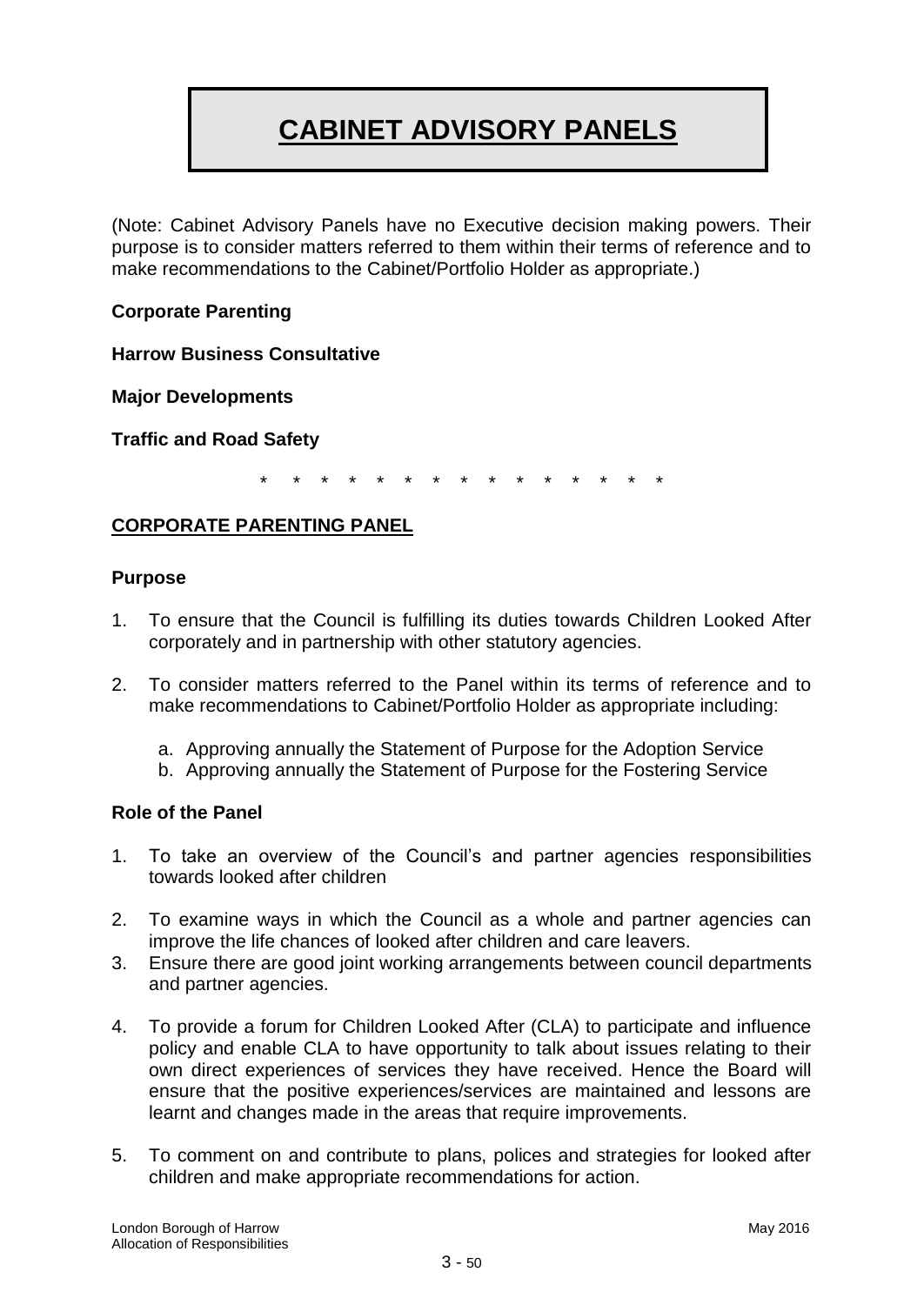- 6. To have a monitoring role, by receiving regular progress reports on a number of key PI"s e.g. educational attainment (including implementation of Personal Education Plans), health assessments and implementation of Local Area Agreements for CLA.
- 7. Monitor the plans/needs of children in Secure Accommodation.
- 8. To receive regular reports on the needs of care leavers including employment, further education, training and housing.
- 9. To receive annual reports on the following services
	- Adoption
	- Fostering
	- Complaints
- 10. To meet with CLA and their carers on a regular basis to consult and celebrate achievements, festivals etc.
- 11. To manage and arrange Member visits to
	- Children's Homes
	- Foster Placements
	- Frontline Services (as indicated in the Victoria Climbie Audit)

#### **Membership**

The Corporate Parenting panel will comprise:

A proportionate number of 6 Elected Members

Service Users, Carers and Schools (Non-Voting)

- 2 Children Looked After
- 2 Foster Carers
- 1 Designated Teacher

Senior Officers (advisors to the Panel – to attend as appropriate to the work of the Panel)

- Director of Children"s Services
- Group Manager + Children and Families
- Group Manager Safeguarding and Family Support
- Group Manager Fostering, Adoption and Residential Care
- Senior Professional (Inclusion)
- Principal Educational Psychologist
- Senior Coordinator (Children Looked After)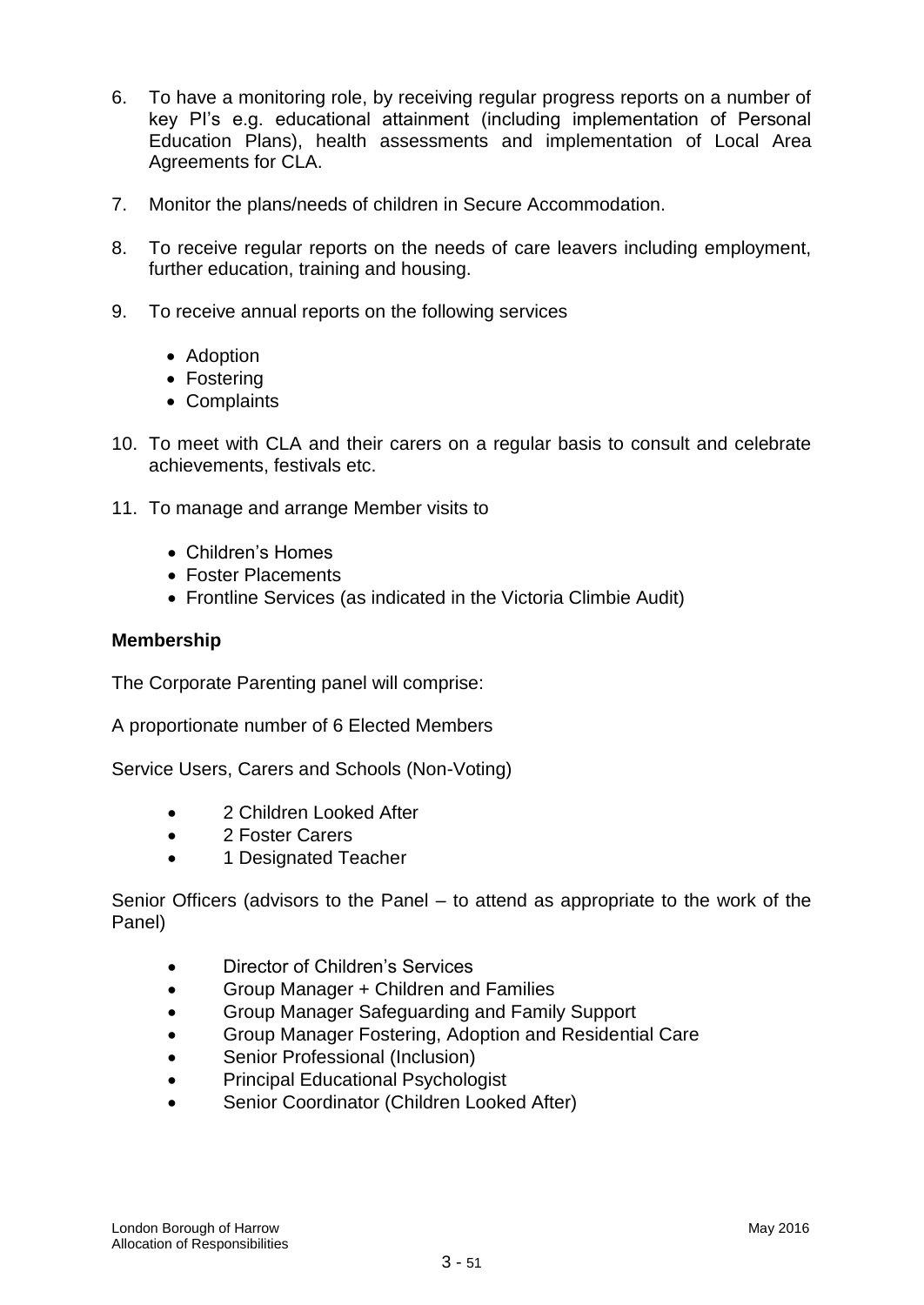# **HARROW BUSINESS CONSULTATIVE ADVISORY PANEL**

### Terms of Reference

- 1. To enable consultation between the Council and representatives of local nondomestic ratepayers required by Section 65 of the Local Government Finance Act 1992 and to provide information regarding the Council's expenditure proposals for the future budget in accordance with Non-Domestic Ratepayers (Consultation) Regulations 1992. The minutes of the meetings to be reported to the Cabinet.
- *2.* To facilitate consultation between the Council and representatives of the business community as required by the Authority.

# **MAJOR DEVELOPMENTS PANEL**

The Terms of Reference and Delegated Powers of the Major Developments Panel are:

- 1. To oversee the development of the Harrow and Wealdstone Intensification Area, to include:
	- Reviewing the emerging master plan(s) for the area;
	- Considering emerging design and development principles; and
	- Reviewing the outcomes of community consultation and feedback on the emerging strategy;
	- Reviewing and commenting upon site specific proposals for major developments, prior to their submission to the Local Planning Authority;
	- Reviewing and commenting upon significant capital projects taking place within the area;
	- Reviewing and commenting upon strategies associated with the promotion and delivery of development and economic renewal within the area.
- 2. To oversee the development of proposals for individual major development sites within the borough including:
	- Providing comments on pre application proposals received by the Council for such sites;
	- Reviewing progress of strategic development sites within the borough and considering site specific planning and development briefs.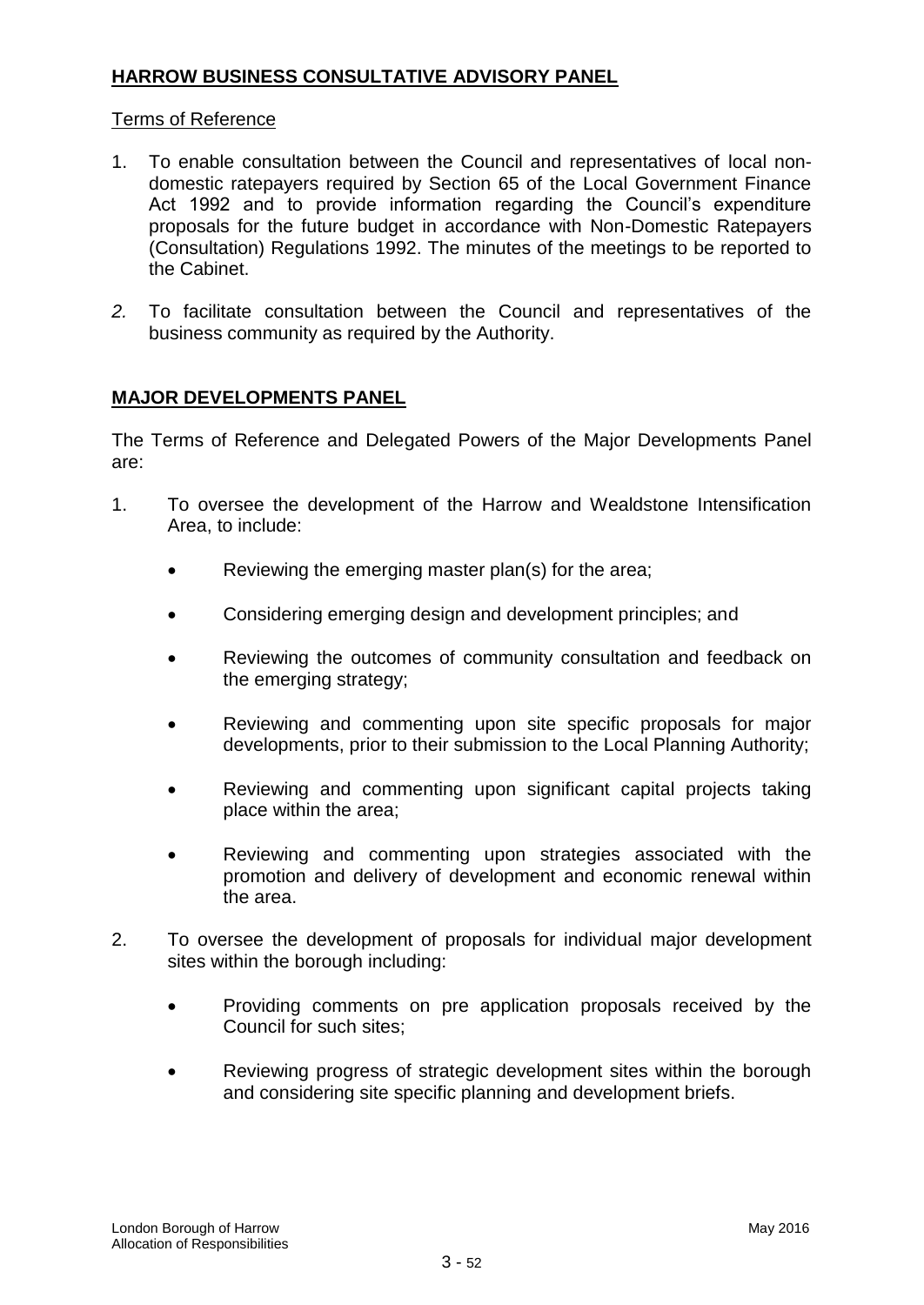- 3. To give detailed consideration to and make recommendations to Cabinet in respect of:
	- The use of the Community Infrastructure Levies funds;
	- Reviewing and commenting upon changes to the CIL Charging Scheduled and S106 SPG.
- 4. To oversee the implementation of the Borough Wide CIL / Infrastructure Delivery Plan prepared to support strategic growth in the Borough and to make recommendations to Cabinet, to include:
	- Reviewing and commenting upon the draft IDP"s comprising annual and longer term infrastructure delivery programmes and projects;
	- Considering the result of public consultation on such plans and programmes and make recommendations to Cabinet on any proposed changes / revisions;
	- Monitor the delivery of the IDP against budget and delivery provisions;
	- Consider and comment upon reports / presentations on infrastructure innovations and best practice in infrastructure delivery.
- 5. To undertake post development reviews within Harrow and on sites beyond the borough and communicate learning on such visits to Cabinet and the Planning Committee.

#### **TRAFFIC AND ROAD SAFETY ADVISORY PANEL**

#### Terms of Reference

To make recommendations on the following:

- traffic management;
- the management and control of parking both on and off-street;
- the operational aspects of public transport within the Borough.

#### **Examples of business:**

- Petitions, Deputations
- Scheme Approval (from existing budgets), including consultation results and authority to make traffic orders.
- Objections to traffic orders
- Investigations into traffic problems (other than those identified by petition etc)
- Local Safety Schemes Annual Review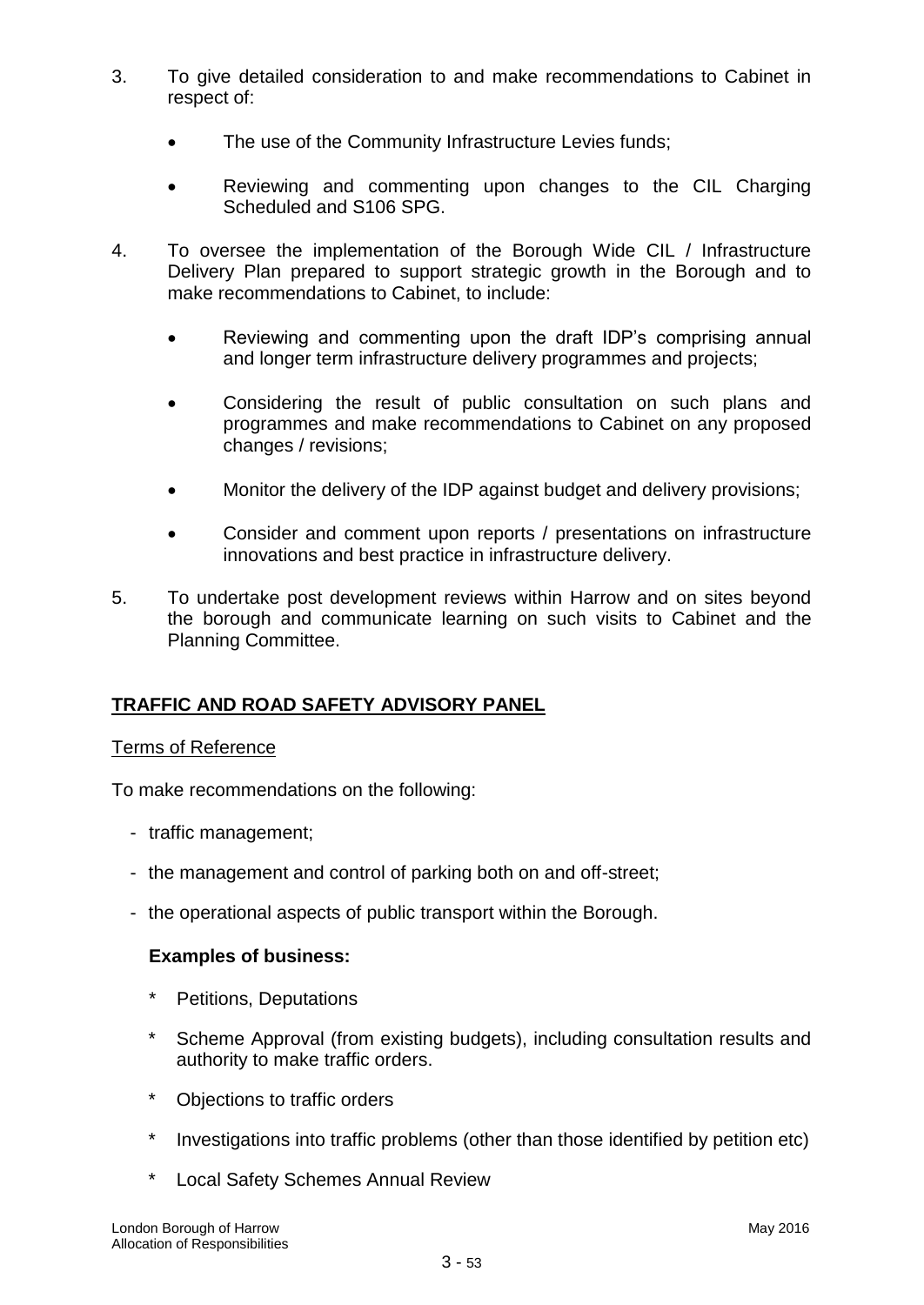- \* Consultations from neighbouring authorities on traffic management schemes on or near boundary
- \* Amendments to London Lorry Ban operation
- \* Approval of model traffic orders
- \* References and motions from other bodies
- \* Setting traffic management criteria e.g. traffic calming.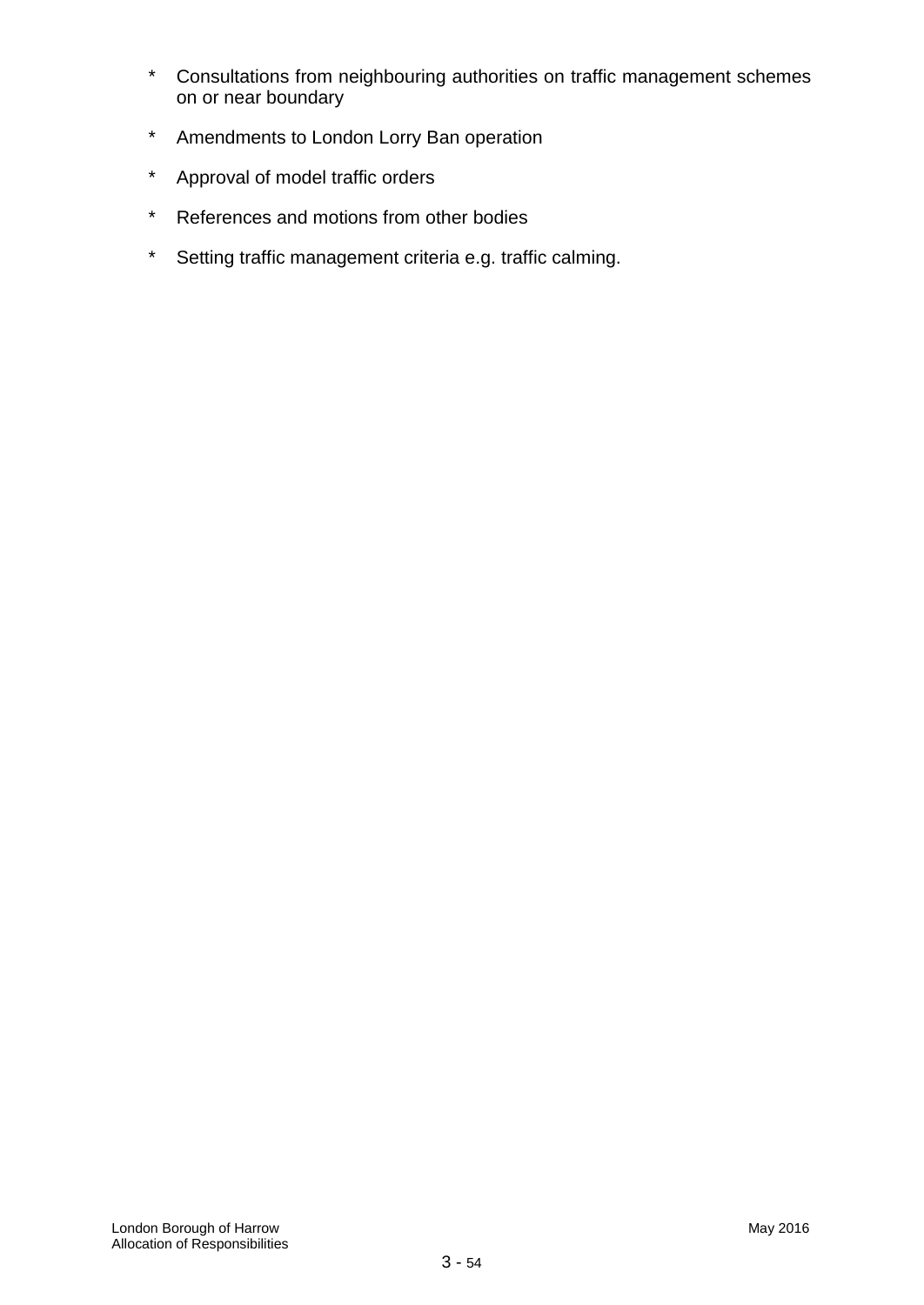# **CONSULTATIVE FORUMS**

# **Employees" Consultative Forum**

**Tenants", Leaseholders" and Residents" Consultative Forum**

# **EMPLOYEES" CONSULTATIVE FORUM**

#### **Terms of Reference**

#### **1.0 Consultation**

- 1.1 The Employees" Consultative Forum (ECF) is the primary mechanism by which Council Members will consult Union Representatives on specific matters of mutual interest. The ECF shall make recommendations to the Cabinet on such issues. In addition, the ECF will receive reports on actions from the ECF Sub-Group.
- 1.2 The ECF will meet at least twice annually.

#### **2.0 Equal Opportunities**

- 2.1 The ECF will seek to promote Equal Opportunities in Employment within the Council, ensuring compliance with all the relevant anti-discrimination legislation.
- 2.2 The ECF will ensure the effective implementation of "Making a Difference Making Equality of Opportunity a Reality". The ECF will receive and comment on regular reports including:-
	- Statistics and progress on meeting equality targets including an annual report on employment issues analysed by protected characteristics.

#### **3.0 Health & Safety**

- 3.1 The ECF will seek to promote health and safety and welfare within the Council and will keep under review the measures taken to ensure health and safety and welfare at work. The Forum will receive and comment on reports, including:-
	- The Council"s half-year and annual health and safety performance report providing an update of health and safety activities and giving information on outcome measures.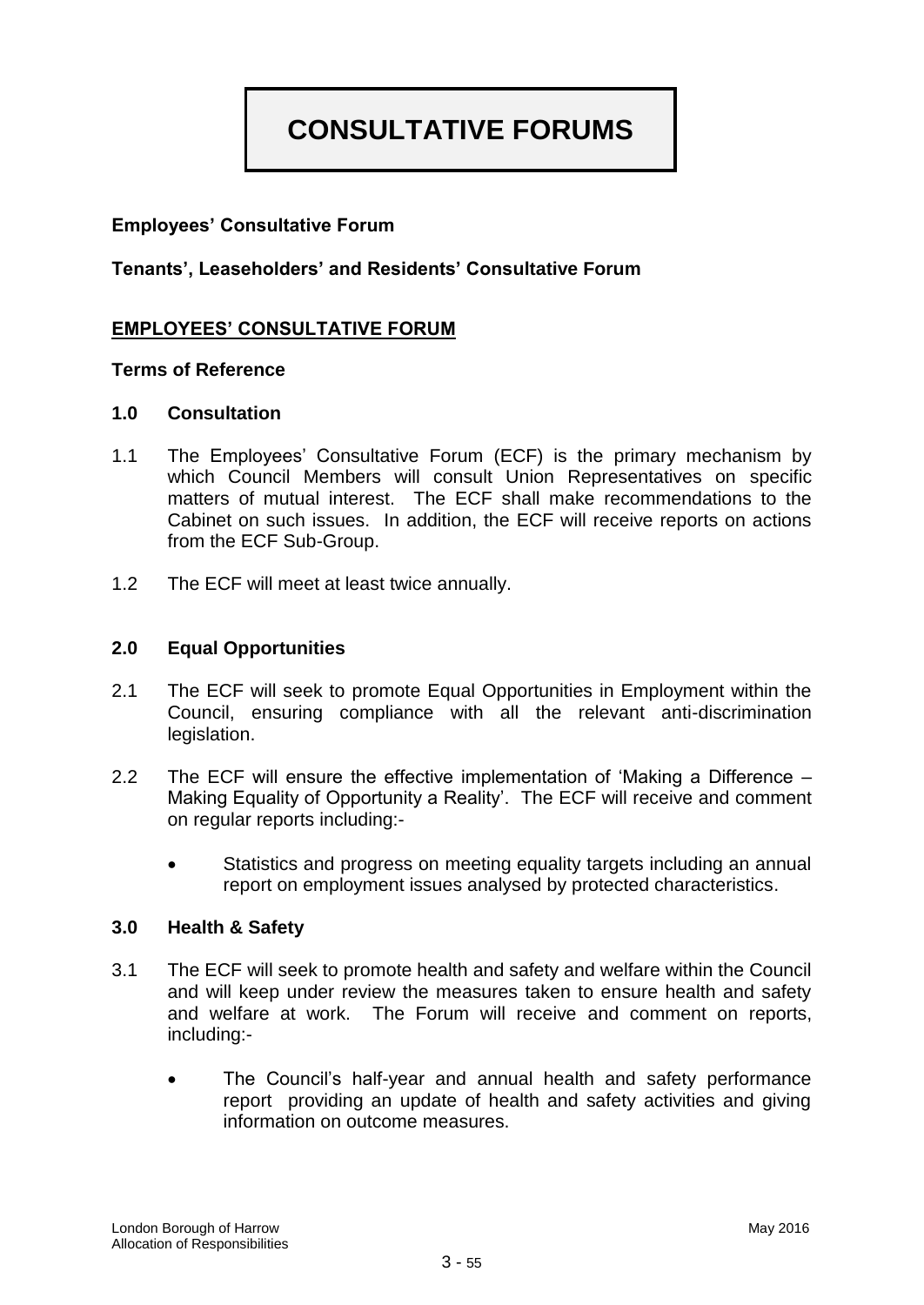3.2 Any health and safety and welfare matters which are the responsibility of the Council as set out in the schedule to the Council"s Constitution must be referred to the Licensing and General Purposes Committee.

# **4.0 Budget**

The ECF will consider the budget, as part of the Council"s consultation on the budget setting process and make comments on the recommendations.

#### **5.0 Membership**

- 5.1 The permanent membership of the Forum shall be as follows:
	- a) 7 Councillors to include the Leader / Deputy leader and the Portfolio Holder with responsibility for Human Resources.
	- b) A minimum of one and maximum of 3 representatives from each recognised trade union. (Note the number of representatives for each trade union to be determined by their notified membership numbers).
- 5.2 The Council Members shall be appointed annually by the Cabinet. If a Council Member is unable to attend any meeting then a duly appointed Reserve Council Member may attend in their place.
- 5.3 The Employee Side Representatives shall be nominated to the Head of Paid Service within 14 days of each Annual Council. If an Employee Side representative is unable to attend any meeting they may nominate a substitute who shall be co-opted onto the committee for the purposes of this meeting.
- 5.4 The role of chairing the ECF will rotate between Council Members and Employee Side representatives each Municipal Year.
- 5.5 The Employee Side will agree amongst themselves who will take the Chair and notify Democratic Services.
- 5.6 Others who may attend the Forum include:-

Head of Paid Service, Corporate Directors & Directors (or representative) Trade Union Branch Secretaries (or representative) Trade Union Branch Regional Officials (as required) Representatives from Employee Support Groups – for the Annual Equality in Employment report. Other officers as required.

For the meeting to be quorate, it must be attended by a minimum of three Council Members and two trade union representatives from different trade unions.

#### **6.0 Recommendations of the Employees" Consultative Forum**

6.1 Recommendations of the ECF are reached by a majority vote among elected Members.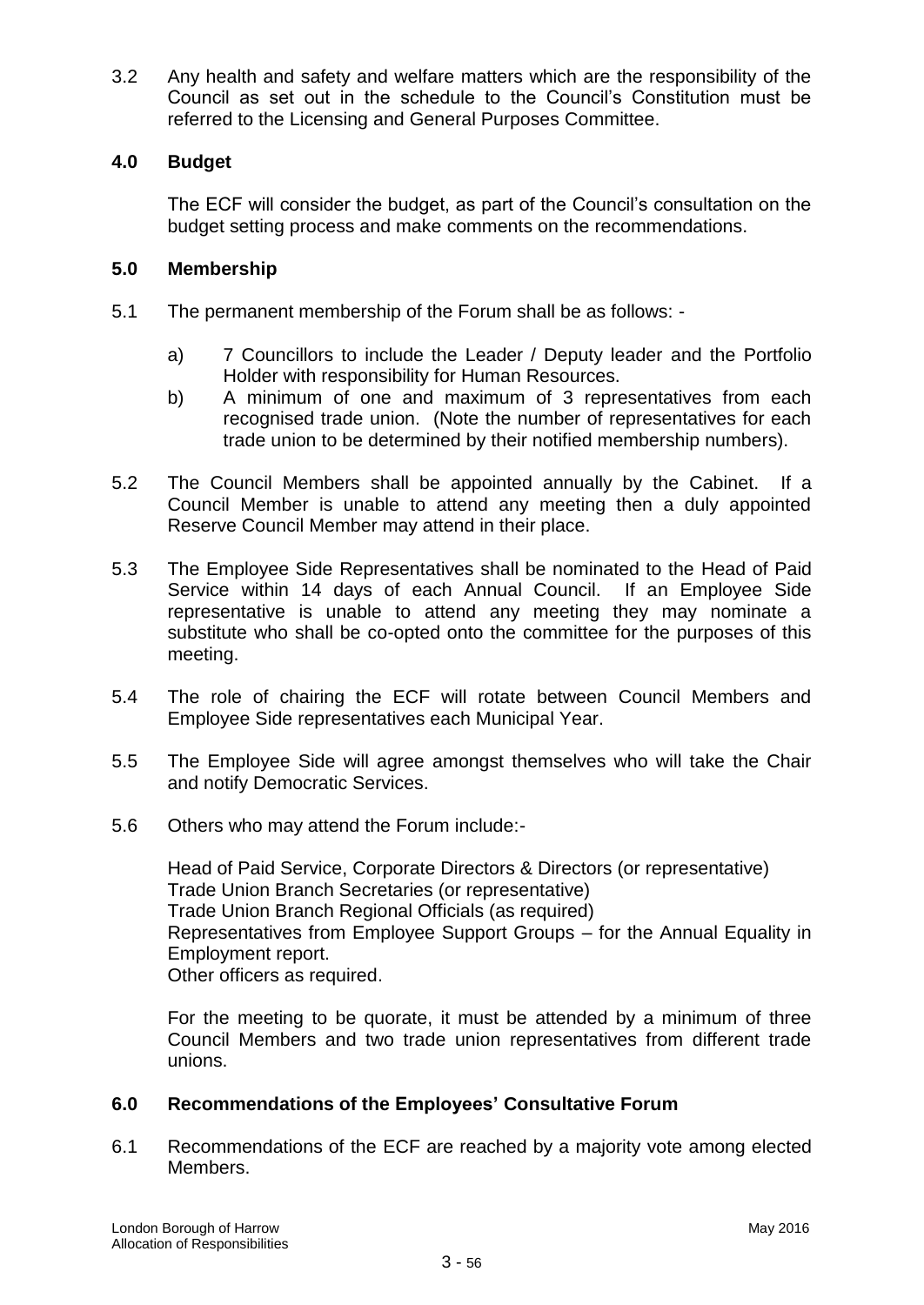6.2 Recommendations of the ECF must go to the relevant portfolio holder or Cabinet, who are the last stage in the local procedures and in the normal course of events, will be implemented immediately (subject to the call-in period).

(*Note: A proposal to establish any subsidiary body of this Committee shall be subject to its prior referral to and approval by Cabinet).*

# **TENANTS", LEASEHOLDERS" AND RESIDENTS" CONSULTATIVE FORUM**

#### Functions and Objectives

- 1. To be the overarching Residents Consultation mechanism for the Council on all policy, strategy and financial decisions affecting the management and ownership of the Council"s housing stock and its estates.
- 2. To discuss items of major significance to all, or a number of, tenant and resident associations and forums concerning the management and ownership of the Council"s housing stock.
- 3. To provide a forum to critically challenge the performance of the Housing Department in all aspects of service delivery and to make recommendations to Cabinet or the relevant Portfolio Holder regarding improvements.
- 4. To receive reports and updates from other Resident Involvement activities, particularly in relation to the setting and monitoring of service standards, resident scrutiny and inspection activities, but for all other areas of work as required. Any tenant, leaseholder or resident of a Council managed housing estate may request an item relevant to the work of the TLRCF to be placed on the agenda, but the final agenda will be at the discretion of the Chair of the Forum. Reports may be presented by either officers or residents, or in partnership as appropriate. Requested items must be received in writing to Democratic Services.
- 5. To request reports on specific areas of work in particular where they are perceived as not meeting agreed service standards/timescales etc. Requests for future reports or information on specific areas may be made at TLRCF meetings by any residents in attendance. Requested items will only be considered with the agreement of the Chair.

#### Meetings and Membership

- 6. The Forum shall meet at least six times in the Municipal Year, more often if the workload requires it. One meeting each year shall include discussion of the revenue budget proposals.
- 7. Recognised Tenants and Residents Associations, HFTRA and the Leaseholder Support Group shall be entitled to send two representatives each to the meetings. With the exception of the Leaseholder Support Group, where two representatives attend every effort should be made to send at least one Council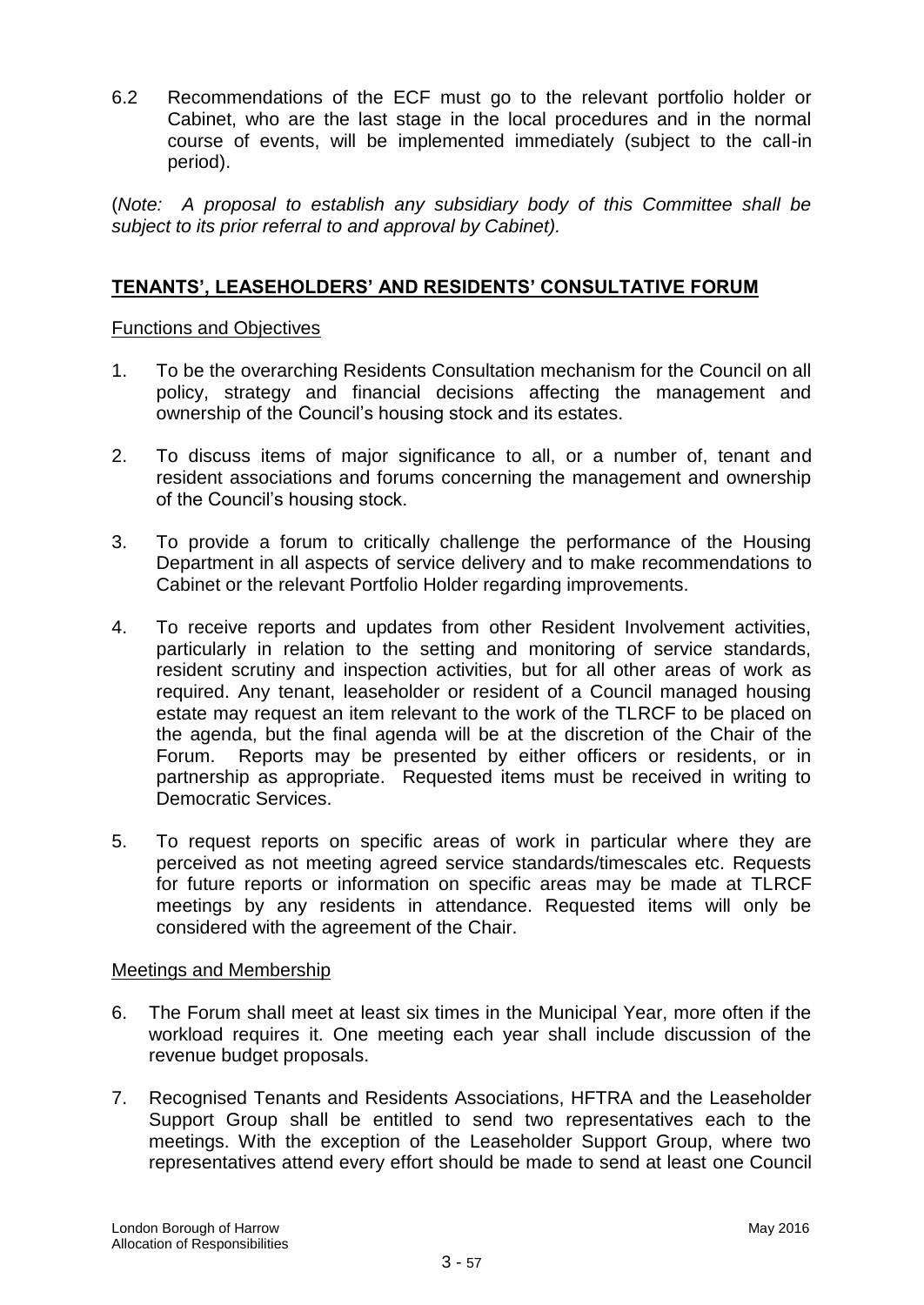tenant. In the event that a vote is taken in order to gauge residents" opinions on a particular issue, recognised groups shall be entitled to one vote each.

- 8. Residents who are recognised by HFTRA as representing an estate where there is currently no Tenant and Resident Association are eligible to attend TLRCF and have one vote each. Only one individual can represent each estate in this way. The Chair of the Forum has the final decision on which resident is entitled to vote.
- 9. Voting rights may be restricted in certain areas of the work. For example where an item only directly affects tenants voting may be restricted to tenants that are present only, and a similar restriction where the item only directly affects leaseholders. The final decision on entitlement to vote lies with the Chair of the Forum.

#### Consultation and recommendations

- 10. All resident members of TLRCF have a responsibility to feed back to the group they represent the discussions that take place and decisions made at TLRCF in a timely way. Resident Participation Officers can support representatives in providing feedback and may from time to time ask to see meeting minutes and undertake surveys of TRA members to review the effectiveness of the feedback process.
- 11. The Chair of the Forum shall be appointed annually by the Cabinet.
- 12. Wherever possible all reports to Cabinet, on any proposed new policies or changes to policies that directly impact on tenants and leaseholders will first be considered by TLRCF so that resident views can be incorporated into the Cabinet report. However where an issue is either too urgent to wait for a TLRCF meeting, or is confidential the reasons why residents' views have not been incorporated must be clearly stated in the Cabinet report.
- 13. TLRCF was established as a forum to consult with residents and this is its primary purpose. Elected members and officers must bear in mind that residents should always have priority in contributing to discussion and debates.

#### *Note:*

- *1. Except where the views of the Consultative Forum have been requested by the Executive / another Committee, no recommendation or reference to the Executive or another Committee can be made unless it is agreed by a majority of the elected Councillors.*
- *2. A proposal to establish any subsidiary body of the Forum shall be subject to the prior referral to and approval by Cabinet.*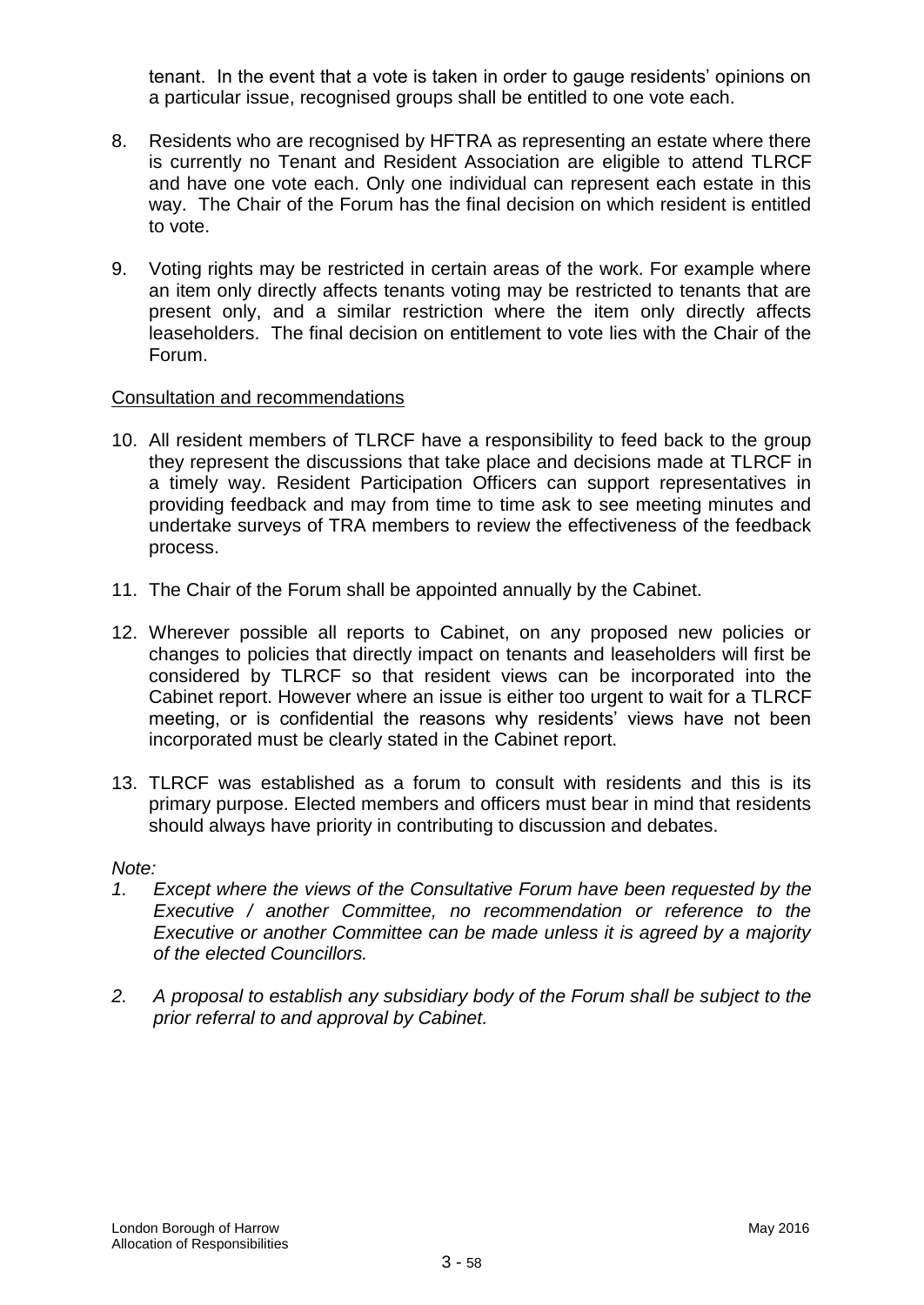# **JOINT ARRANGEMENTS**

#### **JOINT COMMITTEE OF THE BOROUGHS OF BARNET, BRENT, EALING, HARROW AND HOUNSLOW (KNOWN AS "WEST LONDON ECONOMIC PROSPERITY BOARD")**

#### **Functions and Procedure Rules**

#### **1. Purpose of the Joint Committee**

- 1.1 The London Boroughs of Barnet, Brent, Ealing, Harrow and Hounslow ("the Participating Boroughs") have established the Joint Committee pursuant to powers under the Local Government Acts 1972 and 2000, and under the Local Authorities (Arrangements for the Discharge of Functions) (England) Regulations 2012.
- 1.2 The Joint Committee shall be known as "**WEST LONDON ECONOMIC PROSPERITY BOARD**."
- 1.3 The Joint Committee"s role and purpose on behalf of the Participating Boroughs relates to ensuring appropriate, effective and formal governance is in place for the purposes of delivering the West London Vision for Growth and advancing Participating Boroughs' aspirations for greater economic prosperity in West London, including promoting "the Economic Prosperity Agenda", in partnership with employers, representatives from regional and central government, and education and skills providers.
- 1.4 The purpose of the Joint Committee will be collaboration and mutual cooperation and the fact that some functions will be discharged jointly by way of the Joint Committee does not prohibit any of the Participating Boroughs from promoting economic wellbeing in their own areas independently from the Joint Committee.
- 1.5 The Joint Committee is not a self-standing legal entity but is part of its constituent authorities. Any legal commitment entered into pursuant of a decision of the Joint Committee must be made by all of the Participating Boroughs.
- 1.6 These Procedure Rules govern the conduct of meetings of the Joint Committee.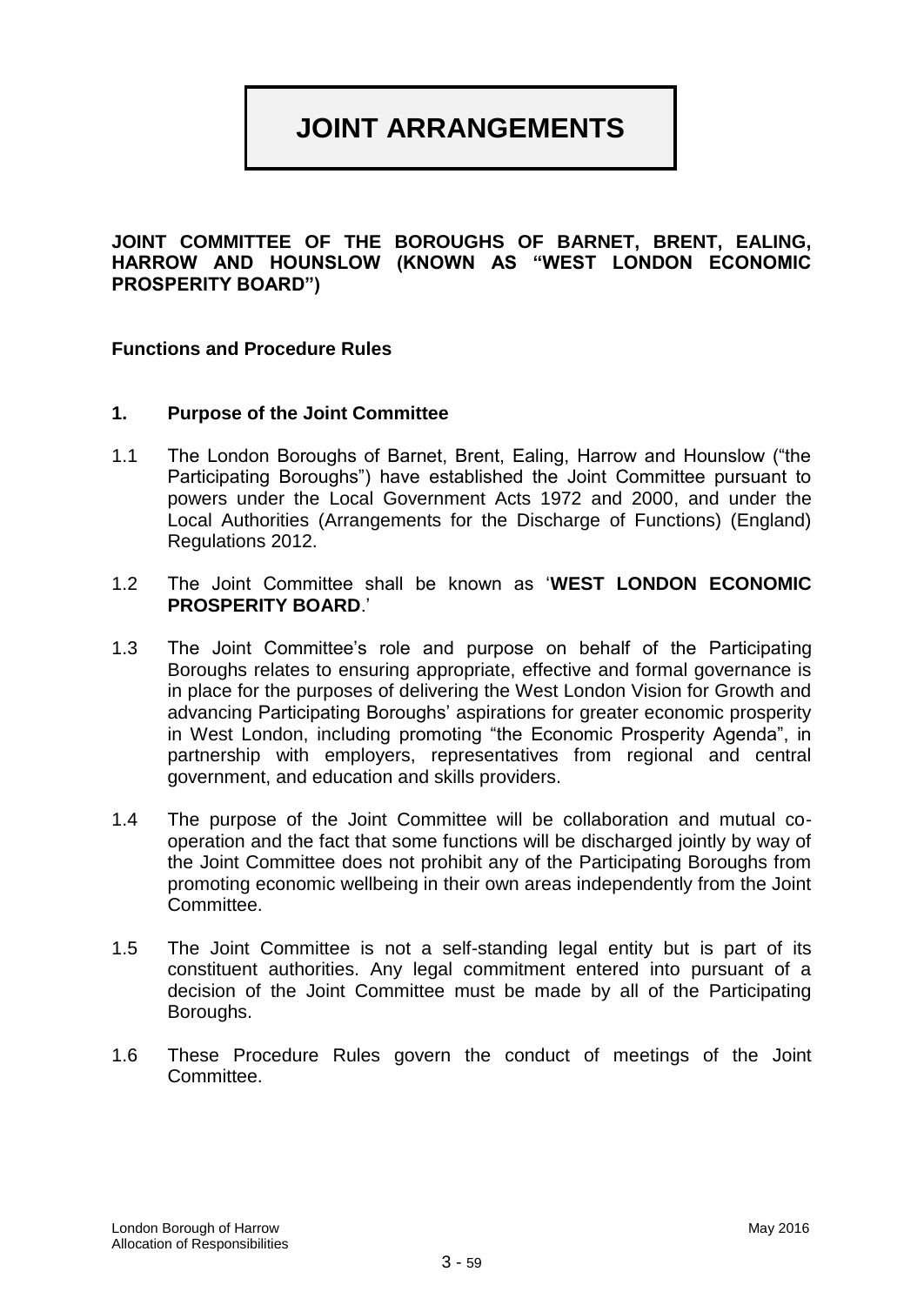# **2. Definitions**

- 2.1 Any reference to "Access to Information legislation" shall mean Part V and VA of the Local Government Act 1972 (as amended) and, to the extent that they are applicable, to the Openness of Local Government Bodies Regulations 2014 (as amended) and the Local Authorities (Executive Arrangements) (Meetings and Access to Information) (England) Regulations 2012 (as amended).
- 2.2 Any reference to "executive", "executive arrangements", "executive function" or "committee system" has the meaning given by Part 1A of the Local Government Act 2000.

# **3. Functions**

- 3.1 The Joint Committee will discharge on behalf of the Participating Boroughs the functions listed below related to promoting economic prosperity in West London:
	- 3.1.1 Making funding applications and/or bids to external bodies, in relation to economic prosperity for the benefit of the local government areas of the participating local authorities.
	- 3.1.2 Allocating any such funding awards to appropriate projects for the benefit of the local government areas of the participating local authorities, including, where applicable, approving joint procurement.
	- 3.1.3 Seeking to be the recipient of devolved powers and/or funding streams for the local government areas of the participating local authorities, which relate to the economic prosperity agenda.
	- 3.1.4 Exercising any such powers and allocating any such funding.
	- 3.1.5 Representing the participating local authorities in discussions and negotiations with regional bodies, national bodies and central government on matters relating to economic prosperity for the benefit of the local government areas of the participating authorities.
	- 3.1.6 Representing the participating authorities in connection with the Greater London Authority, London Councils and the London Enterprise Panel, for the benefit of the local government areas of the participating authorities, in matters relating to the economic prosperity agenda.
	- 3.1.7 Representing the participating local authorities in discussions and negotiations in relation to pan-London matters relating to economic prosperity.
	- 3.1.8 Seeking to influence and align government investment in West London in order to boost economic growth within the local government areas of the participating authorities.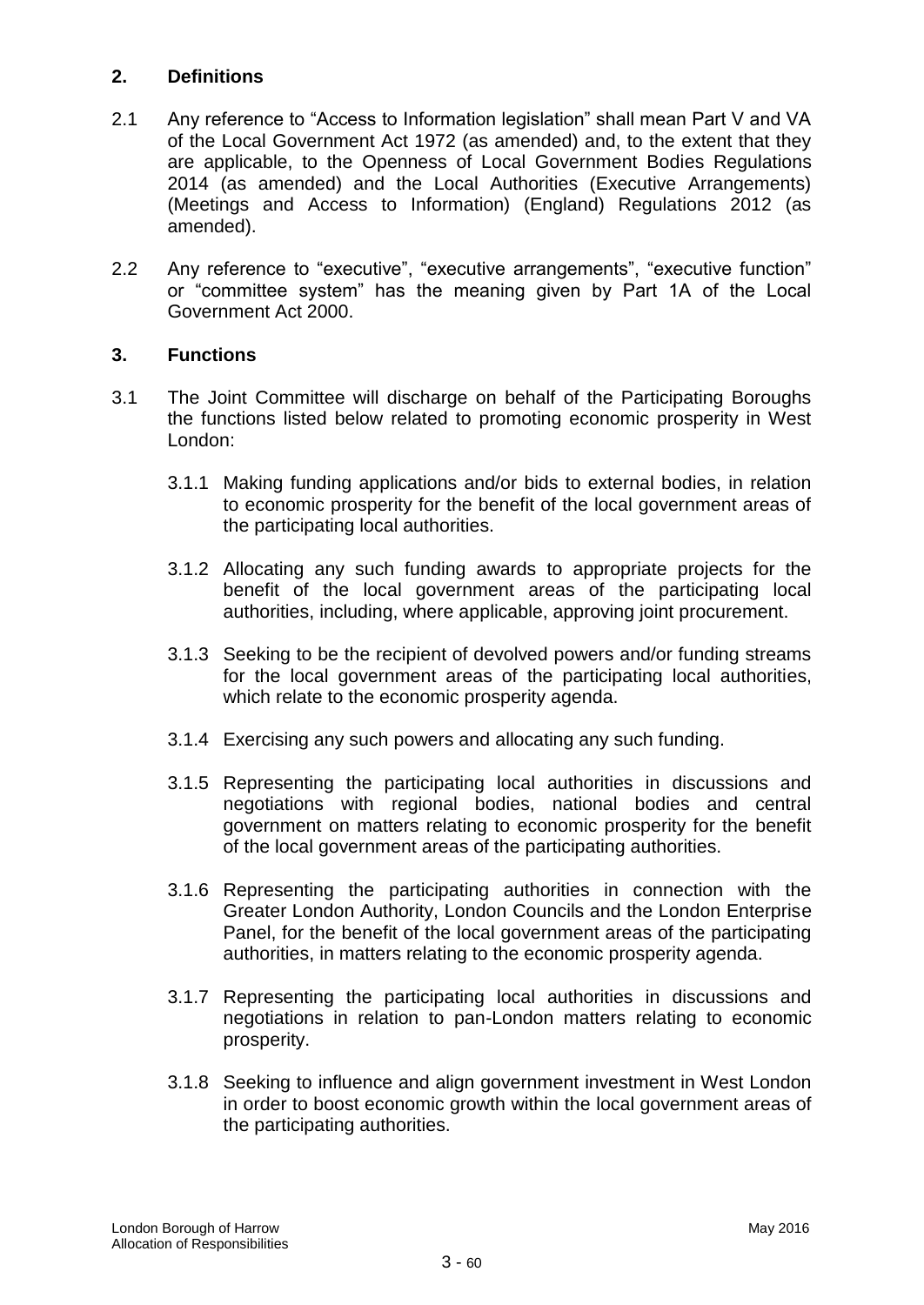- 3.1.9 Agreeing and approving any additional governance structures as related to the Joint Committee, or any sub-committees formed by the Joint Committee.
- 3.1.10 Representing the participating local authorities in discussions and negotiations with the Secretary of State for Communities and Local Government to encourage legislative reform enabling Economic Prosperity Boards, as defined by the Local Democracy, Economic Development and Construction Act 2009 Act, to be established by groups of boroughs in London.
- 3.1.11 Inviting special representatives of stakeholders such as business associations, government agencies such as DWP or Jobcentre Plus, the further education sector, higher education sector, schools, voluntary sector, and health sector to take an interest in, and/or seek to influence, the business of the committee including by attending meetings and commenting on proposals and documents.
- 3.2 In relation to the Participating Boroughs which operate executive arrangements only executive functions of each borough may be exercised.

#### **4. Membership**

- 4.1 The membership will comprise of 5 members with each Participating Borough appointing one person to sit on the Joint Committee as a voting member.
- 4.2 Each Participating Borough will make a suitable appointment in accordance with its own constitutional requirements.
	- 4.2.1 Where a Participating Borough operates executive arrangements, then the appointment of a voting member of the West London EPB will be by the leaders of the executive or by the executive. It is anticipated that, where practicable, the leader of each such executive will be appointed to the West London EPB.
	- 4.2.2 Where a Participating Borough does not operate executive arrangements, the appointment of a voting member of the West London EPB will be in accordance with the Borough"s own procedures. It is envisaged that this will usually be one of its senior councillors.
- 4.3 In all cases, the appointed person must be an elected member of the council of the appointing Participating Borough. Appointments will be made for a maximum period not extending beyond each member's remaining term of office as a councillor, and their membership of the Joint Committee will automatically cease if they cease to be an elected member of the appointing Participating Borough.
- 4.4 Members of the Joint Committee are governed by the provisions of their own Council"s Codes and Protocols including the Code of Conduct for Members and the rules on Disclosable Pecuniary Interests.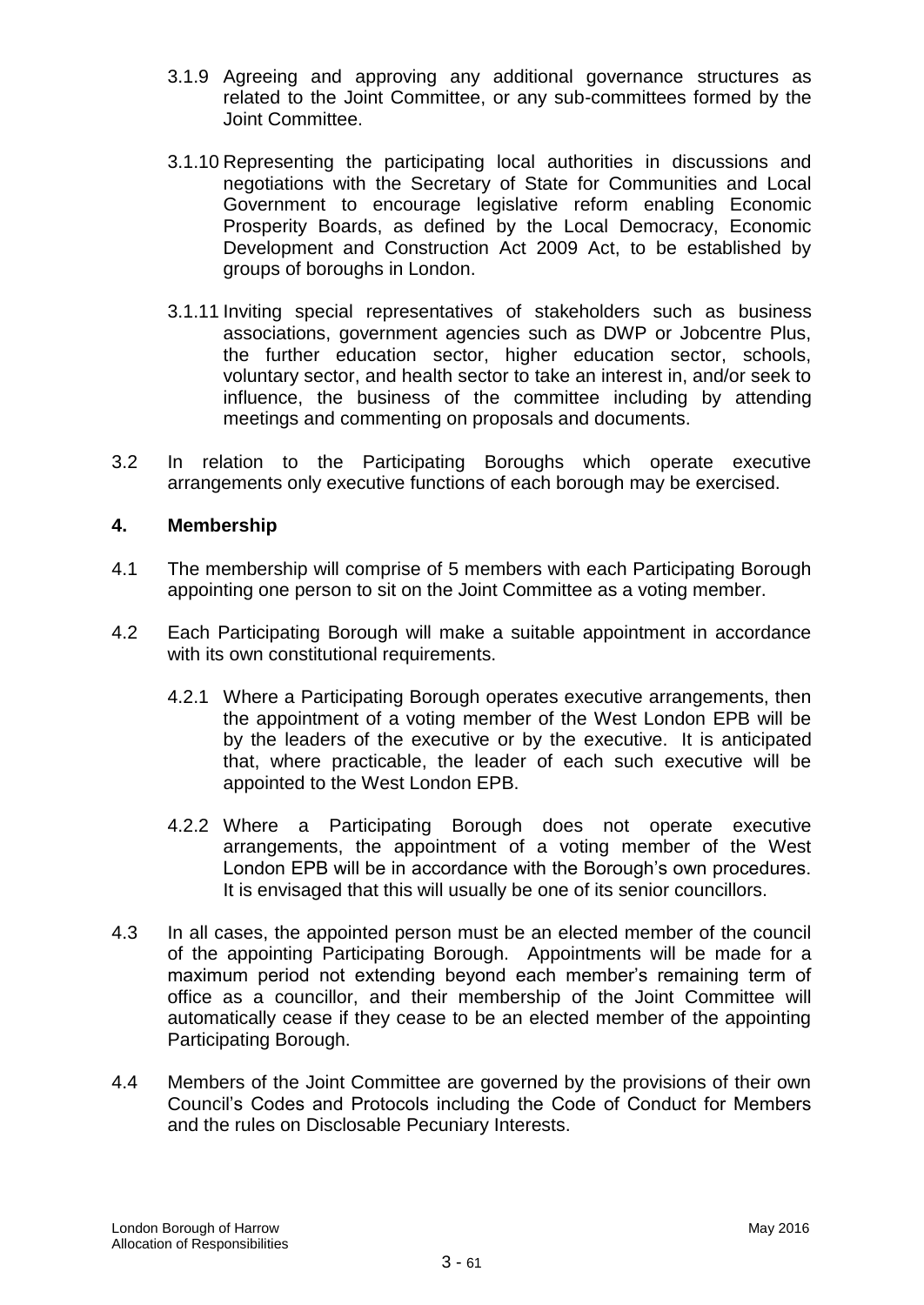- 4.5 Each Participating Borough will utilise existing mechanisms for substitution as laid down in their own Standing Orders. Continuity of attendance is encouraged.
- 4.6 Where a Participating Borough wishes to withdraw from membership of the Joint Committee this must be indicated in writing to each of the committee members. A six month notice period must be provided.
- 4.7 When a new borough wishes to become a Participating Borough then this may be achieved if agreed by a unanimous vote of all the existing Participating Boroughs.

#### **5. Chair and Vice-Chair**

- 5.1 The Chair of the Joint Committee will be appointed for 12 months, and will rotate amongst the Participating Boroughs.
- 5.2 Unless otherwise unanimously agreed by the Joint Committee, each Participating Borough's appointed person will serve as chair for 12 months at a time. Where the incumbent Chair ceases to be a member of the Joint Committee, the individual appointed by the relevant borough as a replacement will serve as Chair for the remainder of the 12 months as chair.
- 5.3 The Joint Committee will also appoint a Vice-Chair from within its membership on an annual basis to preside in the absence of the Chairman. This appointment will also rotate in a similar manner to the Chair.
- 5.4 At its first meeting, the Committee will draw up the rotas for Chair and Vice-Chair respectively.
- 5.5 Where neither the Chair nor Vice-Chair are in attendance, the Joint Committee will appoint a Chair to preside over the meeting.
- 5.6 In the event of any disagreement as the meaning or application of these Rules, the decision of the Chair shall be final.

#### **6. Sub-Committees**

6.1 The Joint Committee may establish sub-committees to undertake elements of its work if required.

#### **7. Delegation to officers**

- 7.1 The Joint Committee may delegate specific functions to officers of any of the Participating Boroughs.
- 7.2 Any such delegation may be subject to the requirement for the officer to consult with or obtain the prior agreement of an officer (or officers) of the other boroughs.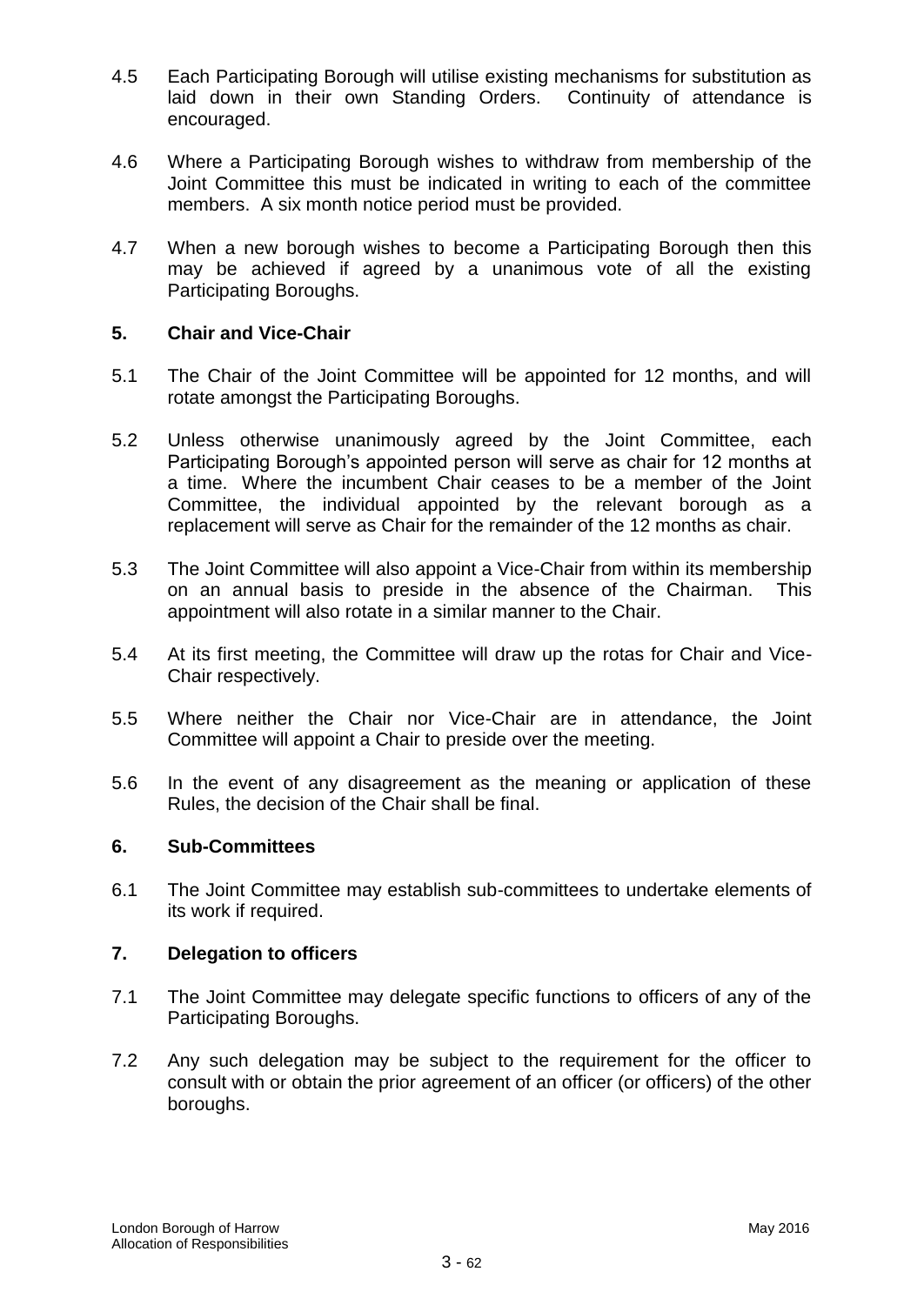7.3 It may also be subject to the requirement for the officer with delegated authority to consult with the Chair of the Joint Committee and the Leaders of the one or more Participating Boroughs before exercising their delegated authority.

# **8. Administration**

8.1 Organisational and clerking support for the Joint Committee, and accommodation for meetings, will be provided by the Participating Borough whose representative is Chair unless otherwise agreed by the Joint Committee. The costs of this will be reimbursed by contributions from the other Participating Boroughs as approved by the Joint Committee.

#### **9. Financial matters**

- 9.1 The Joint Committee will not have a pre-allocated budget.
- 9.2 When making a decision which has financial consequences, the Joint Committee will follow the relevant provisions of the Financial Procedure Rules of LB Ealing.

#### **10. Agenda management**

- 10.1 Subject to 10.2, all prospective items of business for the Joint Committee shall be agreed by a meeting of the Chief Executives of the Participating Boroughs or their representatives.
- 10.2 It will be the responsibility of each report author to ensure that the impacts on all Participating Boroughs are fairly and accurately represented in the report. They may do this either by consulting with the monitoring officer and chief finance officer of each Participating Borough or by some other appropriate method.
- 10.3 In pursuance of their statutory duties, the monitoring officer and/or the chief financial officer of any of the Participating Boroughs may include an item for consideration on the agenda of a meeting of the Joint Committee, and, may require that an extraordinary meeting be called to consider such items.
- 10.4 Each Participating Borough operating executive arrangements will be responsible for considering whether it is necessary [in order to comply with Access to Information legislation regarding the publication of agendas including Forward Plan requirements] to treat prospective decisions as "keydecisions" and/or have them included in the Forward Plan. Each Participating Borough operating a committee system will apply its local non statutory procedures.

#### **11. Meetings**

11.1 The Joint Committee will meet as required to fulfil its functions.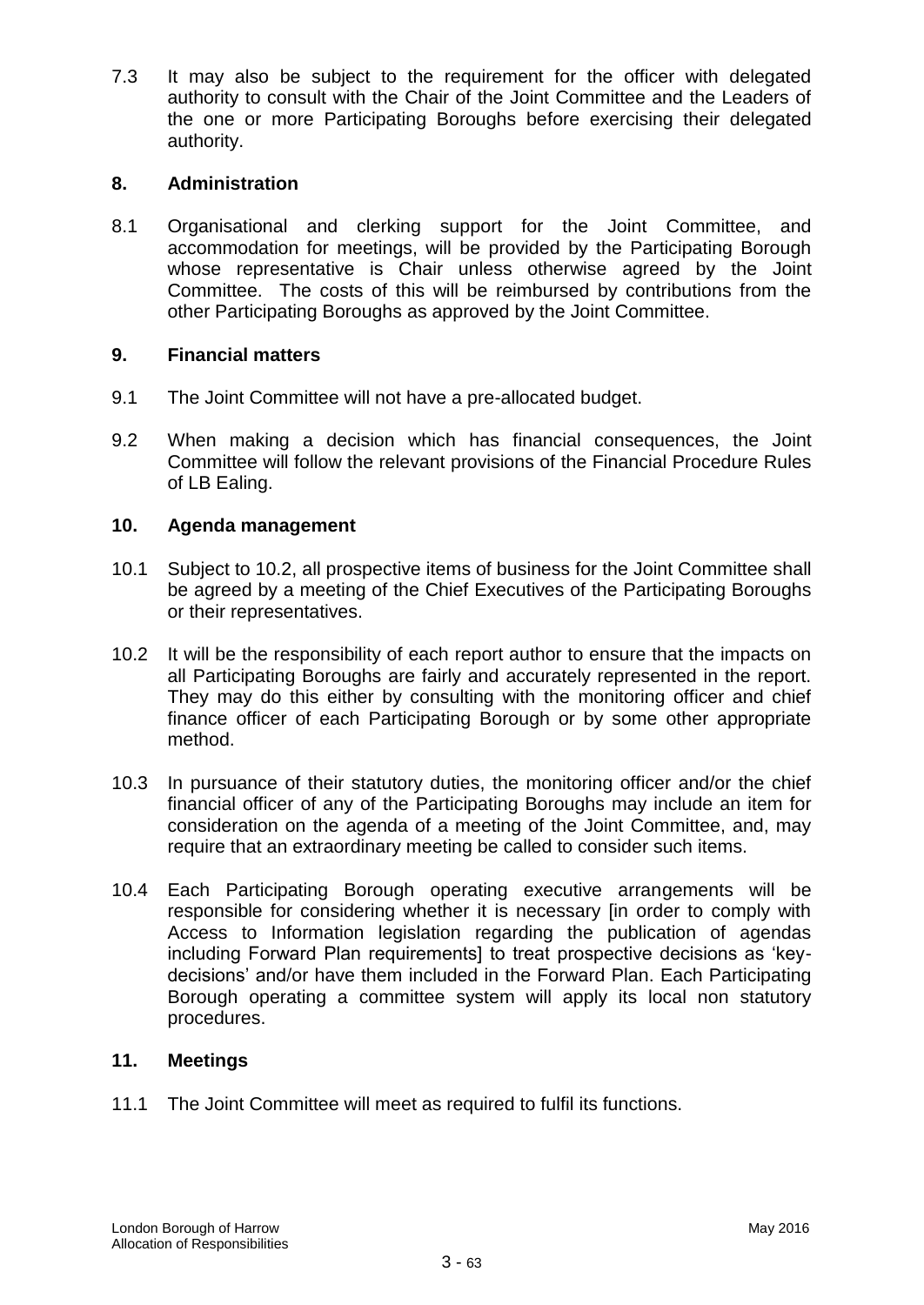- 11.2 A programme of meetings at the start of each Municipal Year will be scheduled and included in the Calendar of Meetings for all Participating Boroughs.
- 11.3 The quorum for a meeting of the Joint Committee shall require at least 4 of the 5 appointed members (or their substitutes) to be present in order to transact the business as advertised on the agenda.
- 11.4 Access to meetings and papers of the Joint Committee by the Press and Public is subject to the Local Government Act 1972 and to the Openness of Local Government Bodies Regulations 2014. The Joint Committee will also have regard to the Local Authorities (Executive Arrangements) (Meetings and Access to information) (England) Regulations 2012, notwithstanding the fact that its provisions do not strictly apply to the Joint Committee for so long as the committee has any members who are not members of an executive of a Participating Borough.

#### **12. Notice of meetings**

- 12.1 On behalf of the Joint Committee, a clerk will give notice to the public of the time and place of any meeting in accordance with the Access to Information requirements.
- 12.2 At least five clear working days in advance of a meeting a clerk to the Joint Committee will publish the agenda via the website of clerk"s authority and provide the documentation and website link to the Participating Boroughs to enable the information to be published on each Participating Borough"s website. "Five Clear Days" does not include weekends or national holidays and excludes both the day of the meeting and the day on which the meeting is called.
- 12.3 The clerk to the Joint Committee will arrange for the copying and distribution of papers to all Members of the Committee.

#### **13. Public participation**

- 13.1 Unless considering information classified as "exempt" or "confidential" under Access to Information Legislation, all meetings of the Joint Committee shall be held in public.
- 13.2 Public representations and questions are permitted at meetings of the Joint Committee. Notification must be given in advance of the meeting indicating by 12 noon on the last working day before the meeting the matter to be raised and the agenda item to which it relates. Representatives will be provided with a maximum of 3 minutes to address the Joint Committee.
- 13.3 The maximum number of speakers allowed per agenda item is 6.
- 13.4 Where the number of public representations exceed the time / number allowed, a written response will be provided or the representation deferred to the next meeting of the Joint Committee if appropriate.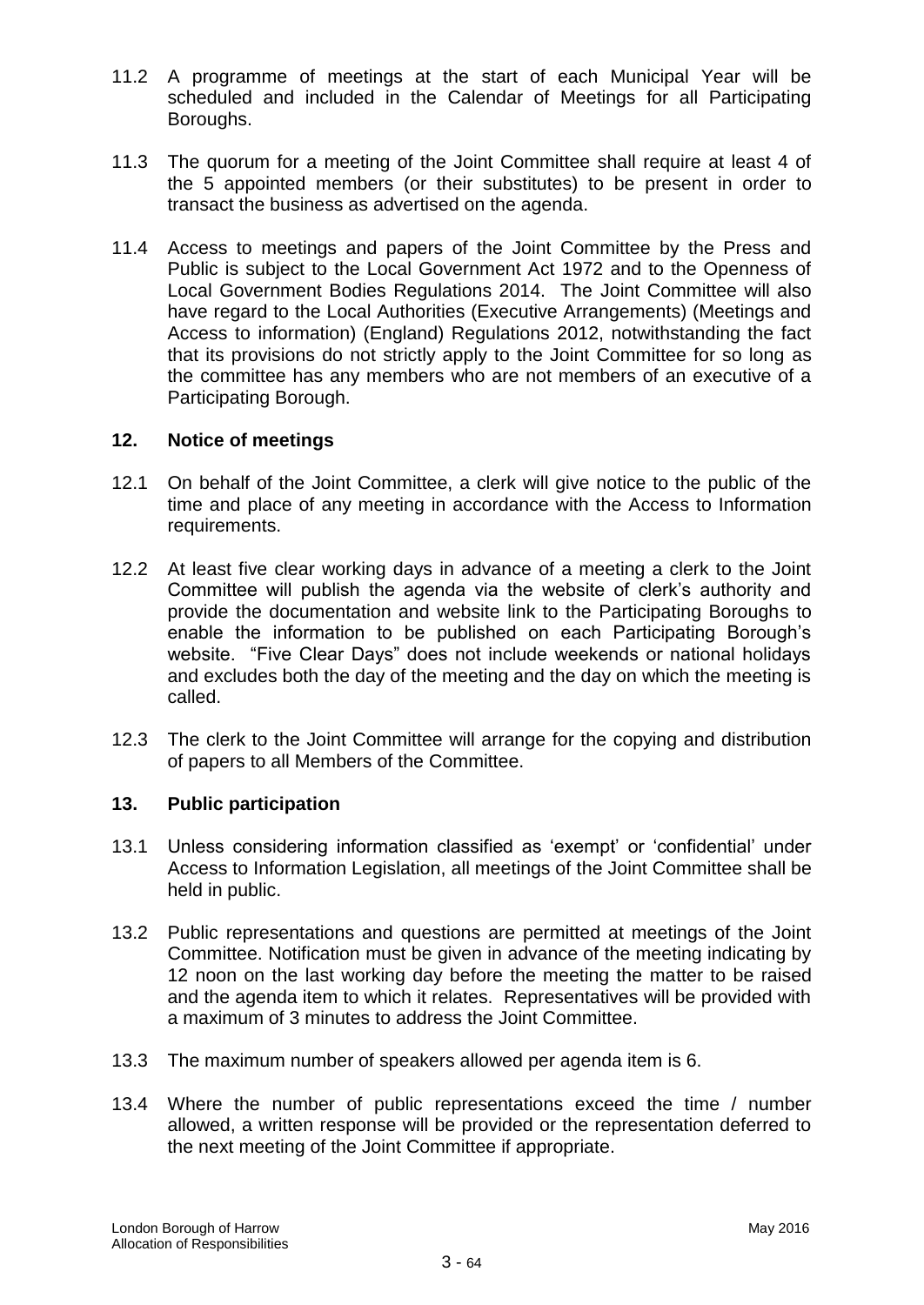- 13.5 The Joint Committee may also invite special representatives of stakeholders such as business associations, government agencies such as DWP or Jobcentre Plus, the further education sector, voluntary sector, and health sector to take an interest in the business of the committee including by attending meetings and commenting on proposals and documents.
- 13.6 The Chair shall have discretion to regulate the behaviour of all individuals present at the meeting in the interests of the efficient conduct of the meeting.

#### **14. Member participation**

14.1 Any elected member of the council of any of the Participating Boroughs who is not a member of the Joint Committee may ask a question or address the Committee with the consent of the Chair.

#### **15. Business to be transacted**

- 15.1 Standing items for each meeting of the Joint Committee will include the following:
	- Apologies for absence
	- Declarations of Interest
	- **Minutes of the Last Meeting**
	- Provision for public participation
	- Substantive items for consideration
- 15.2 The Chair may vary the order of business and take urgent items as specified in the Access to Information Requirements at his / her discretion. The Chair should inform the Members of the Joint Committee prior to allowing the consideration of urgent items.
- 15.3 An item of business may not be considered at a meeting unless:
	- (i) A copy of the agenda included the item (or a copy of the item) is open to inspection by the public for at least five clear days before the meeting; or
	- (ii) By reason of special circumstances which shall be specified in the minutes the Chair of the meeting is of the opinion that the item should be considered at the meeting as a matter of urgency.
- 15.4 "Special Circumstances" justifying an item being considered as a matter or urgency will relate to both why the decision could not be made at a meeting allowing the proper time for inspection by the public as well as why the item or report could not have been available for inspection for five clear days before the meeting.

#### **16. Extraordinary meetings**

16.1 Arrangements may be made following consultation with Chair of the Joint Committee to call an extraordinary meeting of the Joint Committee. The Chair should inform the appointed Members prior to taking a decision to convene an extraordinary meeting.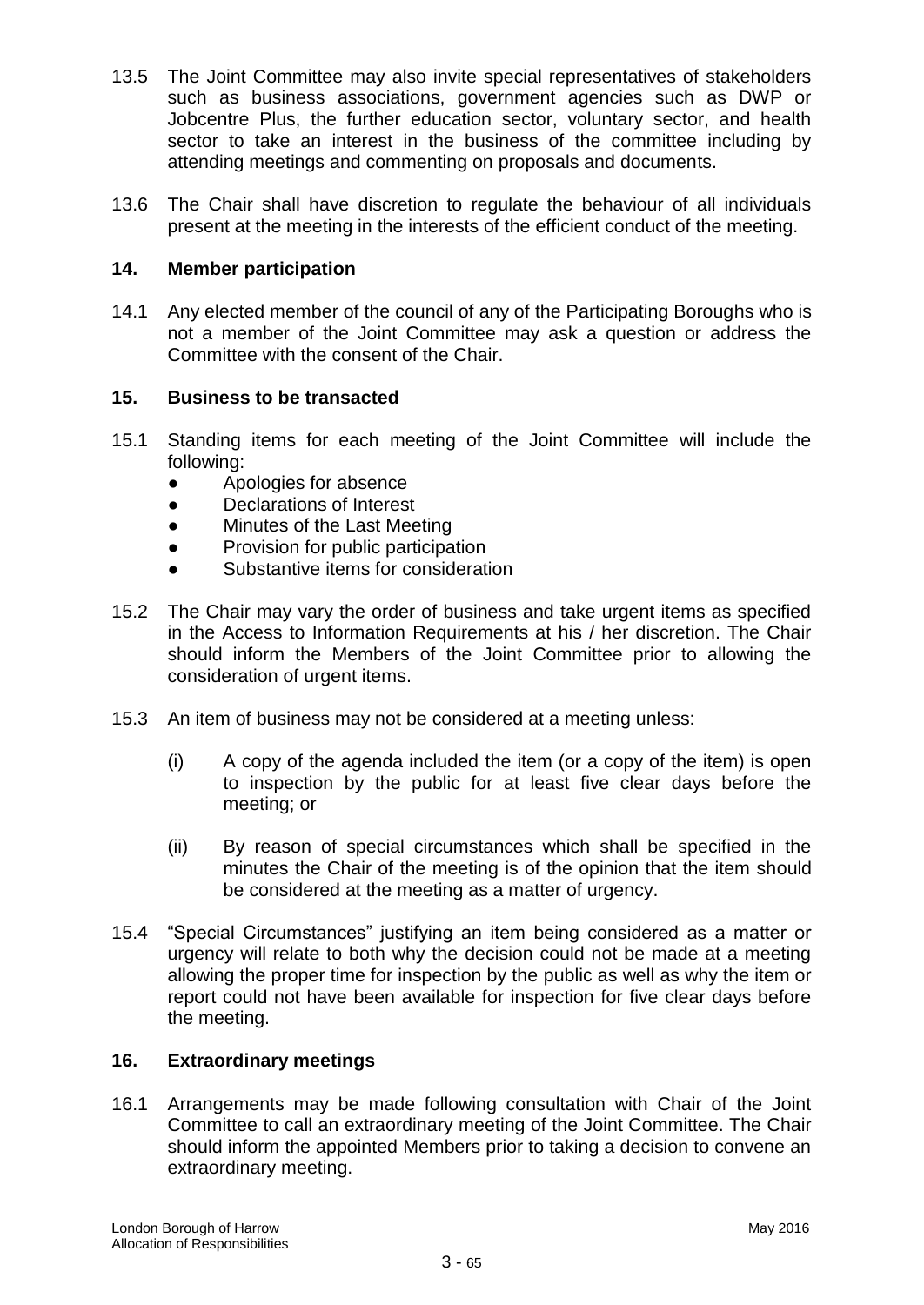16.2 The business of an extraordinary meeting shall be only that specified on the agenda.

# **17. Cancellation of meetings**

17.1 Meetings of the Joint Committee may, after consultation with the Chairman, be cancelled if there is insufficient business to transact or some other appropriate reason warranting cancellation. The date of meetings may be varied after consultation with the Chairman and appointed members of the Joint Committee in the event that it is necessary for the efficient transaction of business.

#### **18. Rules of debate**

18.1 The rules of debate in operation in the Chair"s authority shall apply.

#### **19. Request for determination of business**

- 19.1 Any member of the Joint Committee may request at any time that:
	- The Joint Committee move to vote upon the current item of consideration.
	- The item be deferred to the next meeting.
	- The item be referred back to a meeting of the Chief Executives of the Participating Boroughs for further consideration
	- The meeting be adjourned.
- 19.2 The Joint Committee will then vote on the request.

#### **20. Urgency procedure**

20.1 Where the Chair (following consultation with the appointed Members of the Joint Committee) is of the view that an urgent decision is required in respect of any matter within the Joint Committee"s functions and that decision would not reasonably require the calling of an Extraordinary Meeting of the Joint Committee to consider it and it cannot wait until the next Ordinary Meeting of the Joint Committee, then they may request in writing the Chief Executive of each Participating Borough (in line with pre-existing delegations in each Borough"s Constitution) to take urgent action as is required within each of the constituent boroughs.

#### **21. Voting**

- 21.1 The Joint Committee"s decision making will operate on the basis of mutual cooperation and consent and will take into account the views of the special representatives. It is expected that decisions will be taken on a consensual basis wherever reasonably possible.
- 21.2 Where a vote is required it will be on the basis of one vote per member and unless a recorded vote is requested, the Chair will take the vote by show of hands.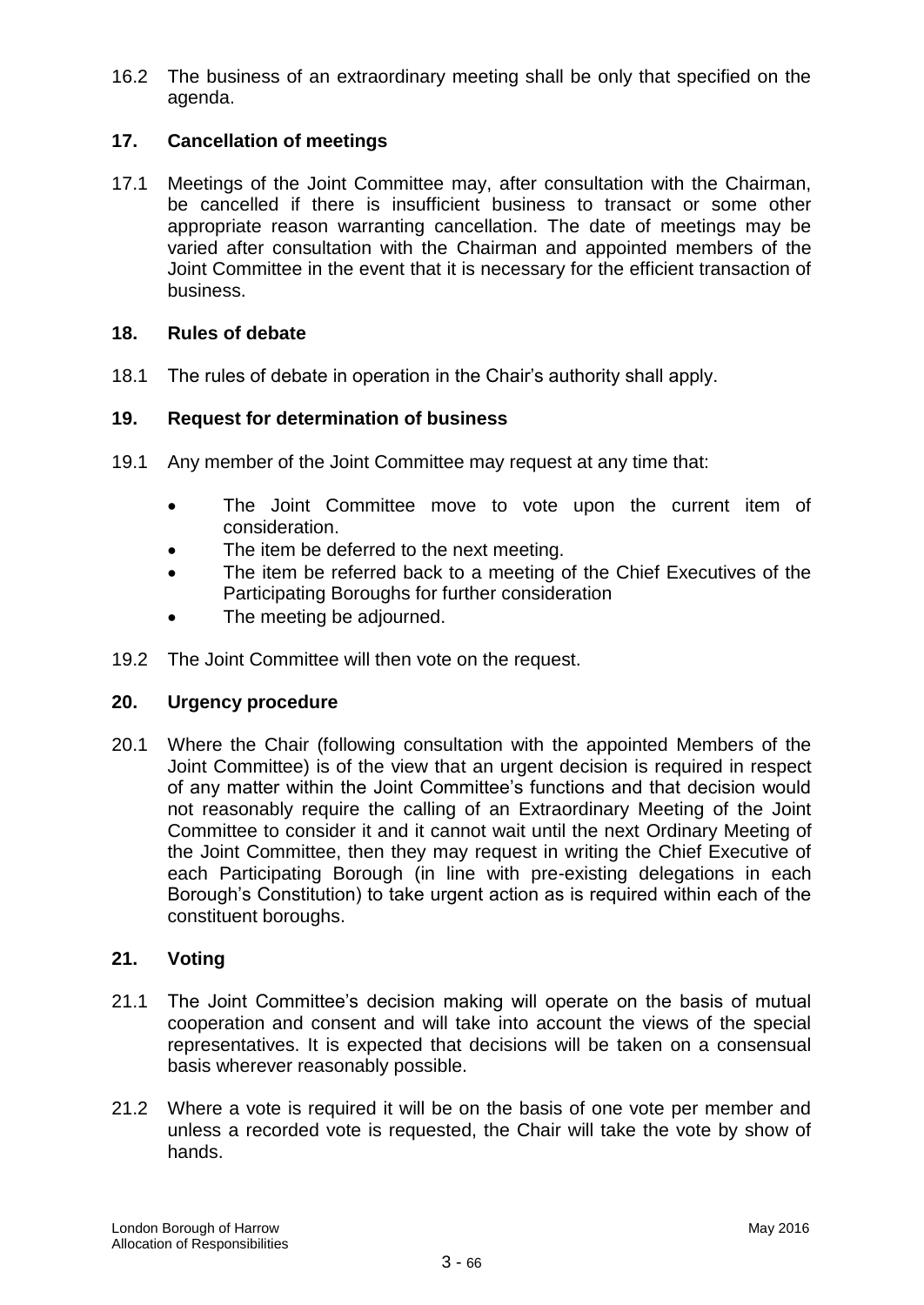- 21.3 Any matter (save for a decision under Rule 4.7 above) shall be decided by a simple majority of those members voting and present. Where there is an equality of votes, the Chair of the meeting shall have a second and casting vote.
- 21.4 Any two members can request that a recorded vote be taken.
- 21.5 Where, immediately after a vote is taken at a meeting, if any Member so requests, there shall be recorded in the minutes of the proceedings of that meeting whether the person cast his / her vote for or against the matter or whether he/ she abstained from voting.

#### **22. Minutes**

- 22.1 At the next suitable meeting of the Joint Committee, the Chairman will move a motion that the minutes of the previous meeting be agreed as a correct record. The meeting may only consider the accuracy of the minutes and cannot change or vary decisions taken at a previous meeting as a matter arising out of the minutes.
- 22.2 Once agreed, the Chairman will sign them.
- 22.3 There will be no item for the approval of minutes of an ordinary Joint Committee meeting on the agenda of an extraordinary meeting.

#### **23. Exclusion of Public and Press**

- 23.1 Members of the public and press may only be excluded from a meeting of the Joint Committee either in accordance with the Access to Information requirements or in the event of disturbance.
- 23.2 A motion may be moved at any time for the exclusion of the public from the whole or any part of the proceedings. The motion shall specify by reference to Section 100(A) Local Government Act 1972 the reason for the exclusion in relation to each item of business for which it is proposed that the public be excluded. The public must be excluded from meetings whenever it is likely, in view of the nature of business to be transacted, or the nature of the proceedings that confidential information would be disclosed.
- 23.3 If there is a general disturbance making orderly business impossible, the Chairman may adjourn the meeting for as long as he/she thinks is necessary.
- 23.4 Background papers will be published as part of the Joint Committee agenda and be made available to the public via the website of each authority.

#### **24. Overview and Scrutiny**

24.1 Decisions of the Joint Committee which relate to the executive functions of a Participating Borough will be subject to scrutiny and 'call -in' arrangements (or such other arrangements equivalent to call-in that any Participating Borough operating a committee system may have) as would apply locally to a decision made by that Participating Borough acting alone